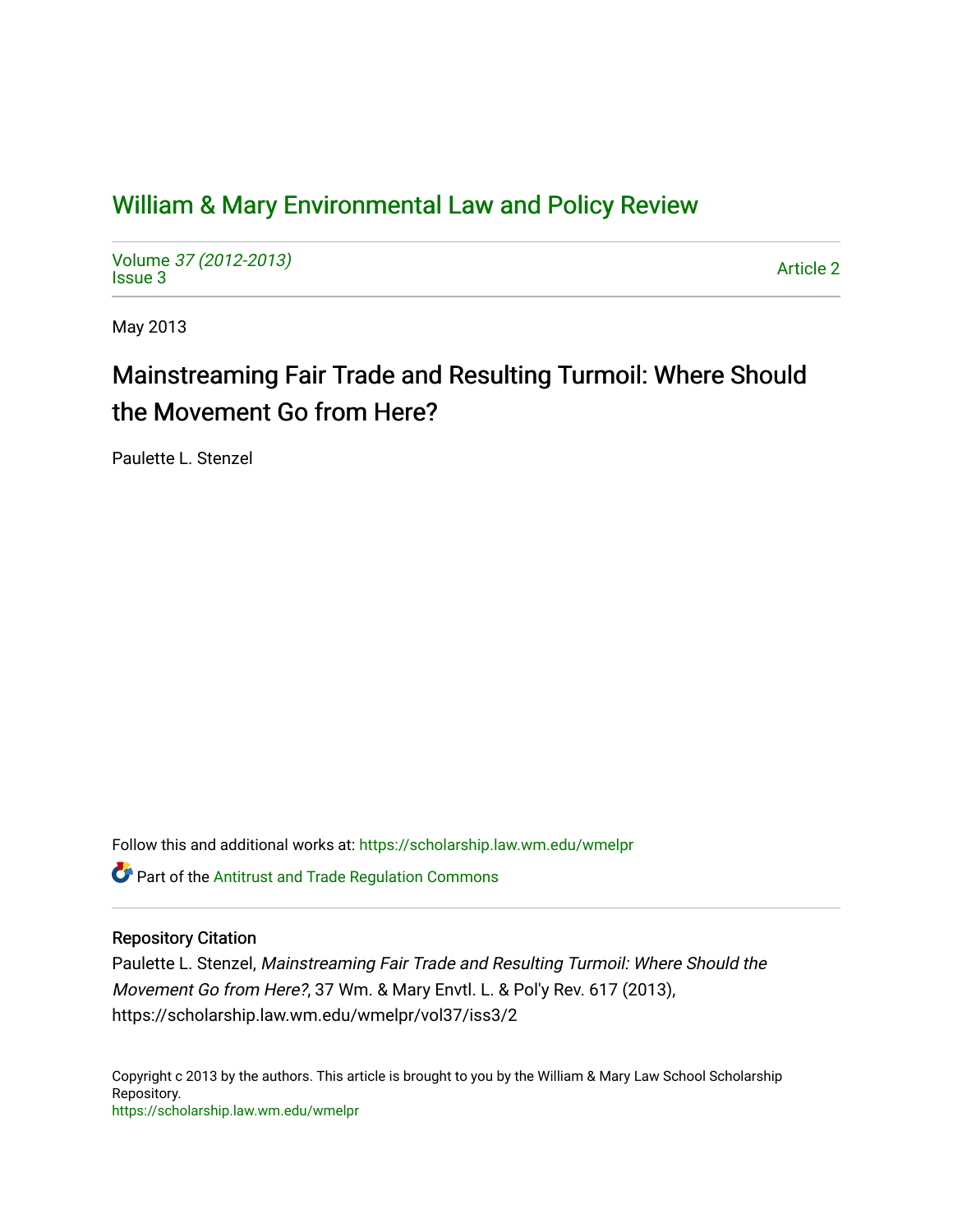# **MAINSTREAMING FAIR TRADE AND RESULTING TURMOIL: WHERE SHOULD THE MOVEMENT GO FROM HERE?**

PAULETTE L. STENZEL<sup>\*</sup>

*Dans ses écrits, un sàge Italien Dit que le mieux est l'ennemi du bien.*

 $-Voltaire<sup>1</sup>$ 

#### **INTRODUCTION**

Fair Trade is an important tool in the pursuit of sustainability.<sup>2</sup> It is a way of doing business that builds equitable, long-term partnerships between consumers and producers throughout the world. Fair Trade provides a stepping stone toward a just and sustainable economic system that ensures that people get paid a fair wage for their work. In short, Fair Trade moves businesses along the path toward sustainability.

The Fair Trade movement has grown substantially in recent years, bringing both blessings and challenges.<sup>3</sup> This Article discusses the current movement toward the mainstreaming of Fair Trade.

<sup>\*</sup> Paulette L. Stenzel, Professor of Sustainability and International Business Law, The Eli Broad College of Business, Michigan State University. I am grateful to my student assistants Allison Bratzel, Shelby Couch, Jeremy Kozler, and Keaton Petro for help with sources and editing. I am also grateful to Michigan State University's Center for Latin American and Caribbean Studies (CLACS), Center for International Business Education and Research (CIBER), and Department of Finance, each of which provided partial funding for the research on which this article is based.

<sup>&</sup>lt;sup>1</sup> VOLTAIRE, LA BÉGUEULE: CONTE MORAL (1772). Literally translated as "in his writings, a wise Italian says that the best is the enemy of the good," Voltaire's phrase is often paraphrased as "don't let the perfect be the enemy of the good."<br><sup>2</sup> The term "fair trade" is sometimes used by writers in its plain language sense of "fairness"

without reference to the Fair Trade movement. *See, e.g.*, JOSEPH E. STIGLITZ & ANDREW CHARLTON, FAIR TRADE FOR ALL 67–68 (2005); Kevin J. Fandl, *Bilateral Agreements and Fair Trade Practices: A Policy Analysis of the Colombia-U.S. Free Trade Agreement*, 10 YALE HUM. RTS. & DEV. L.J. 64, 64, 73, 80, 81 (2007); John Stencel, *Free Trade Versus Fair Trade*, 36 DENV. J. INT'L L. & POL'Y 349, 349, 366 (2008). In this Article, the term "Fair Trade" is capitalized to clarify that it refers to the movement.

<sup>3</sup> John Bowes, *Introduction: A Brilliant Idea*, *in* THE FAIR TRADE REVOLUTION 1–2 (John Bowes ed., 2011).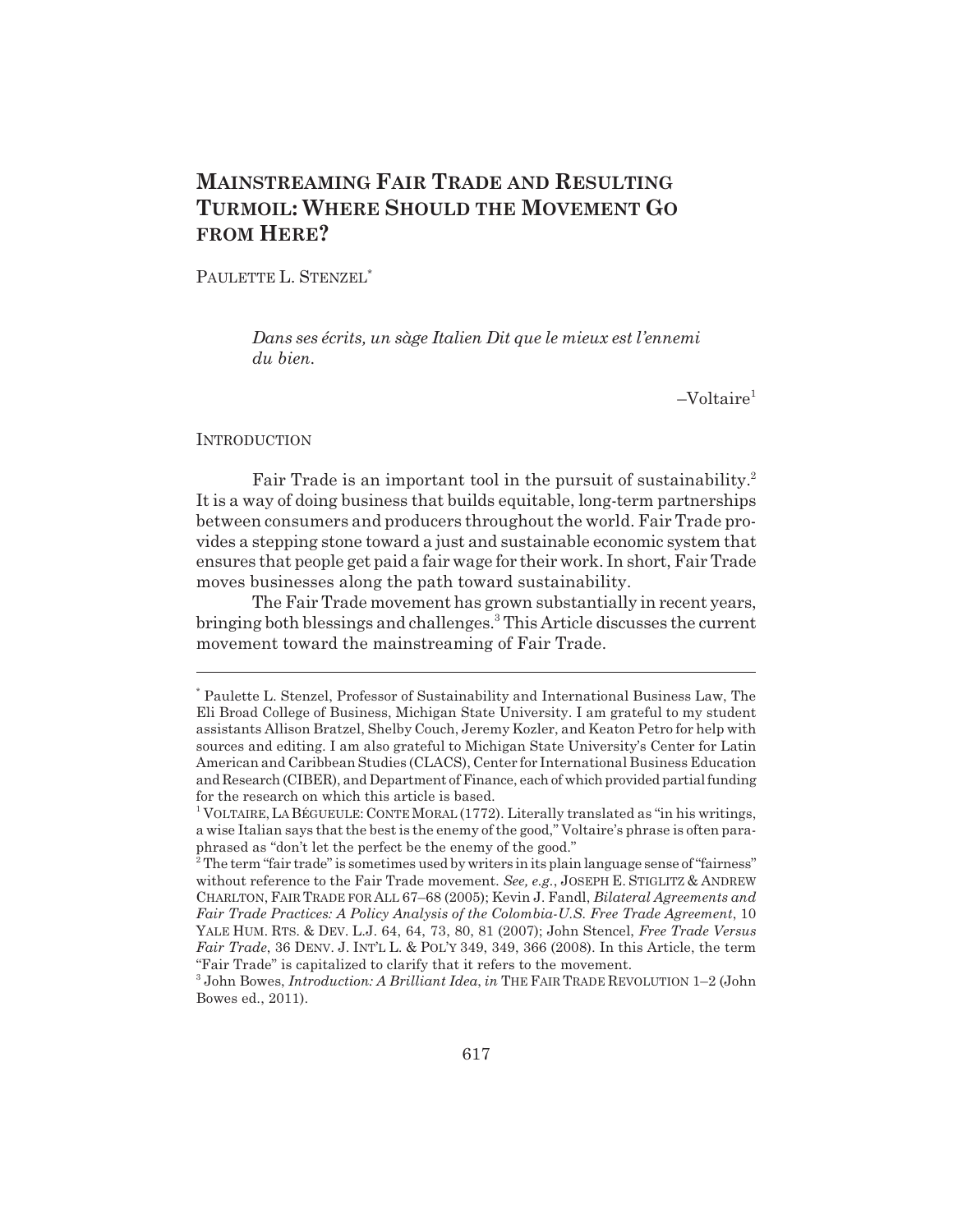The good news is that Fair Trade is becoming more widely known and sought out by consumers, and Fair Trade goods are offered by increasing numbers of companies, including multinationals. However, this has led to a major split among Fair Trade advocates.<sup>4</sup> The "transformers" focus on the needs of producers and want to stay close to the origins of Fair Trade.<sup>5</sup> Their goal is to link farmers to eaters and craftspeople to purchasers through noncorporate partnerships.<sup>6</sup> A second view is that of the "reformers," who prefer to work within existing business structures.<sup>7</sup> They focus on building volume so that Fair Trade can help as many producers as possible.<sup>8</sup>

Part I of this Article defines Fair Trade, provides a brief history of Fair Trade, and discusses its value. Part II discusses the motives of companies that sell Fair Trade, including original mission-driven companies as well as major corporations that have recently added Fair Trade goods to their product lines. Corporate participation is a step toward the mainstreaming of Fair Trade. However, it also contributes to a splintering of the Fair Trade movement. Fair Trade USA has separated from the Fairtrade Labelling Organization ("FLO") because Fair Trade USA is choosing a different approach to the entry of conventional sellers into Fair Trade.<sup>9</sup> Additionally, competing programs called Direct Trade, Direct Fair Trade, and others have entered the marketplace.<sup>10</sup> Some of them avoid certification programs while promoting goals similar to those of Fair Trade. A few have created their own certification programs.<sup>11</sup> Therefore, this section discusses the problems that arise from this divergence from the original mission-based model for sellers. Part III identifies problems in Fair Trade and discusses possible new directions for the movement. Those possibilities include action by producers, consumers, non-governmental organizations, and government. Part IV examines possible new directions, explains why

<sup>4</sup> *See infra* notes 211–26 and accompanying text.

 $^5$   $\mathit{Id}.$ 

<sup>6</sup> *Id.*  $^7$  *Id.* 

<sup>8</sup> *Id.*

<sup>9</sup> Fairtrade is spelled as one word by the organization. *See* FAIRTRADE LABELLING ORGANIZATIONS INTERNATIONAL E.V. CONST. pmbl. and defs., May 25, 2007.

<sup>&</sup>lt;sup>10</sup> Direct Trade and Direct Fair Trade are capitalized to indicate that the terms have specific meanings among those who use them to label their products. *See Direct Trade Criteria*, INTELLIGENTSIA COFFEE, http://www.intelligentsiacoffee.com/content/direct-trade (last visited Apr. 9, 2013); *Direct Fair Trade*, LEVEL GROUND TRADING, http://www.level ground.com/about/direct/ (last visited Apr. 9, 2013).

<sup>11</sup> *Counter Culture Direct Trade: 3rd Party Certification*, COUNTER CULTURE COFFEE, http://counterculturecoffee.com/direct-trade (last visited Apr. 9, 2013).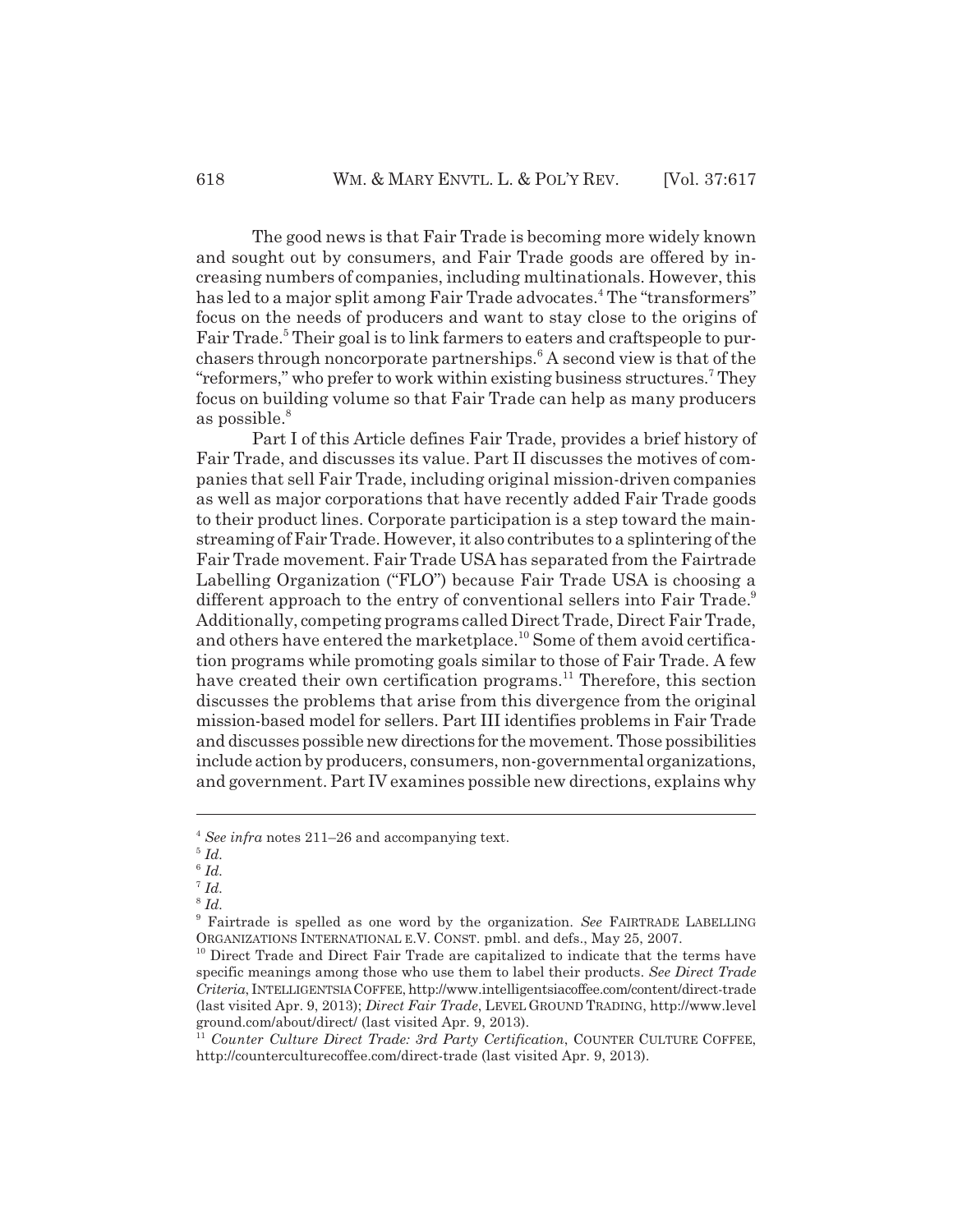some options should be rejected, and recommends steps to help Fair Trade progress.

The Fair Trade movement needs time to develop. Therefore, consumer education should be expanded and transparency should be increased. All Fair Trade organizations should follow the example of those that currently provide complete information about their supply chains, including the identities of all suppliers and intermediaries. They should also reveal exactly how much of the purchase price goes to each member of the supply chain. While the government should support Fair Trade, it should refrain from creating its own certification program. The various participants in Fair Trade have important roles to play as the Fair Trade movement develops: consumers, producers, businesses of all sizes, and even government. The government's role, at this point, should be limited to facilitating the development of Fair Trade and similar programs. Fair Trade has come a long way since its post–World War II origins, and, if its development is facilitated and nurtured, it has the potential to help make trade more just and fair for millions of people throughout the world.

I. THE NEED FOR FAIR TRADE, DEFINITION, AND ITS VALUE IN PURSUIT OF SUSTAINABILITY

Fair Trade originated in Europe with grassroots, ground-up action by individuals and groups in the aftermath of World War II.<sup>12</sup> Fair Trade began around that same time in the United States, although it was not embraced as quickly and extensively in the  $U.S.<sup>13</sup>$  Since its inception, Fair Trade non-governmental organizations ("NGOs") have articulated the goals and practices of Fair Trade and created working definitions of Fair Trade.<sup>14</sup> They have also formed organizations that certify Fair Trade goods and membership organizations for retailers that are committed to Fair Trade.<sup>15</sup>

#### *A. The Need for Fair Trade*

Fair Trade helps producers around the world gain access to markets that would otherwise be closed to them and pays them a fair price for their product. For example, coffee is the second most traded commodity on Earth.<sup>16</sup> Yet, coffee farmers who sell through traditional channels receive

<sup>&</sup>lt;sup>12</sup> EUROPEAN FAIR TRADE ASSOCIATION, SIXTY YEARS OF FAIR TRADE, 1 (Nov. 2006), http:// www.european-fair-trade-association.org/efta/Doc/History.pdf.

<sup>13</sup> *Id.* at 1, 3.

<sup>14</sup> *Id.* at 1–3.

<sup>15</sup> *Id.* at 3.

<sup>16</sup> Caroline Winter, *Another Reason to Hate Global Warming: Lousy Coffee*, BLOOMBERG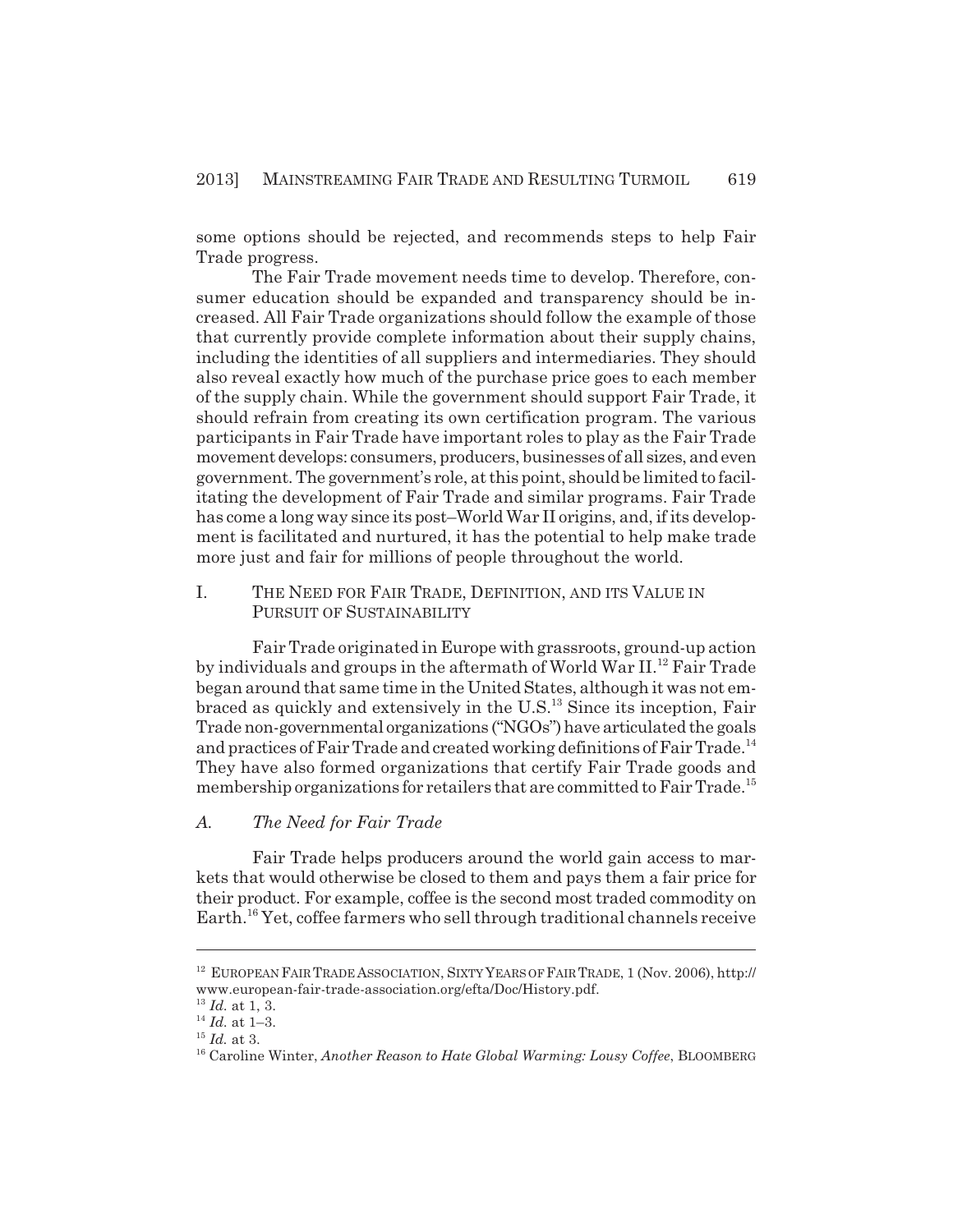only a small portion of the total price paid by consumers.<sup>17</sup> Coffee farmers in Guatemala and other developing countries work long hours, often hiking an hour or more to reach their plots of land.<sup>18</sup> According to the human rights organization Global Exchange, farmers in Guatemala typically receive about thirty-five to forty cents per pound if they sell their coffee to intermediaries, traditionally the only market available for their crops.<sup>19</sup> For those farmers who find ways to export directly to the international market, the price is sixty to seventy cents per pound.<sup>20</sup>

#### *B. Definition*

A widely accepted definition of Fair Trade was compiled by FINE, a consortium of four major Fair Trade networks that work together to educate the public about Fair Trade: FLO, the International Fair Trade Association, the European Fair Trade Association, and the Network of World Shops.<sup>21</sup> FINE states, "Fair Trade is a trading partnership, based on dialogue, transparency, and respect, that seeks greater equity in international trade."<sup>22</sup> The partnership is not a legal agreement among countries like a free trade agreement. Instead, it is a voluntary partnership among producers, sellers, and consumers. FINE says:

Fair Trade [o]rganizations, backed by consumers, are engaged actively in supporting producers, awareness raising

BUS.WK.(Nov. 15, 2012), http://www.businessweek.com/articles/2012-11-15/the-coffee-beans -endangered-gene-pool.

<sup>17</sup> *See Fair Trade Farmers in Guatemala*, GLOBAL EXCHANGE, http://www.globalexchange .org/fairtrade/coffee/cooperatives#6 (last visited Apr. 9, 2013).

<sup>18</sup> *See* Paulette L. Stenzel, *Direct Trade & Creative "Vertical Integration*,*"* MARIPOSA PAULETTE (July 7, 2012), http://www.mariposapaulette.com/2/archives/07-2012/1.html. <sup>19</sup> *See Fair Trade Farmers in Guatemala*, *supra* note 17.

<sup>&</sup>lt;sup>20</sup> For further discussion see Farmers in Guatemala, GLOBAL EXCHANGE, http://www.global exchange.org/fairtrade/coffee/cooperatives#6 (last visited Apr. 9, 2013). For further discussion of the value of Fair Trade, particularly as it promotes sustainability, see *infra* text accompanying notes 63–80.

 $21$  FINE is an acronym for the names of the member organizations: FLO; the International Fair Trade Association, which is now the World Fair Trade Organization ("WFTO"); the Network of European Worldshops ("NEWS!"); and European Fair Trade Association ("EFTA"). *FINE*, ECONOMY-POINT.ORG, http://www.economypoint.org/f/fine-40087.html (last modified July 13, 2011). The acronym does not coincide directly with the four named organizations because of name changes in recent years.

<sup>&</sup>lt;sup>22</sup> FAIR TRADE ADVOCACY OFFICE, FAIR TRADE DEFINITION AND PRINCIPLES AS AGREED BY FINE IN DECEMBER 2001 1 (2001) [hereinafter FAIR TRADE DEFINITION AND PRINCIPLES], *available at* http://vse72398.nfrance.com/~v1032/wikisblogs\_2009/docs\_equipes/doc\_123429 5216.pdf.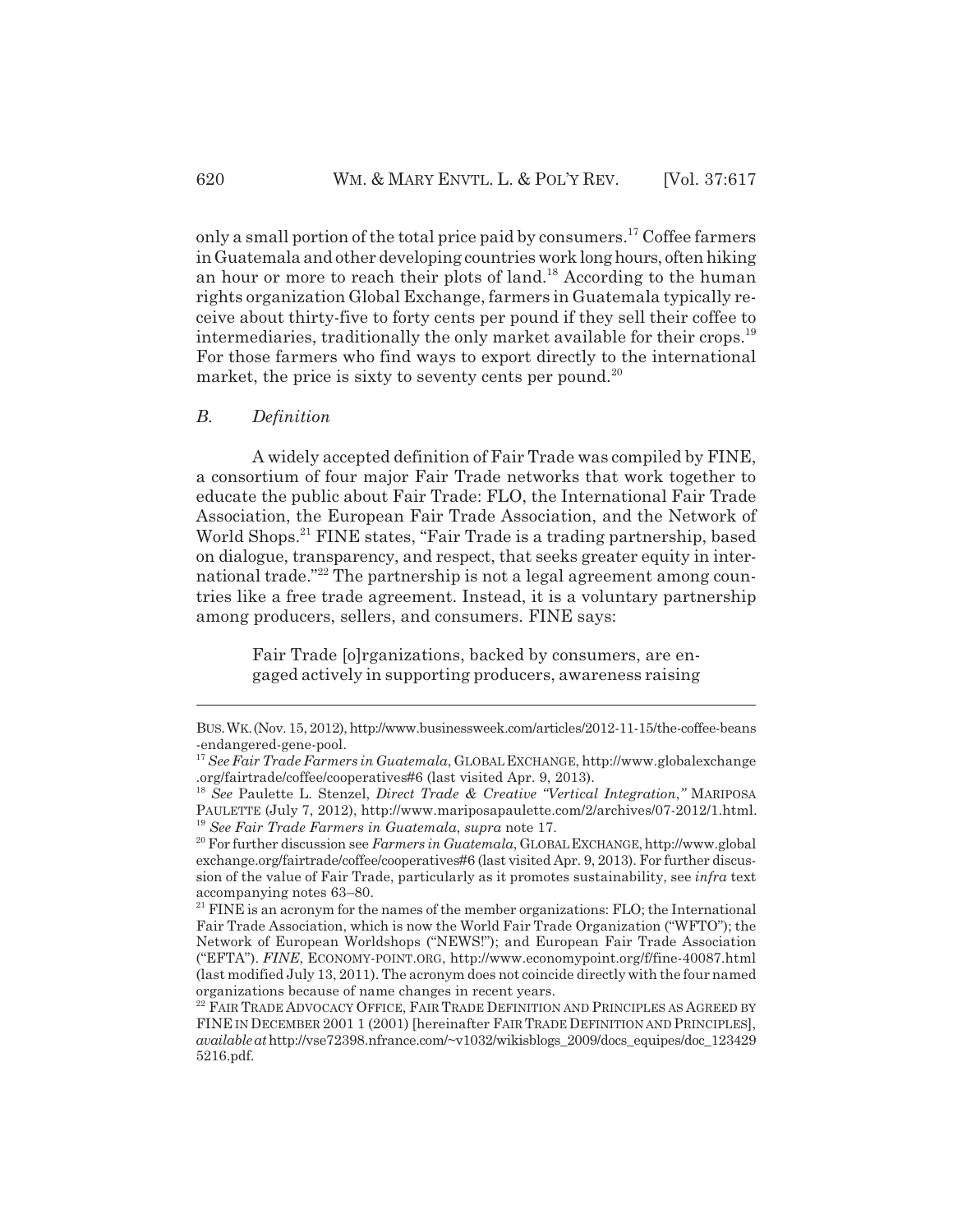and in campaigning for changes in the rules and practices of conventional international trade. Fair Trade products are produced and traded in accordance with these principles wherever possible verified by credible, independent assurance systems.<sup>23</sup>

FINE supplements its definition of Fair Trade with five basic principles which can be summarized as follows<sup>24</sup>:

- Fair Trade organizations are committed to Fair Trade as their core mission. This includes financial and technical support to producers and campaigning for changes in conventional international trade.
- Fair Trade is created through a partnership based on dialogue, transparency and respect.
- Fair Trade improves trading conditions by ensuring fair prices for products, helping with pre-harvest and pre-production financing, and making long term commitments.
- Fair Trade secures producers' and workers' rights.
- Fair Trade promotes the process of sustainable development.<sup>25</sup>

These principles are put into action through specific practices, which are described below.

# *C. Three Ways to Identify Fair Trade Products*

1. Certification Programs

The FINE definition is cumbersome and not particularly helpful for a consumer selecting a product from a retailer's shelf.<sup>26</sup> Therefore, certification processes have been developed to help consumers identify goods

<sup>23</sup> *A Charter of Fair Trade Principles*, WFTO & FLO, 1, 6–7 (2009), *available at* http://www .wfto.com/index.php?option=com\_docman&task=doc\_download&gid=1732&&Itemid=1. <sup>24</sup> For the definition, see FAIR TRADE DEFINITION AND PRINCIPLES, *supra* note 22.

<sup>25</sup> *See id.* FINE explains the emphasis on sustainable development as follows: "Process of sustainable development[:] To promote long term improvements in the economic and social opportunities of small producers and wageworkers and in the environmental practises of their organisations . . . ." *Id.*

 $26$  Bowes, *supra* note 3, at  $4-5$ .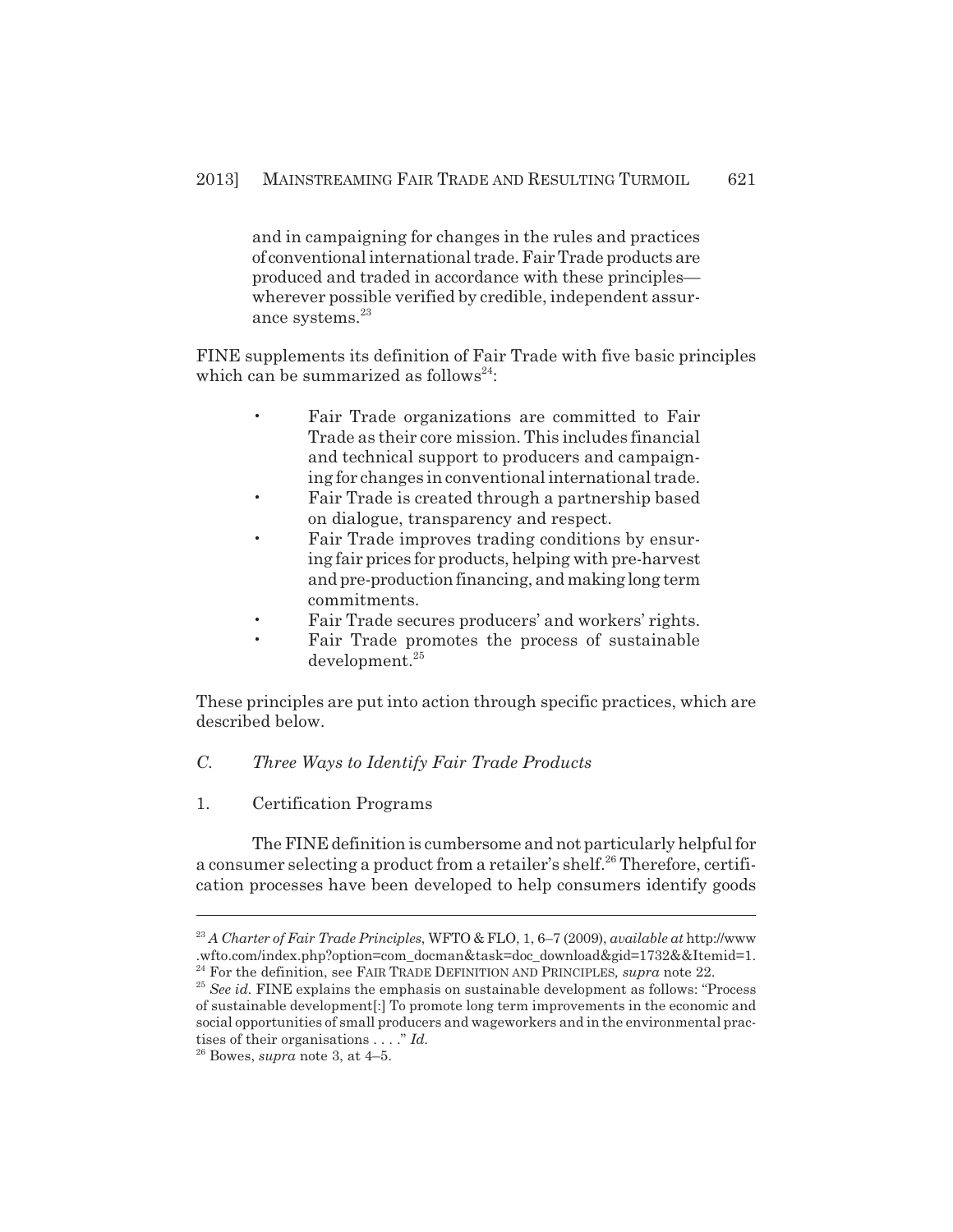that meet high standards for Fair Trade.<sup>27</sup> In 1988, the Max Havelaar Foundation launched the first Fair Trade certification system.<sup>28</sup> The program created a Fair Trade label and sold fair trade coffee to supermarkets in the Netherlands.<sup>29</sup> The program gave disadvantaged producers a fair price for their coffee and enabled them to sell their products in a mainstream market.<sup>30</sup>

In the 1990s, the Max Havelaar Foundation and several other organizations with similar goals formed FLO, a "certification umbrella mandated to apply and monitor Fair Trade standards worldwide."<sup>31</sup> Today, FLO operates worldwide as a standard-setting body and Fair Trade certification organization.32 FLO owns the rights to the FAIRTRADE Certification Mark, which can be used on products that meet  $FLO$ 's requirements.<sup>33</sup> FLO links member organizations in at least twenty-four countries and owns the rights to the "Fairtrade" Certification Mark.<sup>34</sup> Fairtrade Canada<sup>35</sup> is the FLO-authorized label in Canada. Additionally, Fairtrade International is creating a legal presence in the United States and Fairtrade Canada will be integral to this project.<sup>36</sup> In addition to labeling entities, FLO members include regional producer networks in Africa, Asia, the Caribbean, and Latin America. In turn, the networks are comprised of

 $^{27}$  JACQUELINE DECARLO, FAIR TRADE: A BEGINNER'S GUIDE 80 (2007).

<sup>28</sup> *Id.* Max Havelaar was a fictional character who was an advocate for coffee farmers. For detailed information about the Max Havelaar Foundation, see MAX HAVELAAR, http:// www.maxhavelaar.nl/faq/what-max-havelaar-foundation-doing?destination=english &backtitle=FAQ's (last visited Apr. 9, 2013).

<sup>29</sup> *See* DECARLO, *supra* note 27.

<sup>30</sup> Bowes, *supra* note 3, at 4. Fair Trade has received limited attention in the legal community; authors of previous articles have focused on Fair Trade coffee. *See, e.g.*, Jill Draeger, *Perking up the Coffee Industry Through Fair Trade*, 11 MINN. J. GLOBAL TRADE 337, 337–38 (2002).

<sup>31</sup> DECARLO, *supra* note 27.

<sup>32</sup> Geoff Moore, *The Fair Trade Movement: Parameters, Issues and Future Research*, 53 J. BUS. ETHICS 73, 75 (2004).

<sup>33</sup> *See The FAIRTRADE Mark*, FAIRTRADE INT'L (FLO), http://www.fairtrade.net/the\_fair trade\_mark.0.html (last visited Apr. 9, 2013); *List of Fairtrade International Standards*, FAIRTRADE INT'L (FLO) 1, 1 (Nov. 2011), http://www.fairtrade.net/fileadmin/user\_upload /content/2009/standards/documents/2012-08-03\_LIST\_OF\_FLO\_Standards.pdf.

<sup>34</sup> *See Bringing Fairtrade to Market*, FAIRTRADE INT'L (FLO), http://www.fairtrade.net /fileadmin/user\_upload/content/2009/resources/2012-01\_Fairtrade\_to\_Market-A4.pdf (last visited Apr. 9, 2013).

<sup>35</sup> Fairtrade Canada was known as TransFair Canada until recently. *See A New Look, New Name and Renewed Focus*, FAIRTRADE CAN. (Mar. 1, 2011), http://fairtrade.ca/en /news-views/news/a-new-look-new-name-and-renewed-focus.

<sup>36</sup> *Selling Fairtrade Certified Products in the USA*, FAIRTRADE CAN., http://fairtrade.ca /en/business-centre/selling-fairtrade-certified-products-usa (last visited Apr. 9, 2013).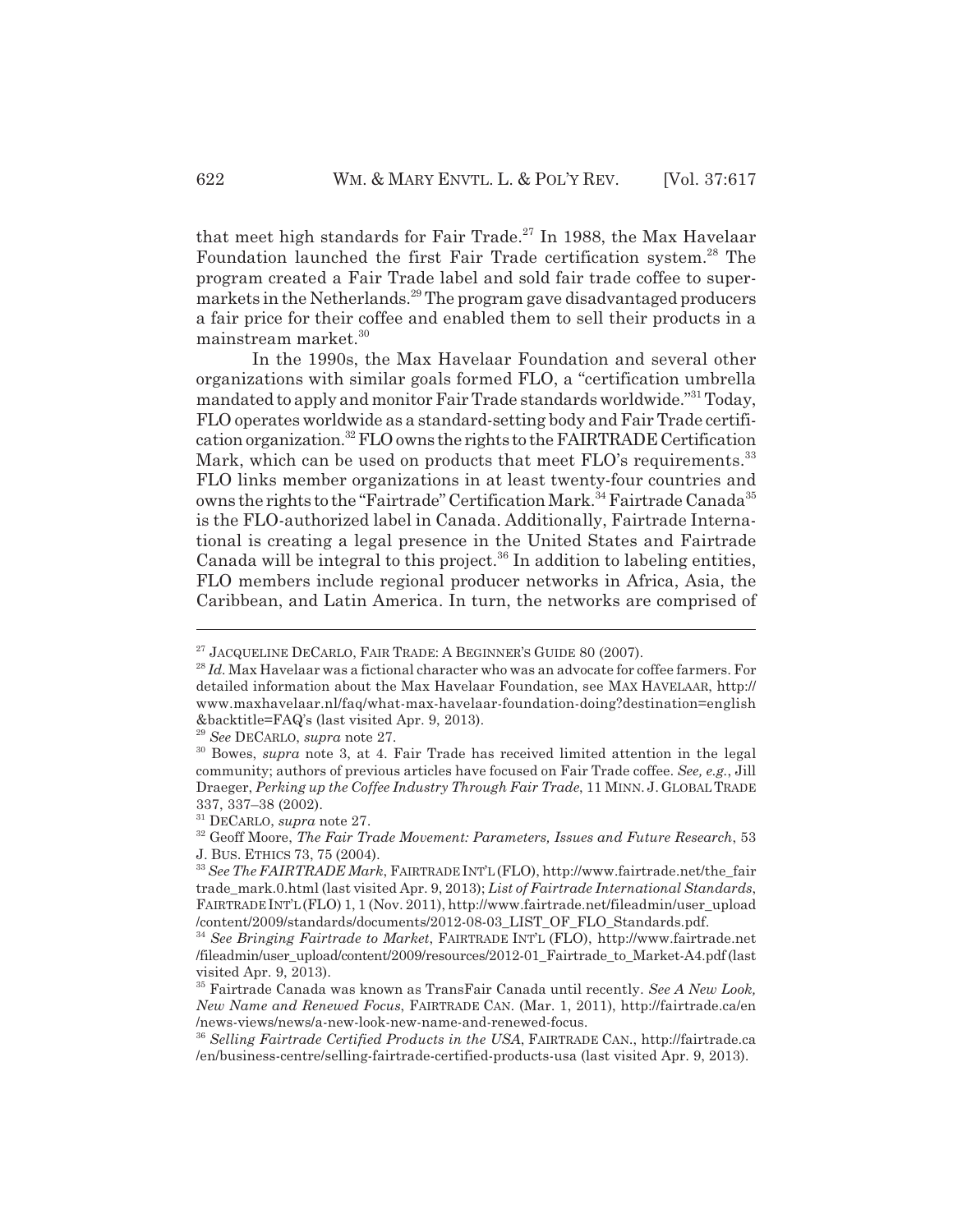groups including small-scale producers and workers.37 Additionally, there are marketing organizations in Korea and the Czech Republic,<sup>38</sup> and FLO also has an associate member in Mexico.<sup>39</sup> Actual certification takes place through the international certification company FLO-Cert, which is owned by FLO but operates independently.<sup>40</sup>

The number of products that can be certified is increasing rapidly. At the present, the Fairtrade Foundation, based in the United Kingdom, licenses the use of the F[airtrade] Mark for over  $3000$  products<sup>41</sup> which meet international Fairtrade standards.42 Certification is available for foods such as coffee, tea, chocolate, cocoa, fruit, rice, beer, and wine.<sup>43</sup> Additionally, thousands of non-food products can be certified including cosmetics, clothing, homewares, toys, flowers, and sports balls.<sup>44</sup>

#### 2. Membership Organizations

For handicrafts, musical instruments, and many other products, certification is not available.45 Therefore, a second kind of Fair Trade organization provides an alternative, offering membership to sellers that meet stringent Fair Trade standards in their operations.<sup>46</sup> These include the World Fair Trade Federation ("WFTF"), which operates in most of the World, and the Fair Trade Federation ("FTF"), which operates in the

<sup>&</sup>lt;sup>37</sup> Producer Networks, FAIRTRADE INT'L (FLO), http://www.fairtrade.net/producer\_networks .html (last visited Apr. 9, 2013).

<sup>38</sup> *See Bringing Fairtrade to Market*, *supra* note 34.

<sup>39</sup> *See National Fairtrade Organizations*, FAIRTRADE INT'L (FLO), http://www.fairtrade.net /labelling\_initiatives1.html (last visited Apr. 9, 2013).

<sup>40</sup> For a concise description of the certification process, see Bowes, *supra* note 3, at 7.

<sup>41</sup> *Products*, FAIRTRADE FOUND., http://www.fairtrade.org.uk/products/default.aspx (last visited Apr. 9, 2013).

<sup>42</sup> Another source speaks of licensing for over 4500 products. *Fairtrade Foundation Statement on Banana Price Wars*, FAIRTRADE FOUND. (Oct. 8, 2009), http://www.fairtrade .org.uk/press\_office/press\_releases\_and\_statements/october\_2009/fairtrade\_foundation \_statement\_on\_banana\_price\_wars.aspx.

<sup>43</sup> *Retail Products*, FAIRTRADE FOUND., http://www.fairtrade.org.uk/products/retail\_products /default.aspx (last visited Apr. 9, 2013).

<sup>44</sup> *Id.*

<sup>&</sup>lt;sup>45</sup> The WFTO is considering proposals for Fair Trade craft certification. For discussion of the perspectives of three major U.S. Fair Trade craft businesses, see Dana Geffner, *Challenges of Certification for Fair Trade Crafts: Part 2*, FOR A BETTER WORLD (Spring 2012), *available at* http://www.fairworldproject.org/voices-of-fair-trade/challenges-of-certification -for-fair-trade-crafts-part-2/.

<sup>46</sup> *FAQ*, WORLD FAIR TRADE ORG. (Apr. 25, 2009), http://www.wfto.com/index.php?option= com\_content&task=view&id=150&Itemid=181.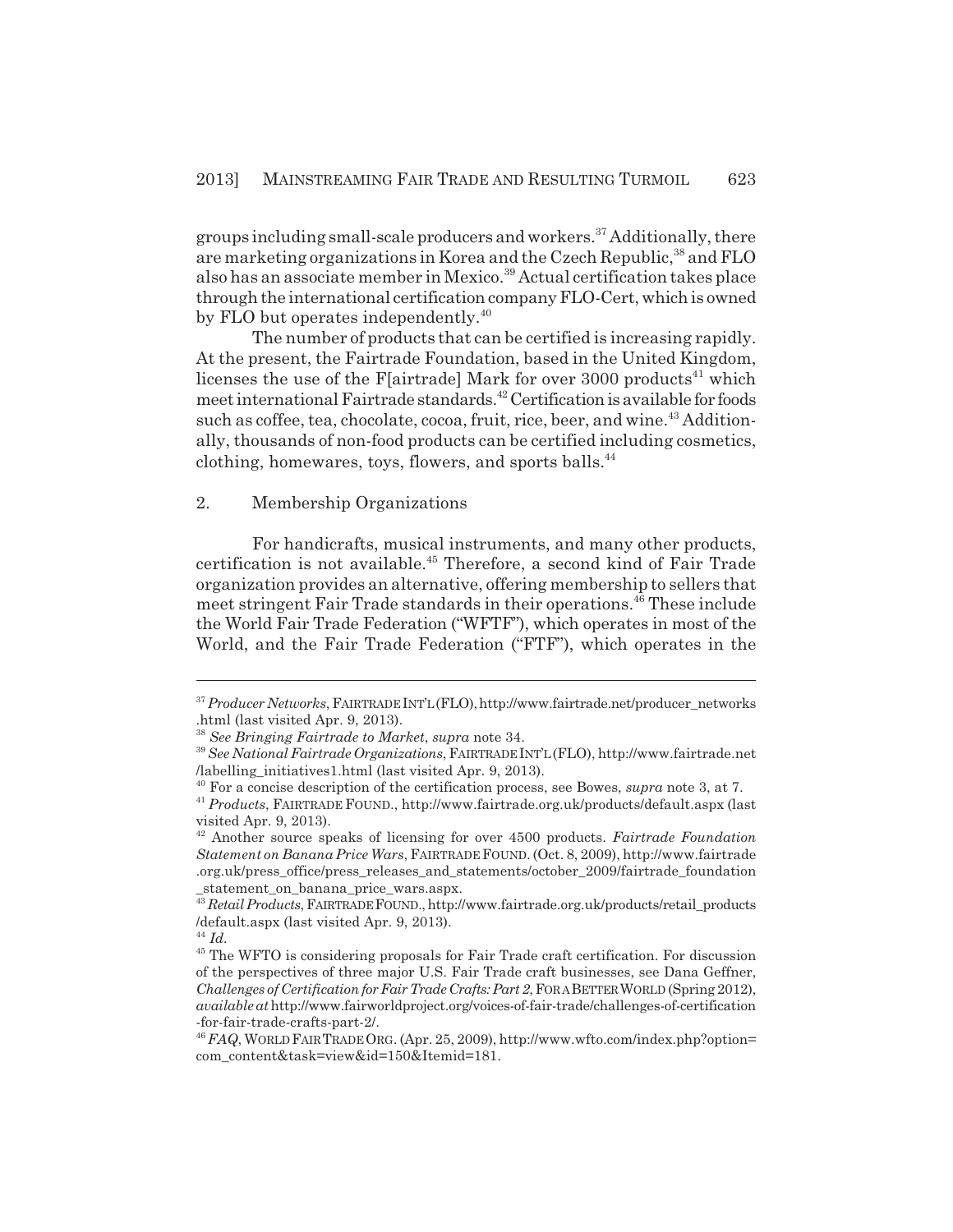United States.47 The two organizations work together closely to evaluate applicants.48 Members may sell both Fair Trade–certified goods as well as non-certified goods that are produced under conditions specified by the WFTF and FTF.<sup>49</sup>

The World Fair Trade Organization ("WFTO") operates in seventyfive countries and represents over 450 organizations, and the FTF is the North American Affiliate of the WFTO.<sup>50</sup> Both organizations evaluate Fair Trade organizations based on their commitment to and implementation of Fair Trade principles.<sup>51</sup> Membership is limited to organizations that demonstrate full compliance with WFTO principles.<sup>52</sup> Members ranging in size and type from small cooperatives to major companies offer wellknown brand names.<sup>53</sup> The companies that meet WFTO requirements are placed on a list called the FT100.<sup>54</sup> The WFTO's members represent the entire Fair Trade supply chain: from production to sale.<sup>55</sup>

In addition to offering membership to sellers of Fair Trade goods, the WFTO and FTF work to educate the international trade community about the need for Fair Trade.<sup>56</sup> This work includes advocating Fair Trade before international organizations such as the  $G8$ <sup>57</sup>

<sup>47</sup> *Id.*

<sup>48</sup> *See* WFTO & FLO, *supra* note 23.

<sup>49</sup> *Id.*

<sup>50</sup> *The World Fair Trade Organization*, WORLD FAIR TRADE ORG. (Jan. 5, 2012), http://www .wfto.com/index.php?option=com\_content&task=view&id=890&Itemid=292; FAIRTRADE FED., http://www.fairtradefederation.org/ht/d/Home/pid/175 (last visited Apr. 9, 2013). <sup>51</sup> *See 10 Principles of Fair Trade*, WORLD FAIR TRADE ORG. (Oct. 6, 2011), http://www.wfto .com/index.php?option=com\_content&task=view&id=2&Itemid=14. The WFTO was known as the International Fair Trade Association ("IFAT") until February 9, 2009. *IFAT Votes WFTO*, WORLD FAIR TRADE ORG. (Feb. 9, 2009), http://www.wfto.com/index.php?option= com\_content&task=view&id=892&Itemid=293.

<sup>52</sup> *Find Members/Verify a Claim*, WORLD FAIR TRADE ORG., http://www.wfto.com/index.php ?option=com\_content&task=view&id=6&Itemid=37 (last visited Apr. 9, 2013) ("Monitored Fair Trade Organizations are those organizations that have been through [the WFTO's] monitoring process and are eligible to carry the WFTO logo.").

<sup>53</sup> *See, e.g.*, *id.*

<sup>54</sup> *See IFAT Votes WFTO*, *supra* note 51.

<sup>55</sup> *Welcome to the Source of Authentic Fair Trade*, WORLD FAIR TRADE ORG., http://www .wfto.com/index.php?option=com\_content&task=view&id=889&Itemid=290 (last visited Apr. 9, 2013).

<sup>56</sup> *See Welcome to the Source of Authentic Fair Trade*, *supra* note 55.

<sup>&</sup>lt;sup>57</sup> *Id.* "The G8 is made up of the seven most powerful economies of the world, (United States, Japan, Germany, France, UK, Canada, Italy) and Russia. Together they form a very powerful and influential . . . group of nations." Anup Shah, *G8 Summits: Empty Promises Each Year*,GLOBAL ISSUES, Aug. 25, 2008, http://www.globalissues.org/article/720/g8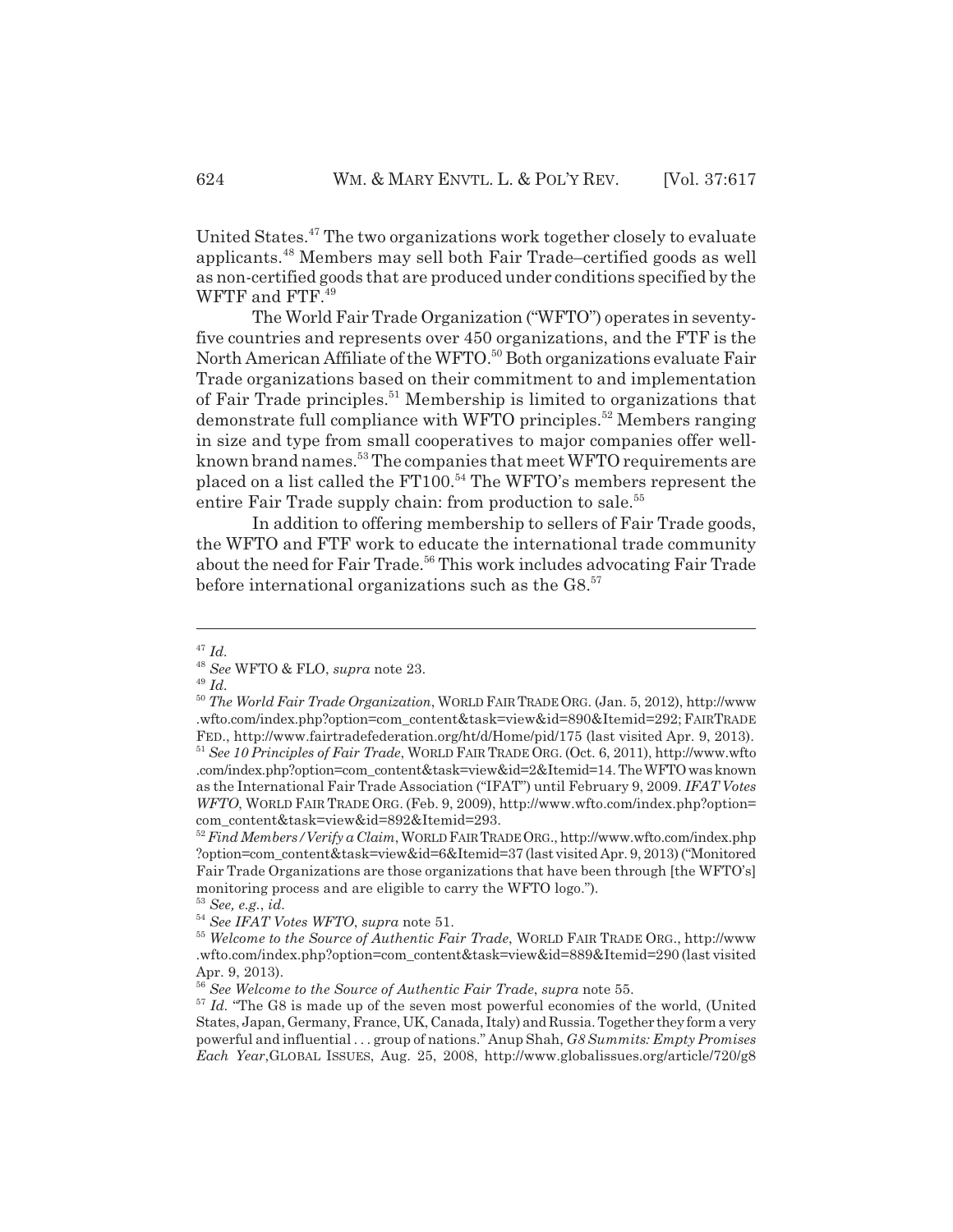# 3. Informed Consumer Decision-Making in Response to a Seller's Self-Declaration

Finally, consumers sometimes find products that are labeled "fair trade," yet the product is neither certified, nor is the seller a member of the FTF or WFTF.<sup>58</sup> In the absence of certified products or verified membership in one of those groups, consumers face a complicated decisionmaking task. In some instances, a product may be labeled in another way such as Direct Trade, Direct Fair Trade, or Partnership Coffee.<sup>59</sup> First, a consumer must become familiar with the principles and practices of Fair Trade and decide which ones are important to him or her. Then, the consumer must seek information about each product he or she buys to verify that it is made and delivered in accordance with those principles and practices.

Below are characteristics of Fair Trade certification requirements that an informed and motivated consumer can use to recognize Fair Trade goods. Investigation of all of these criteria would require substantial efforts by a consumer, but some may be easier to explore than others. Also, some may be more crucial to an individual consumer as compared to others.

First, Fair Trade promotes fair wages for producers, while recognizing that what constitutes fair wages depends on conditions in the producer's country and region. Sometimes, Fair Trade organizations set wages,  $60$  and, in other instances, they set minimum prices for products.<sup>61</sup> For example, producers of Fair Trade–certified coffee are guaranteed a minimum price for the product, regardless of market fluctuations.<sup>62</sup> This information can be made readily available to consumers, although few sellers do so.

<sup>-</sup>summits-empty-promises-each-year. The G20 members are Argentina, Australia, Brazil, Canada, China, the European Union, France, Germany, India, Indonesia, Italy, Japan, Mexico, Russia, Saudi Arabia, South Africa, South Korea, Turkey, the United Kingdom, and the United States. *See About G20 Member Countries*, RUSSIA G20, http://en.g20russia .ru/infographics/20121201/780989503.html (last visited Apr. 9, 2013).

<sup>58</sup> *Issue of Labeling in the Fair Trade Movement*, U. OF WIS., http://www.uwosh.edu/fairtrade /about/conflict/labeling.pdf/view (last updated Oct. 18, 2011).

<sup>&</sup>lt;sup>59</sup> For discussion of programs that share similar goals and practices as compared to Fair Trade, see *supra* notes 14–23.

<sup>60</sup> *See* DECARLO, *supra* note 27, at 119–21 (discussing a "Fair Trade Wage Guide").

<sup>61</sup> *See 10 Principles of Fair Trade*, *supra* note 51.

<sup>62</sup> *See* Daniel Jaffee & Phil Howard, *Visualizing Fair Trade Coffee*, FOR A BETTER WORLD 8, 391, *available at* http://www.fairworldproject.org/voices-of-fair-trade/visualizing-fair-trade -coffee/ (last visited Apr. 9, 2013). *See generally* DEAN CYCON, JAVATREKKER:DISPATCHES FROM THE WORLD OF FAIR TRADE COFFEE (2007) (discussing the Fair Trade coffee industry).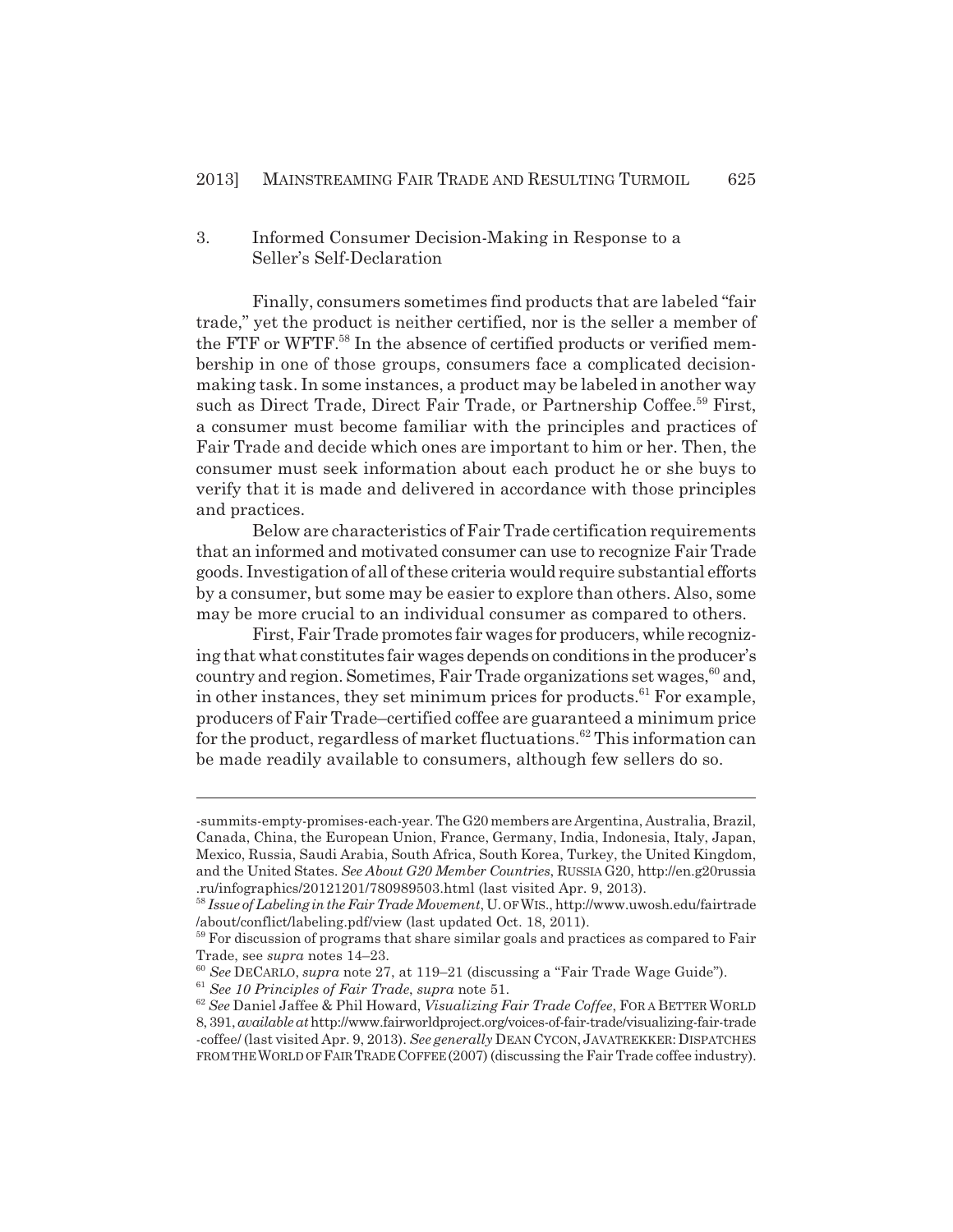Second, Fair Trade eliminates or reduces the number of intermediaries.63 Consumers can visit a company's website for information about how much is paid to each party in the supply chain from the producer to the retailer. This matters, but it is suggested that the number of intermediaries is not as crucial to the consumer as is the information about how much of the purchase price is actually paid to the producer. $64$ 

Third, Fair Trade emphasizes long-term working relationships between producers and buyers.<sup>65</sup> Long-term relationships provide stability for workers and help maintain communities and families. Traders that use the FLO label must use long-term contracts for their purchases from farmers.66 It is challenging for a consumer to find this information unless the seller reveals it in an accessible place such as the Internet, yet this is important information in light of labor abuses around the world. $67$ 

Fourth, Fair Trade goods are often produced by worker-owned cooperatives or collectives.68 The collectives and cooperatives distribute social premiums in addition to Fair Trade prices for their product.<sup>69</sup> They decide how to use the funds in their communities for projects to meet community needs for infrastructure, health care, education, or similar endeavors.70 A consumer should seek information about similar funding provided to producers beyond the price of goods or wages.

<sup>63</sup> *See* ALEX NICHOLLS & CHARLOTTE OPAL, FAIR TRADE: MARKET-DRIVEN ETHICAL CONSUMPTION 6–7 (2005).

 $64$  For discussion of Fair Trade coffee prices, the price paid for coffee sold to buyers on the street, and one company's Direct Trade pricing, see *infra* notes 163–68.

<sup>65</sup> DAVID RANSOM, NO-NONSENSE GUIDE TO FAIR TRADE 25 (New ed. 2006).

<sup>66</sup> Laura T. Raynolds & Michael A. Long, *Fair Alternative Trade: Historical and Empirical Dimensions*, *in* FAIR TRADE: THE CHALLENGES OF TRANSFORMING GLOBALIZATION 15, 19 (Laura T. Raynolds et al. eds., 2007).

 $67$  For discussion of how concerns about child labor abuses in China came to the public's attention in the months leading up to the 2008 Summer Olympics, see David Barboza, *China Says Abusive Child Labor Ring is Exposed*, N.Y. TIMES, May 1, 2008, *available at* http://www.nytimes.com/2008/05/01/world/asia/01china.html?ref=childlabor&\_r=3&. For discussion of U.S. plans to file a complaint against Guatemala for labor abuses under the Dominican Republic–Central American Free Trade Agreement (DR–CAFTA), see Sewell Chan, *U.S. Plans Trade Complaint Against Guatemala*, N.Y.TIMES, July 30, 2010, *available at* http://www.nytimes.com/2010/07/31/business/global/31trade.html?\_r=0.

<sup>68</sup> NICHOLLS & OPAL, *supra* note 63, at 34–35.

<sup>69</sup> *Id.*

<sup>70</sup> FLO has increased the premium for Fair Trade coffee over time. *See Not Just Nickel and Diming: The Social Premium Makes Fair Trade Different*, FAIR TRADE USA(Mar. 21, 2007, 10:16 PM), http://fairtradeusa.org/get-involved/blog/not-just-nickel-and-diming-social -premium-makes-fair-trade-different. In 2007, FLO raised it from \$0.05 to \$0.10 per pound. Id. As of November 2011, the premium was \$0.20 per pound. FAIRTRADE LABELLING ORGS. INT'L, FAIRTRADE MINIMUM PRICE AND FAIRTRADE PREMIUM TABLE 2–3 (Nov. 21,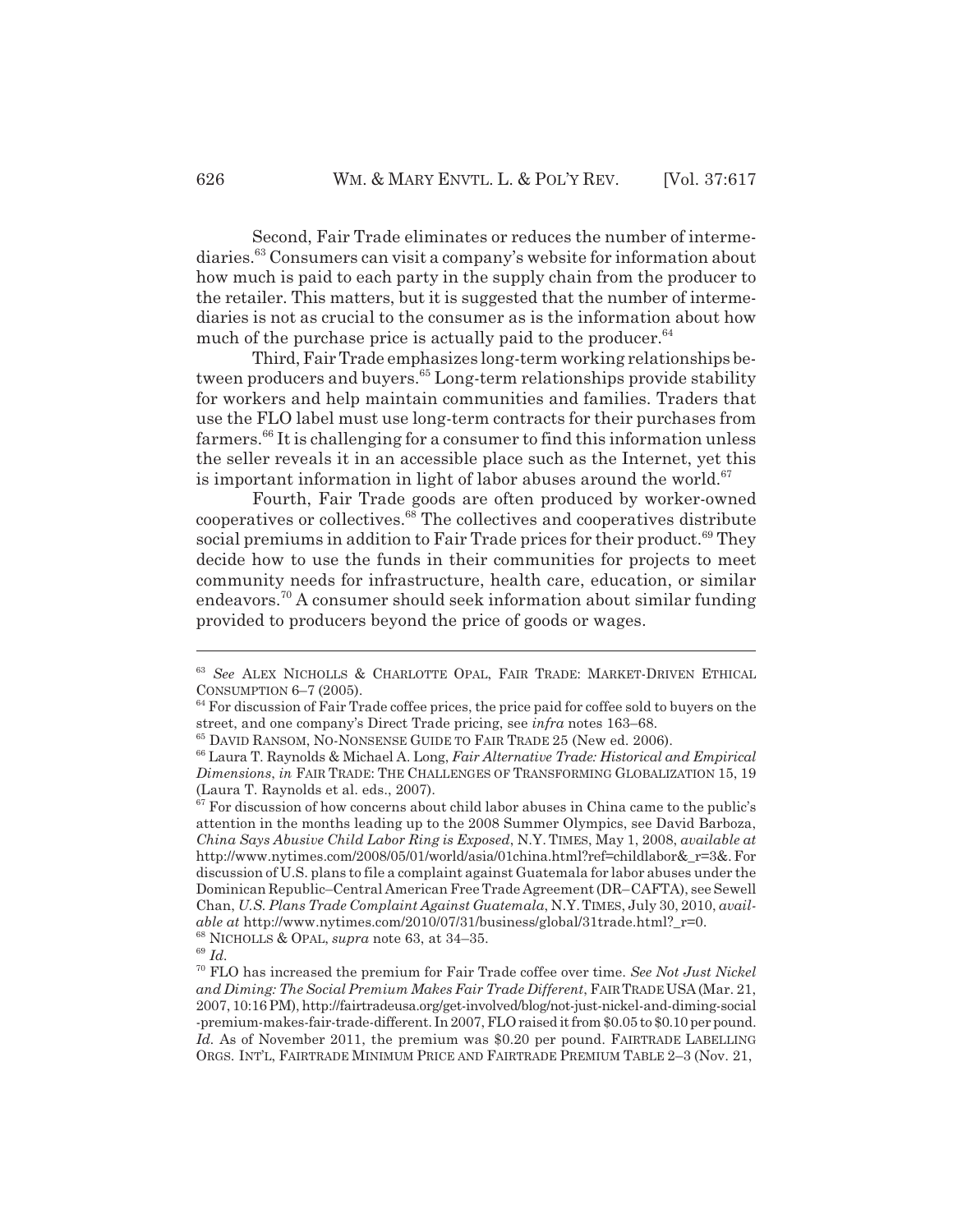Fifth, Fair Trade certifiers typically guarantee workers the right to  $\text{collectively organize and form trade unions.} \text{71 FLO ties this to International}$ Labor Organization ("ILO") conventions on freedom of association.<sup>72</sup> Additionally, Fair Trade emphasizes safe and fair working conditions.<sup>73</sup> FLO's certification requires "adherence to [ILO] conventions related to . . . freedom from discrimination [and] minimum work, occupational health and safety conditions."<sup>74</sup> This criterion is difficult for consumers to investigate.

Sixth, Fair Trade prohibits inappropriate use of child labor.75 Again, FLO ties this to ILO conventions.<sup>76</sup> Fair Trade advocates acknowledge, however, that some child labor may be appropriate in the workplace, such as when a child assists his or her parents in a family business after school.<sup>77</sup>

Seventh, Fair Trade sets out norms of "'fairness' by requiring that benefits be shared democratically."78 One mechanism is the required payment of social premiums to producers' organizations; these payments are in addition to the price paid for the goods.<sup>79</sup> FLO requires that small producers form associations such as cooperatives, and these associations determine how the premiums are to be used.<sup>80</sup> For example, the social premium for coffee is typically twenty cents per pound and goes to local development projects such as schools, health centers, and roads.<sup>81</sup> In fact, some go beyond the requirements of Fair Trade certifiers by paying increased social premiums and raising funds for major needs such as water treatment and schools.<sup>82</sup>

<sup>2011),</sup> *available at* http://www.fairtrade.net/fileadmin/user\_upload/content/2009/standards /documents/2011-11-21\_EN\_Fairtrade\_Minimum\_Price\_and\_Premium\_table.pdf.

 $71$  RANSOM, *supra* note 65, at 24–25.

<sup>72</sup> Raynolds & Long, *supra* note 66, at 19.

<sup>73</sup> RANSOM, *supra* note 65, at 25.

<sup>74</sup> Raynolds & Long, *supra* note 66, at 19.

<sup>75</sup> RANSOM, *supra* note 65, at 25.

<sup>76</sup> Raynolds & Long, *supra* note 66, at 19.

 $77$  The children of Fair Trade producers in Nicaragua often work within the family business after school. Fair Trade prices enable parents to keep their children in school. Extra income allows families to buy books and uniforms and pay fees charged by public schools. *See* Interview with Francisca Caña, Producer of Fair Trade Ceramics, in San Juan de Oriente, Nicar. (Sept. 25, 2007) (on file with author); Interview with Yamileth Pérez, Director of Artisan Program, Esperanza en Acción, in Estelí, Nicar. (Sept. 28, 2007) (on file with author). 78 Raynolds & Long, *supra* note 66, at 19.

<sup>79</sup> RANSOM, *supra* note 65, at 25.

<sup>80</sup> Raynolds & Long, *supra* note 66, at 19.

 $81$  The premium is greater if the product is both Fair Trade and organic certified. FAIRTRADE MINIMUM PRICE AND FAIRTRADE PREMIUM TABLE, *supra* note 70, at III. For discussion of increases in the coffee Fair Trade premium, see *supra* note 70.

 $82$  For a discussion of the contributions of Higher Grounds and Dean's Beans, both of which are Fair Trade coffee roasters, see Part II.D.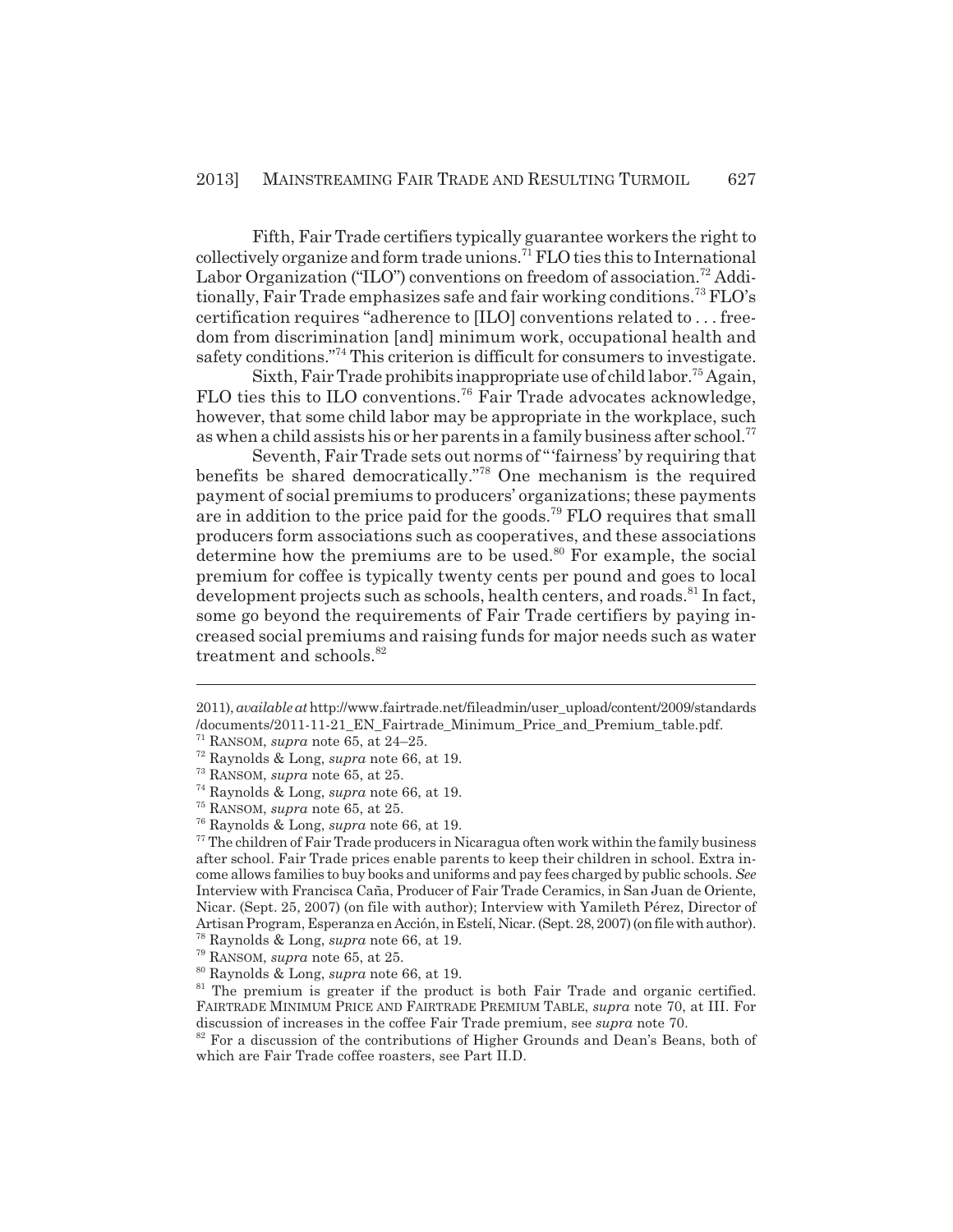Eighth, Fair Trade facilitates access to credit for producers. Small producers in developing countries suffer because credit is either unavailable or available only at high interest rates.<sup>83</sup> In Fair Trade agriculture, "importers generally have much easier access to credit than do developing country producers, [and] importers are required to pre-finance up to 60 per cent [sic] of the total purchase of seasonal crops."84 In addition, some Fair Trade organizations offer small loans to their producers at little or no interest.<sup>85</sup> For example, in 2009, the Fair Trade organization Esperanza en Acción, based in Managua, Nicaragua, began to grant micro-loans at no interest to assist its artisan groups.<sup>86</sup>

Ninth, Fair Trade emphasizes transparency.<sup>87</sup> A consumer can choose to buy from a seller that reveals extensive information about its practices including sourcing, working conditions, and how each and every penny received from the consumer is distributed to those in the supply chain.

Note that many of these criteria depend on information that many Fair Trade–based companies reveal on their websites.<sup>88</sup> These include information about social premiums, sourcing and payments to each member of the supply chain, and credit arrangements.<sup>89</sup> If a consumer cannot find this information for a company that labels itself with the term Fair Trade, Direct Trade, or something similar, he or she might be advised to avoid purchasing from this company. A lack of transparency may indicate that the company is using "Fair Trade" as a marketing tool, rather than an indication of authentic commitment to the goals and practices of Fair Trade.

In the end, a consumer's ability to find this information will be facilitated or thwarted by the transparency, or lack thereof, of all parties in the supply chain. This kind of investigation takes effort on the part of the consumer, but it can be made less cumbersome through use of labeling, websites, and even quick response ("QR") codes facilitating connections

87 DECARLO, *supra* note 27, at 53.

<sup>83</sup> NICHOLLS & OPAL, *supra* note 63, at 19.

<sup>84</sup> *Id.* at 7.

<sup>85</sup> *Id.*

<sup>86</sup> Letter from Emily Hewes, Exec. Dir., Esperanza en Acción, Managua, Nicar., to Paulette L. Stenzel (Sept. 10, 2009) (on file with author). For in-depth study of the growth of the microfinance movement, see MARIO LA TORRE & GIANFRANCO A. VENTO, MICROFINANCE (2006);MARGUERITE S.ROBINSON,THE MICROFINANCE REVOLUTION:SUSTAINABLE FINANCE FOR THE POOR (2001); MUHAMMAD YUNUS, BANKER TO THE POOR: THE AUTOBIOGRAPHY OF MUHAMMAD YUNUS, FOUNDER OF THE GRAMEEN BANK (1998).

<sup>88</sup> *See, e.g.*, *Vineyard Partner*, THE FAIR TRADE WINE CO., http://Thefairtradewinecompany .com/vineyard-partner (last visited Apr. 9, 2013). <sup>89</sup> *Id.*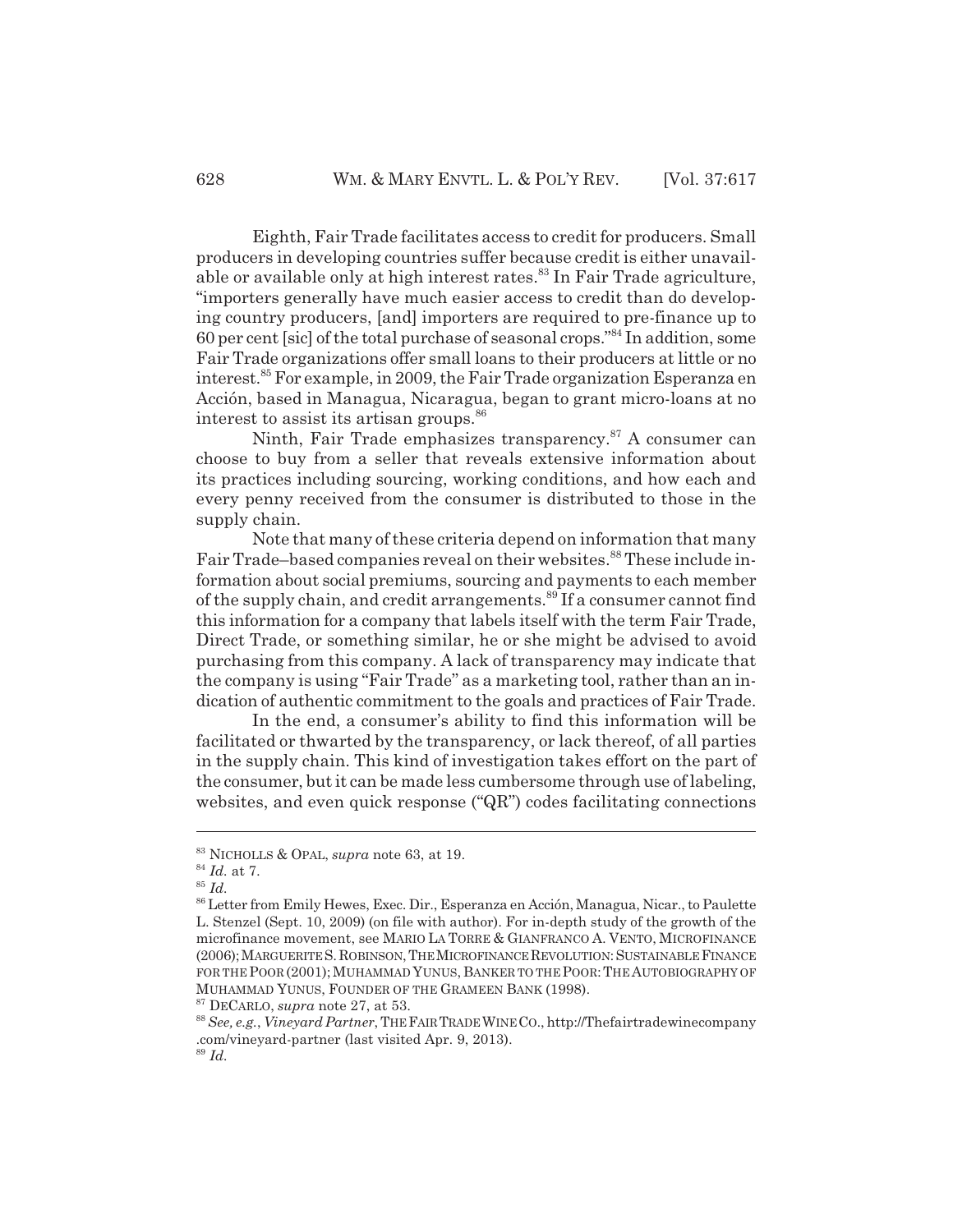to materials available on a website.<sup>90</sup> But, it would be a daunting task for even the most diligent consumer to seek information related to each of these characteristics of Fair Trade for each product he or she buys. Inevitably, a lot depends on trust. Therefore, later this Article discusses how trust and direct connections, whether local or across the globe, can facilitate decision-making by purchasers of goods whether they carry the words "Fair Trade" or some other label.<sup>91</sup>

#### *D. Fair Trade Promotes Sustainability*

On the other hand, most consumers prefer something more efficient than the set of inquiries outlined above. It is much easier to look for Fair Trade certification or the words "Fair Trade" than to delve for information about each product and seller.<sup>92</sup> Most people do not have the time to make such an inquiry for each purchase.<sup>93</sup> Moreover, few sellers are so transparent that the information related to the nine criteria listed above would be easily accessed by a consumer. Thus, Fair Trade certification programs play an important role for those who wish to "vote with their dollars" each time they make a purchase.

## 1. Fair Trade as a Tool to Promote Sustainability

An underlying premise of this Article is that Fair Trade is a valuable tool to promote sustainability. Therefore, it is important to define sustainability, explain how sustainable action can be identified, and explain how Fair Trade illustrates such action.

2. What Is Sustainability?

A twenty-first century discussion of sustainability coincides with the centuries-old teachings of indigenous people of the Western Hemisphere.<sup>94</sup>

<sup>90</sup> Stephanie Rosenbloom, *Want More Information? Just Scan Me*, N.Y. TIMES, Sept. 21, 2011, http://www.nytimes.com/2011/09/22/fashion/qr-codes-provide-information-when -scanned.html?\_r=0; *see infra* notes 425–27 describing how QR codes are useful to trace the supply chain of Fair Trade goods or any goods.

<sup>91</sup> *See* Part IV.F.

<sup>92</sup> *Certifying Fairtrade*, FAIRTRADE INT'L, http://www.fairtrade.net/certifying\_fairtrade .html (last visited Apr. 9, 2013).

<sup>93</sup> *Id.*

 $^{94}$  THE CONSTITUTION OF THE IROQUOIS NATIONS: THE GREAT BINDING LAW, GAYANASHAGOWA, art. 28, *available at* http://www.indigenouspeople.net/iroqcon.htm (last visited Apr. 9, 2013).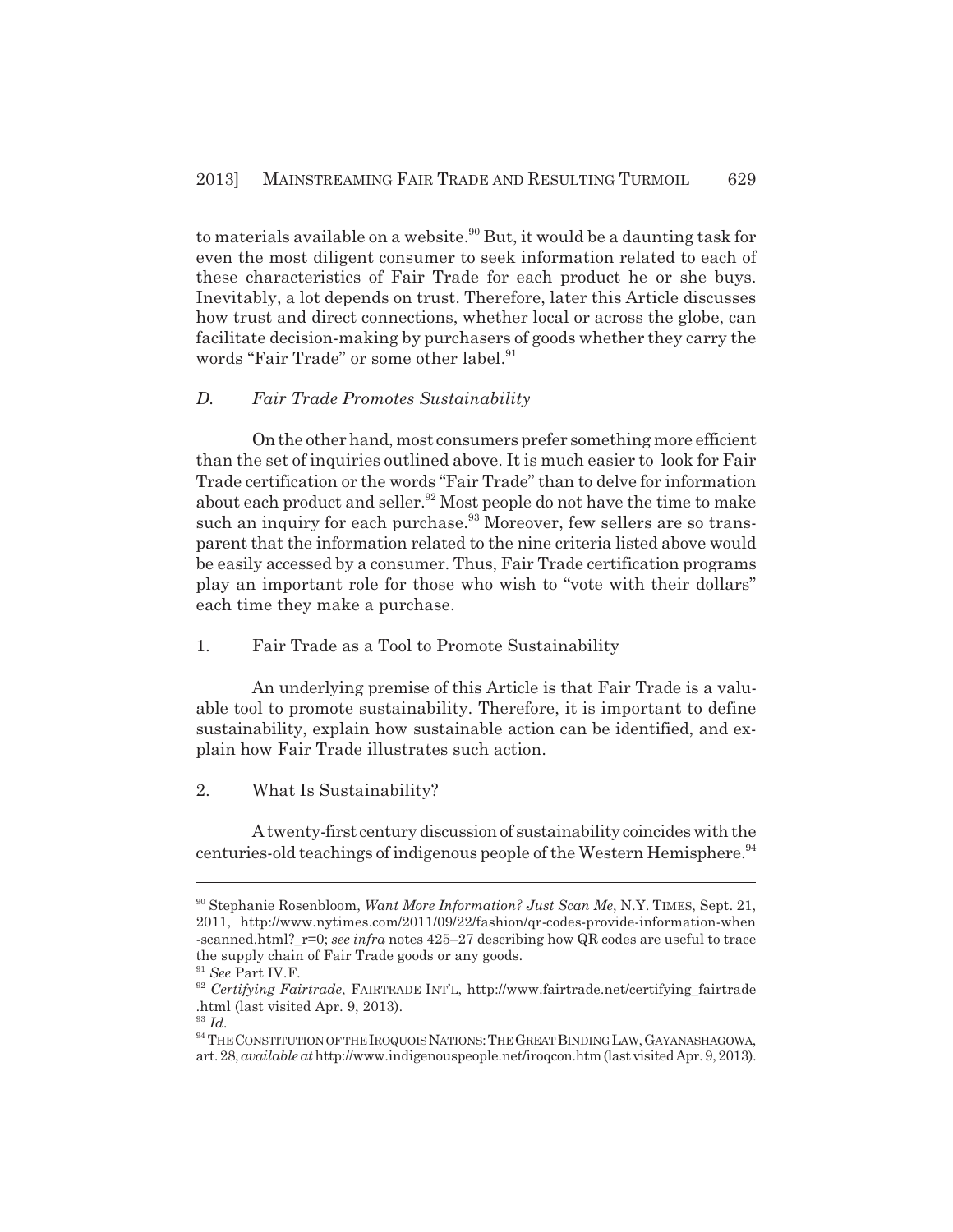The Great Law of the Iroquois states, "[L]ook and listen for the welfare of the whole people and have always in view not only the present but also the coming generations, even those whose faces are yet beneath the surface of the ground—the unborn of the future Nation."95

One of the most widely accepted definitions of sustainability was developed by the United Nations's World Commission on Environment and Development, and published in Our Common Future in 1987, where it reaffirms the long-term perspective.96 The Commission defined sustainable development as "development that meets the needs of the present without compromising the ability of future generations to meet their own needs."<sup>97</sup> Many businesses and governmental organizations use this definition. For example, President Clinton's Council on Sustainable Development used it in its 1996 report entitled "Sustainable America: A New Consensus for Prosperity, Opportunity, and a Healthy Environment for the Future."98

#### 3. The Triple Bottom Line

The World Commission's definition of sustainability gives a starting point for discussion, but it does not provide specific metrics to guide daily actions by businesses and help observers identify sustainable business activities.99 Therefore, business managers and law makers have worked to identify the objectives of sustainability and articulate criteria that will help them identify actions that promote those objectives.<sup>100</sup>

The "Great Law of the Iroquois" can be paraphrased as follows: in all decisions, the impact of that choice on the next seven generations must be considered. *Id.*

<sup>95</sup> *Id.*; *see, e.g.*, *Executive Summary*, *Seven Generations Sustainability Plan*, ARNERICH MASSENA, INC., *available at* http://www.am-a.com/company/sustainability/sustainability .pdf (last visited Apr. 9, 2013) (this version of the Great Law appears on the cover page of the company's sustainability plan).

<sup>96</sup> *See* U.N.Rep. of the World Commission on Environment and Development: Our Common Future, U.N. Doc A/42/427, at 8 (1987).

<sup>97</sup> *Id.* at 41.

<sup>98</sup> President's Council on Sustainable Development ("PCSD"), Sustainable America: A New Consensus for Prosperity, Opportunity, and a Healthy Environment for the Future 12–13 (1996); *see also* Molly Olson Harriss, *Charting a Course for Sustainability*, 38 ENV'T 10, 10 (1996) (discussing the PCSD report).

<sup>99</sup> *See* U.N.Rep. of the World Commission on Environment and Development: Our Common Future, *supra* note 96.

<sup>&</sup>lt;sup>100</sup> For a more in-depth discussion of the concept of sustainability, the Triple Bottom Line, and the Global Reporting Initiative, see Paulette L. Stenzel, *The Pursuit of Equilibrium as the Eagle Meets the Condor: Supporting Sustainable Development Through Fair Trade*, 49 AM. BUS. L.J. 557, 589–96 (2012). *See also* ANDREW W. SAVITZ & KARL WEBER, THE TRIPLE BOTTOM LINE: HOW TODAY'S BEST-RUN COMPANIES ARE ACHIEVING ECONOMIC, SOCIAL AND ENVIRONMENTAL SUCCESS—AND HOW YOU CAN TOO 21-39 (2006).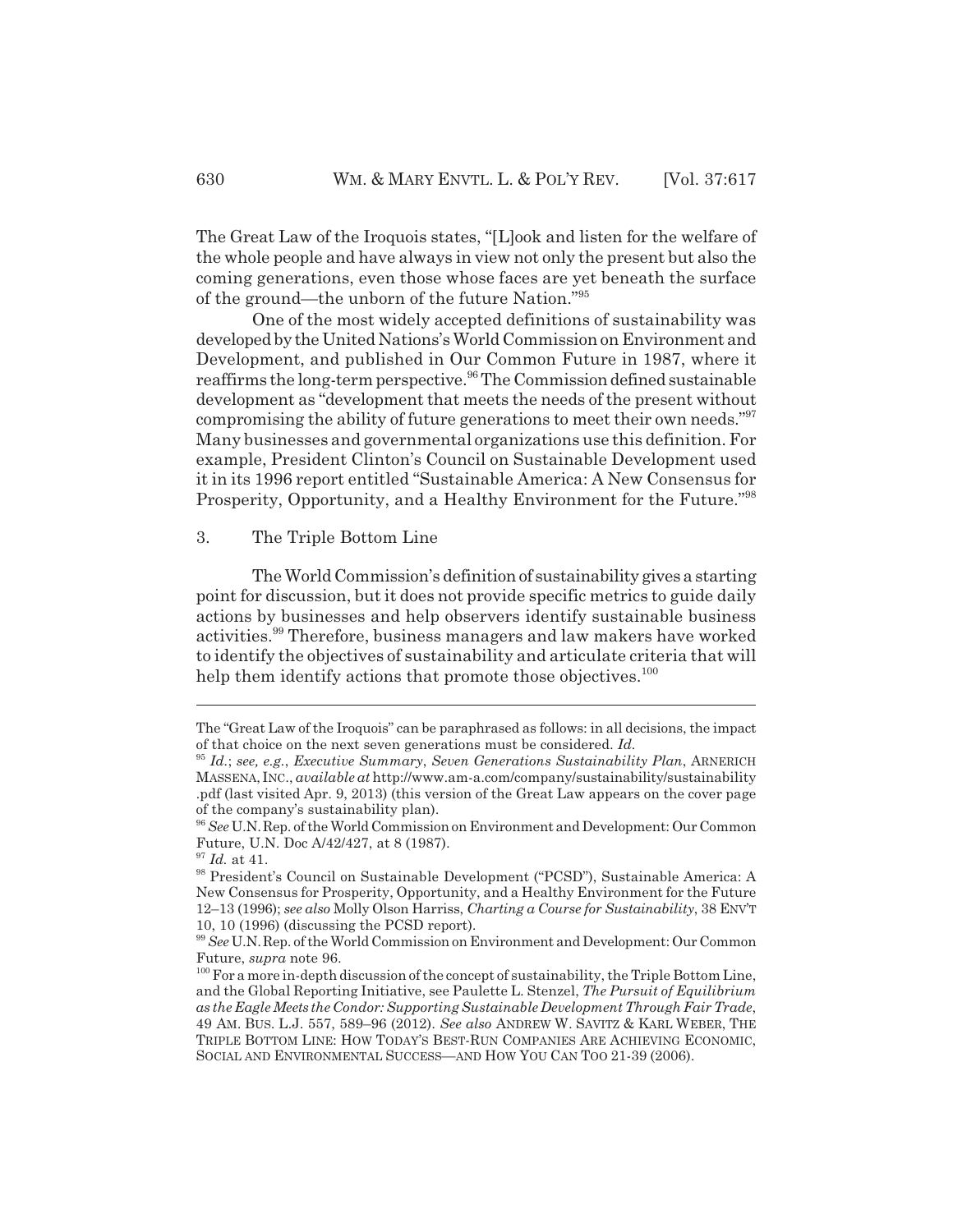As they discuss sustainability, business managers and lawmakers are embracing the perspective of the Triple Bottom Line that includes economy, social equity, and environment.101 Businesses are realizing that sustainability involves the pursuit of long term viability, and that approach pushes them beyond a focus on traditional profit and loss statements.<sup>102</sup>

Working with the United Nations Environment Programme  $("UNEP")$ ,<sup>103</sup> a Boston-based non-profit organization called the Coalition for Environmentally Responsible Economies ("CERES")<sup>104</sup> developed a program called the "Global Reporting Initiative" ("GRI").<sup>105</sup> The GRI program has become a benchmark around the world for measuring, monitoring, and reporting corporate sustainability efforts.106 Its reporting principles are used to produce a Triple Bottom Line report.107 The organization has also issued a series of over 140 indicators used to measure and evaluate performance.108 The metrics of the GRI cover all three legs of the Triple

<sup>101</sup> Some writers speak of a fourth bottom line. *See, e.g.*, JON HAWKES, CULTURAL DEVELOP-MENT NETWORK VICTORIA,THE FOURTH PILLAR OF SUSTAINABILITY:CULTURE'S ESSENTIAL ROLE IN PUBLIC PLANNING (2001), *available at* http://burgosciudad21.org/adftp/Jon%20 Hawkes%20-%20Fourth%20Pillar%20of%20Sustainability.pdf (arguing that culture should be a fourth category and that "a sustainable society depends upon a sustainable culture. If a society's culture disintegrates, so will everything else"). SOUTHERN AFRICAN FAITH COMMUNITIES'ENVIRONMENT INSTITUTE (May 4, 2012), http://safcei.org/introducing-a-4th -pillar-of-sustainable-development/ (explaining that other scholars assert that spirituality is a fourth leg and an important component of sustainability because it provides moral and ethical perspectives).

<sup>102</sup> SAVITZ & WEBER, *supra* note 100, at 14-17.

<sup>103</sup> For information about UNEP, see U.N. ENV'T PROGRAMME, http://www.unep.org/ (last visited Apr. 9, 2013).

<sup>&</sup>lt;sup>104</sup> Founded in 1989, CERES is a network of investors, public interest groups, and environmental organizations whose mission is to integrate "sustainability into capital markets for the health of the planet and its people." *About Us*, CERES, http://www.ceres.org/about -us (last visited Apr. 9, 2013).

<sup>&</sup>lt;sup>105</sup> What is GRI?, GLOBAL REPORTING INITIATIVE, http://www.globalreporting.org/information /about-gri/what-is-GRI/pages/default.aspx (last visited Apr. 9, 2013).

<sup>&</sup>lt;sup>106</sup> The concept for the GRI started in 1997 with the Boston-based non-profit the Coalition for Environmentally Responsible Economies ("CERES"). The CERES Principles, http:// www.gdrc.org/sustbiz/ceres-principles.html (last visited Apr. 9, 2013). The GRI's first Sustainable Reporting Guidelines were released in 2000. *History*, GLOBAL REPORTING INITIATIVE, *supra* note 105. Since that time, the GRI guidelines have gone through into second and third versions based on the feedback of companies using the guidelines. *Id.* As of 2006, the organization began its "G3" guidelines. *Id.* SAVITZ & WEBER, *supra* note 100, at 210-11.

<sup>107</sup> *G3 Guidelines*, GLOBAL REPORTING INITIATIVE, http://www.globalreporting.org/Reporting /latest-guidelines/g3-guidelines/pages/default.aspx (last visited Apr. 9, 2013). <sup>108</sup> *Id.*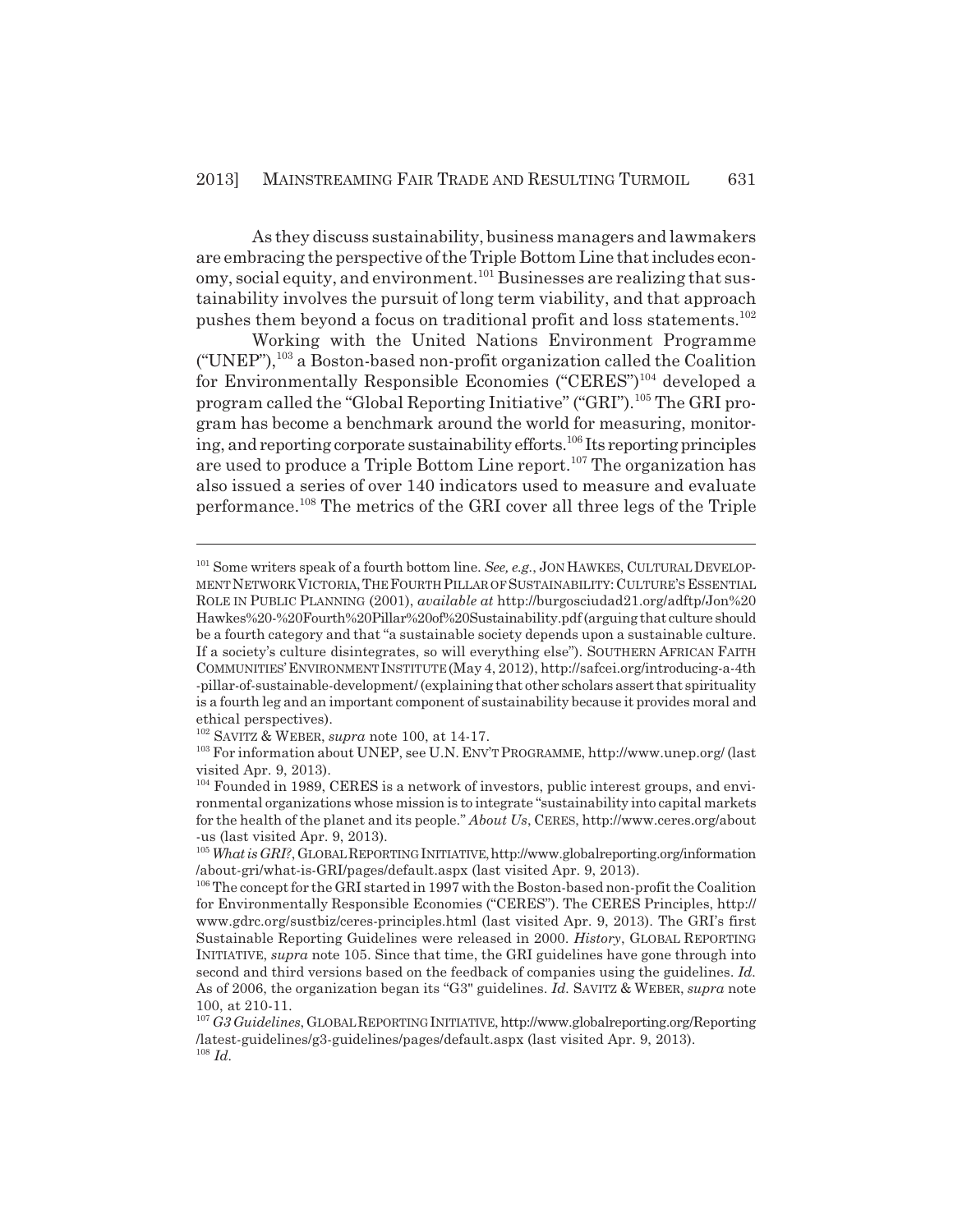Bottom Line.109 Economic measurements under the GRI cover, for example, sales, profits, return on investment, taxes paid, monetary flows, and jobs created.110 The social equity leg is measured by looking at criteria such as labor practices, community impacts, human rights, and product responsibility.111 The environmental leg is evaluated according to criteria including air quality, water quality, energy used, and waste produced.<sup>112</sup>

The system is modeled after Generally Accepted Accounting Principles ("GAAP"), which were established as a way of codifying, simplifying, and unifying disparate and occasionally conflicting accounting methodologies.<sup>113</sup> "The GRI guidelines help an organization manage its overall impact on the [Triple Bottom Line], as it can improve the quality and transparency of sustainability reporting and provide a reasonable and balanced presentation of performance."<sup>114</sup>

4. Fair Trade Promotes the Three Legs of the Triple Bottom Line

John Bowes, formerly a leading manager of the Co-op, a major Fair Trade retailer in the UK, points out that to meet Fair Trade standards, "Producers . . . have to demonstrate that they are adhering to specific economic, environmental and social standards."115 Without specific reference to the phrase "Triple Bottom Line," he is nonetheless referring directly to its three legs.<sup>116</sup>

#### *E. Fair Trade's Progression Across the World*

Fair Trade is spreading across the world.<sup>117</sup> One leader in the Fair Trade movement estimates that currently more than seven million people in the developing world benefit from it. $^{118}$ 

<sup>109</sup> *Id.*

<sup>110</sup> SAVITZ & WEBER, *supra* note 100, at 214.

<sup>111</sup> *Id.*

<sup>112</sup> *Id.* at 213.

<sup>113</sup> *Id.* at 212.

<sup>114</sup> Dennis M. Gawlik, *A Common Language*, INSIDE SUPPLY CHAIN MANAGEMENT 34, 35 (June 2009).

<sup>115</sup> Bowes, *supra* note 3, at 6.

<sup>116</sup> *Id.*

<sup>117</sup> *Id.*

<sup>118</sup> *Id.* at 2.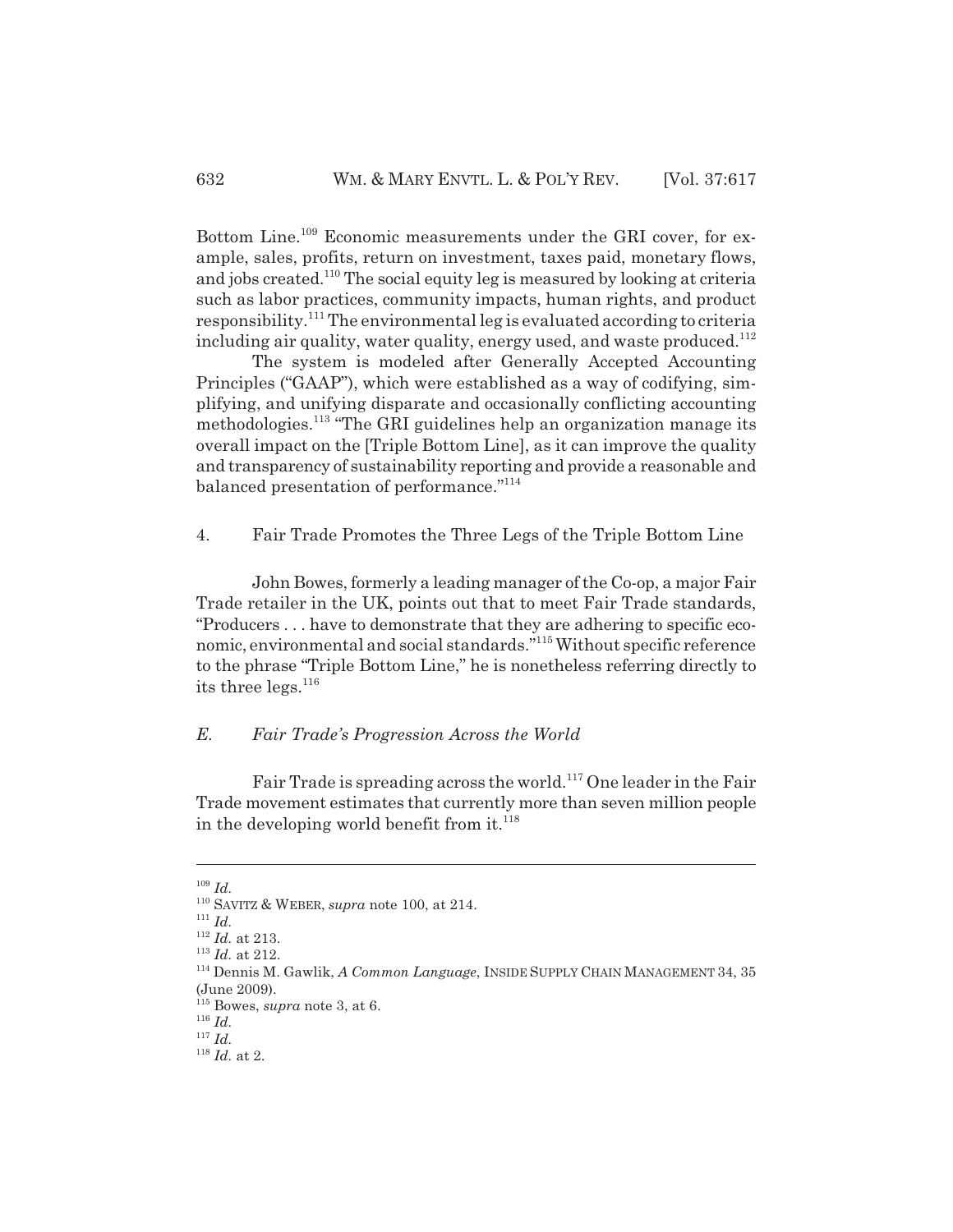#### 1. Europe and Great Britain

In Europe, the Fair Trade movement began post–World War II through the efforts of church-based organizations called Alternative Trading Organizations ("ATOs").119 Leaders in Europe included the Sales Exchange for Refugee Rehabilitation and Vocation ("SERRV") and Oxfam.<sup>120</sup> They focused on "social justice and equity in commercial relations."121 The groups purchased products, most of which were handicrafts, from lowincome producers in war-torn Eastern Europe and developing nations, and sold them directly to consumers.<sup>122</sup>

Gradually, the Fair Trade movement shifted its emphasis on recovery from war to efforts geared toward alleviating poverty in underdeveloped countries.123 In their early days, ATOs established World Shops throughout Europe.124 The shops eliminated intermediaries, giving consumers reassurance that a greater portion of the prices paid for goods would go to producers as compared to conventional sales.125 World Shops were designed to help remedy inequitable distribution of wealth and opportunity under the prevailing world trade system.126 Additionally, the World Shops' efforts focused on reducing the gap between Northern Hemisphere consumers and southern producers.<sup>127</sup> For example, Twin Trading promoted cooperative

<sup>119</sup> Mary A. Littrell & Marsha A. Dickson, *Alternative Trading Organizations: Shifting Paradigm in a Culture of Social Responsibility*, 56 HUMAN ORG. 344, 344 (1997). This reflects that Fair Trade was called "alternative trade" in its early days. *See* Marlike Kocken, *Sixty Years of Fair Trade, A Brief History of the Fair Trade Movement*, EUR. FAIR TRADE ASS'N 2 (Nov. 2006), *available at* http://www.european-fair-trade-association.org/efta/Doc /History.pdf.

<sup>120</sup> *See* Alicia Morris Groos, *International Trade and Development: Exploring the Impact of Fair Trade Organizations in the Global Economy and the Law*, 34 TEX. INT'L L.J. 379, 392 (1999) (describing the histories of SERRV and Oxfam).

<sup>121</sup> Douglas L. Murray & Laura T. Raynolds, *Globalization and Its Antinomies: Negotiating a Fair Trade Movement*, *in* FAIR TRADE:THE CHALLENGES OF TRANSFORMING GLOBALIZATION, *supra* note 66, at 3, 7.

<sup>122</sup> Raynolds & Long, *supra* note 66, at 16.

<sup>123</sup> *Id.*

<sup>124 &</sup>quot;World Shops" is a European label for Fair Trade shops. *See* MILES LITVINOFF & JOHN MADELEY, 50 REASONS TO BUY FAIR TRADE 43 (2007).

<sup>125</sup> Murray & Raynolds, *supra* note 121, at 7. The authors refer to "Third World" nations; however, the preference in this article is to use the phrase "developing nations." *See id.* 126 Stephanie Barrientos et al., *Northern Social Movements and Fair Trade*, *in* FAIR TRADE: THE CHALLENGES OF TRANSFORMING GLOBALIZATION 51, 52 (Laura T. Raynolds et al. eds., 2007).

 $127$  According to international relations theorists, the North-South conflict pits "the 'have' nations, often called the 'North,' because most developed countries are located in the northern hemisphere, against the 'have not' nations, many of which are clustered in the southern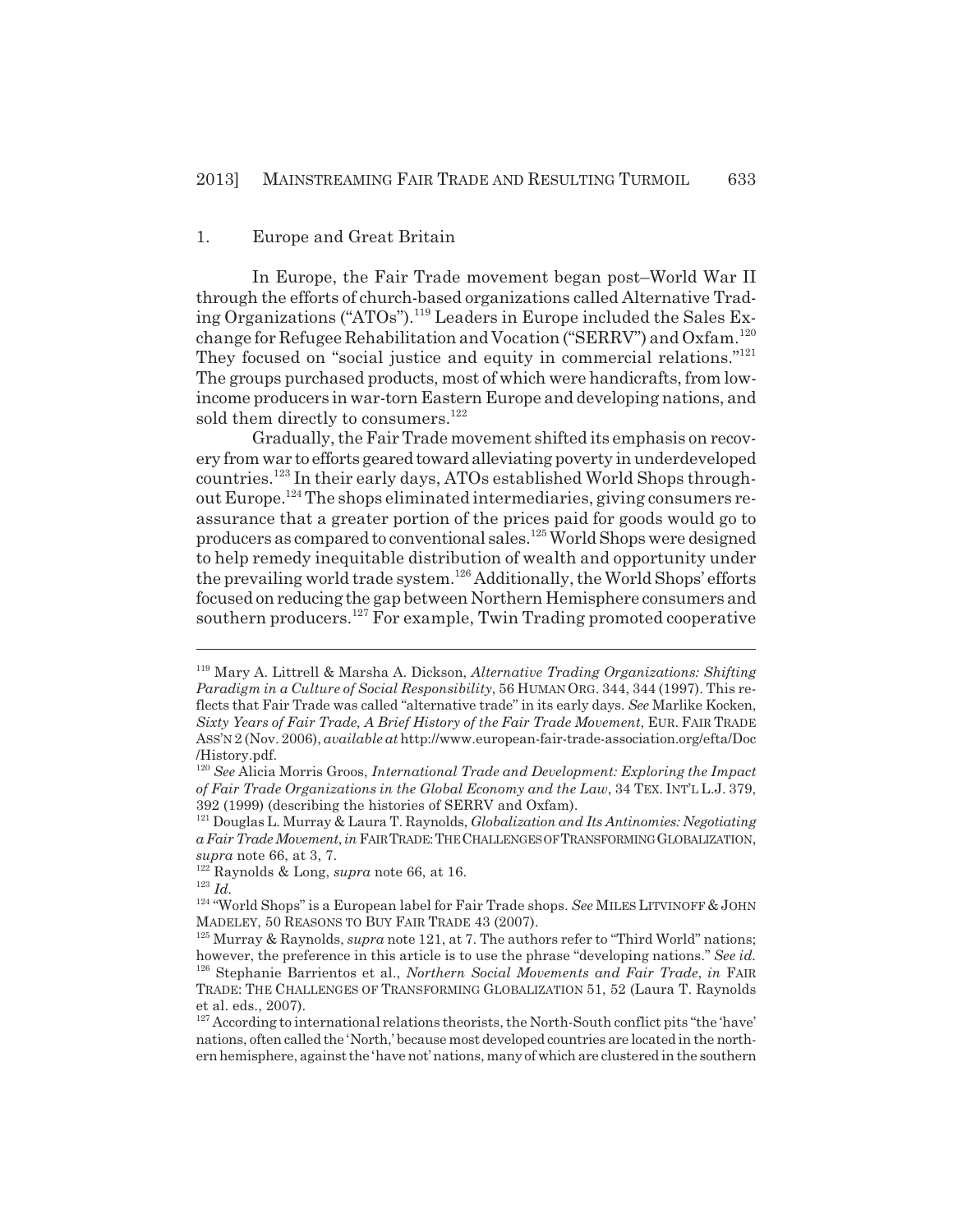relationships between the North and South<sup>128</sup> by connecting UK consumers with producers in Vietnam, Cuba, Nicaragua, and Mozambique.<sup>129</sup>

Today, Fair Trade is moving into the everyday lives of consumers in the EU.130 The Commission of the European Communities states in a 2009 report entitled, "Contributing to Sustainable Development: The Role of Fair Trade and Nongovernmental Trade-Related Sustainability Assurance Schemes," that Fair Trade enjoys a high level of customer recognition and a significant presence in much of the EU market.<sup>131</sup> This is especially true in the UK, where it is reported that seven in ten households purchase Fair Trade goods.132

# 2. The United States

Paralleling developments in Europe and the UK, the Fair Trade movement in the United States also began post–World War II.<sup>133</sup> The Mennonites and the Church of the Brethren, churches known for their work toward peace, began importing crafts from refugees, producers in developing countries, and low-income people in depressed communities through their respective ATOs. The Brethren worked through SERRV, and the Mennonites worked through SELFHELP: Crafts of the World, an organization now known as Ten Thousand Villages.<sup>134</sup> In their early days, both sold goods through churches, holiday fairs, and not-for-profit stores called Third World Shops.135 Currently Ten Thousand Villages is a major

half of the globe." WILLIAM A.JOSEPH ET AL.,INTRODUCTION TO POLITICS OF THE DEVELOPING WORLD 4 (2007). Connections between northern consumers and southern producers established through Fair Trade help reduce tensions between the North and South. *Id.* 128 Barrientos et al., *supra* note 126, at 53; *see also* TWIN TRADING, http://www.twin.org.uk /trading (last visited Apr. 9, 2013) ("The trading arm of Twin, we've been creating market access for smallholder farmer organisations in the global south for over 25 years."). 129 Barrientos et al., *supra* note 126, at 53.

<sup>130</sup> Commission of the European Communities, *Contributing to Sustainable Development: The Role of Fair Trade and Nongovernmental Trade-related Sustainability Assurance Schemes* (May 5, 2009), *available at* http://trade.ec.europa.eu/doclib/docs/2009/may/tradoc \_143089.pdf.

<sup>131</sup> *Id.*

<sup>132</sup> Harriet Lamb, *The Impact of Fair Trade*, *in* THE FAIR TRADE REVOLUTION 21, 35 (John Bowes ed., 2011); *see also Fairtrade Foundation Statement on Banana Price Wars*, FAIR-TRADE FOUND. (Oct. 8, 2009), http://www.fairtrade.org.uk/press\_office/press\_releases\_and \_statements/october\_2009/fairtrade\_foundation\_statement\_on\_banana\_price\_wars.aspx. 133 Barrientos et al., *supra* note 126, at 51, 55.

<sup>134</sup> *Id.*; *see also Our History*, TEN THOUSAND VILLAGES, http://www.tenthousandvillages .com/php/about.us/about.history.php (last visited Apr. 9, 2013).

<sup>135</sup> Jonathan Rosenthal, *The Greatest Challenge*, *in* THE FAIR TRADE REVOLUTION 158, 159 (John Bowes ed., 2010).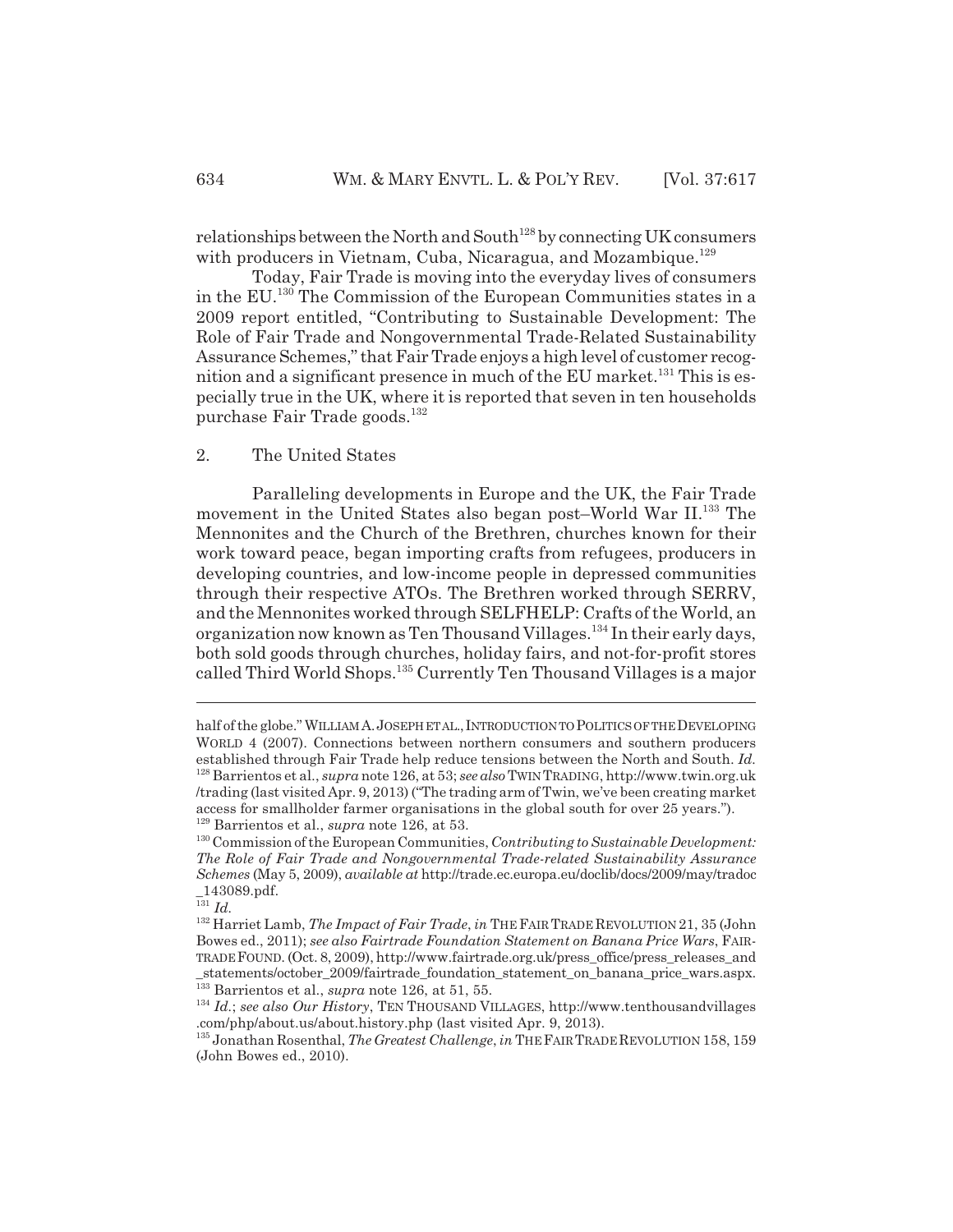force in Fair Trade retailing in the United States, selling goods through a network of Ten Thousand Villages retail stores, hundreds of "Alliance stores," and short-term events called "Festival Sales."136

In the 1980s, groups such as Equal Exchange and Friends of the World joined the movement as a way to show their political solidarity with cooperatives and social movements.<sup>137</sup> Some were non-profits, as were the earlier ATOs.138 Friends of the World created a division called Coop Trading and began to import what they called "ethical" coffee to the U.S. for the first time.<sup>139</sup> Equal Exchange was the first for-profit ATO, selling Fair Trade coffee and other foods.140 Its focus was highly political, thus differing from the earlier faith-based initiatives. $141$ 

Gradually, a network evolved, leading to the North American trade association called Fair Trade Federation ("FTF").<sup>142</sup> And, in 1999, the FTF's educational division was moved to a separate nonprofit organization called the Fair Trade Resource Network ("FTRN").<sup>143</sup> To this day, it is the world's only Fair Trade non-profit that is exclusively devoted to Fair Trade education.<sup>144</sup>

3. Other Countries

Today, Fair Trade has spread throughout the world. In Latin America, the Bolivian Alliance for Peoples of the Americas ("ALBA") was formed in reaction to the proposed Free Trade Area of the Americas.<sup>145</sup> The Alliance currently includes Antigua, Barbados, Bolivia, Cuba, the Dominican Republic, Ecuador, and Nicaragua.<sup>146</sup> ALBA is committed to food security and Fair Trade (called *Comercio Justo* in Spanish).<sup>147</sup>

<sup>146</sup> *Id.* <sup>147</sup> *Id.*

<sup>136</sup> *See Store Locator*, TEN THOUSAND VILLAGES, https://admin.tenthousandvillages.com /index.php/storelocator/ (last visited Apr. 9, 2013).

<sup>137</sup> Rosenthal, *supra* note 135.

<sup>138</sup> *Id.*

<sup>139</sup> *Id.* <sup>140</sup> *Id.*

<sup>141</sup> Rosenthal, *supra* note 135.

<sup>142</sup> For discussion of the work of the Fair Trade Federation, see *supra* notes 40–44.

<sup>143</sup> *About*, FAIR TRADE RESOURCE NETWORK, http://www.fairtraderesource.org/about-2/ (last visited Apr. 9, 2013).

 $^{144}$  *Id.* 

<sup>&</sup>lt;sup>145</sup> *Bolivarian Alliance for the Peoples of Our America ("ALBA")*, BRITANNICA ONLINE ENCYCLOPEDIA, http://www.britannica.com/EBchecked/topic/1271045/Bolivarian-Alliance -for-the-Peoples-of-Our-America-ALBA (last visited Apr. 9, 2013).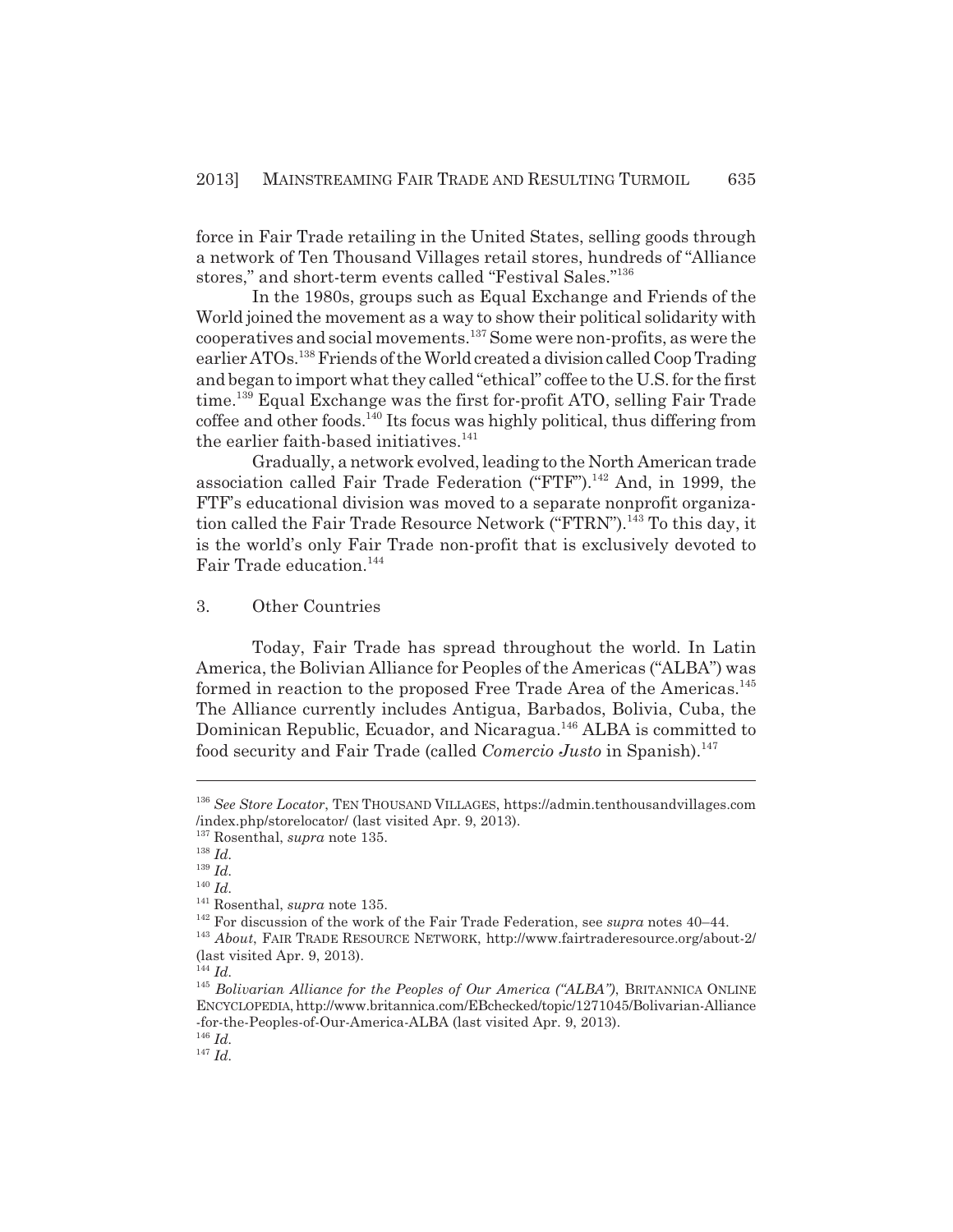The Fair Trade movement has been spreading throughout the world with increased sales volume and numbers of producers.<sup>148</sup> Currently, FLO certifies 827 Fair Trade producers in fifty-eight different  $countries, representing 1.2 million farmers and workers.<sup>149</sup> Fair Trade cer$ tification has expanded from its origins working with coffee producers in Latin America to include programs certifying products from around the globe.150 FLO now certifies products made in Ghana, the Democratic Republic of the Congo, Madagascar, China, India, Kazakhstan, Indonesia and many others.<sup>151</sup> These producers are linked through three producer networks based on region: Fair Trade Latin America and the Caribbean ("CLAC"),152 Fair Trade Africa153 and the Network of Asian and Pacific Producers ("NAPP").<sup>154</sup>

# II. MAINSTREAMING OF FAIR TRADE AND SPLINTERING OF THE FAIR TRADE MOVEMENT

In recent years, Fair Trade products have started to move into mainstream commerce.<sup>155</sup> In connection with this movement, much dissent has arisen regarding the purpose of Fair Trade and the terms under which mainstreaming is or would be desirable.<sup>156</sup> The tensions and divisions

<sup>148</sup> William H. Friedland & Anna Hutchens, *Changing Big Business: The Globalisation of the Fair Trade Movement*, J. AGRIC. ENVTL. ETHICS (2011).This is a review of a book about the globalization of Fair Trade. *See id.* The book focuses on the developing crisis within Fair Trade globalization resulting from the conflicting goals of producers, consumers, and Fair Trade certifiers. *See id.*

<sup>149</sup> *Facts and Figures*, FAIRTRADE INT'L (FLO), http://www.fairtrade.net/facts\_and\_figures .html (last visited Apr. 9, 2013).

<sup>150</sup> *About Fair Trade*, *Fair Trade and You*, FAIRTRADE INT'L (FLO), http://www.fairtrade .net/fairtrade\_near\_you.html (last visited Apr. 9, 2013). <sup>151</sup> *Id.*

<sup>152</sup> Coordinadora Latinoamericana y del Caribe de Comercio Justo ("CLAC"), *Producer Networks*, FAIRTRADE INT'L, http://www.fairtrade.net/clac.html (last visited Apr. 9, 2013). CLAC was officially registered in 2004.

<sup>153</sup> Fairtrade Africa, *Producer Networks*, FAIRTRADE INT'L, http://www.fairtrade.net/afn .html (last visited Apr. 9, 2013). By May 2011, Fair Trade Africa had over 260 certified producer organizations in 26 different countries located in the Middle East and Africa. *Id.* 154 Network of Asian and Pacific Producers ("NAPP"), *Producer Networks*, FAIRTRADE INT'L, http://www.fairtrade.net/nap.html (last visited Apr. 9, 2013). NAPP was registered in 2005 and currently has ninety-six producers.

<sup>155</sup> William Neuman, *A Question of Fairness*, N.Y. TIMES (Nov. 24, 2011), http://www .nytimes.com/2011/11/24/business/as-fair-trade-movement-grows-a-dispute-over-its -direction.html (identifying several major U.S. companies which sell Fair Trade items, such as Starbucks and Walmart).

<sup>156</sup> *Id.*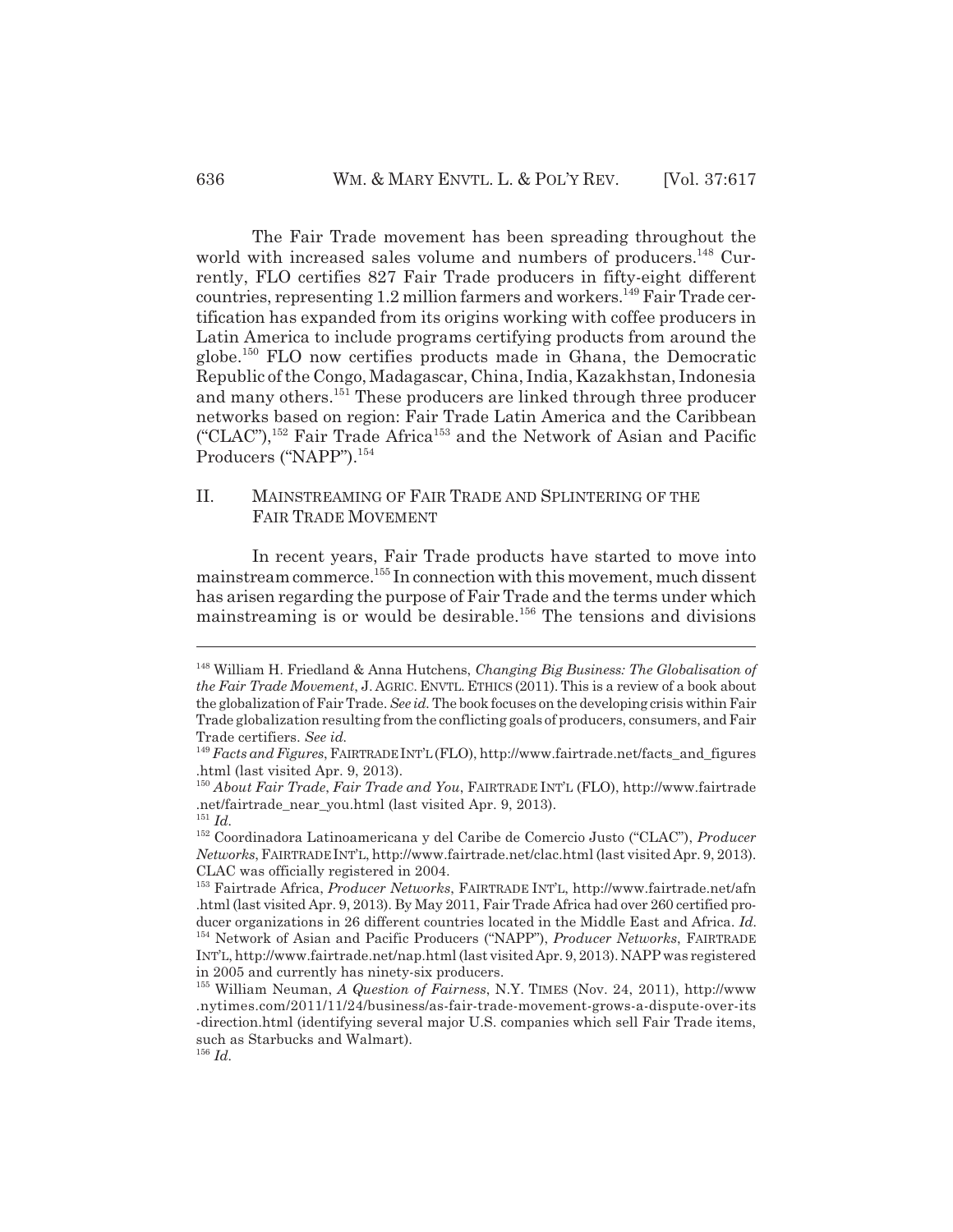came to the attention of the U.S. public in September 2011, when Fair Trade USA announced that it would end its affiliation with FLO as of December 31, 2011.<sup>157</sup> Therefore, this section will discuss reasons why companies have entered the Fair Trade market in the past and why they are doing so today. It will also discuss current tensions and divides within the movement and why a proliferation of labels and certifications is challenging for members of the public.

# *A. Differing Reasons Why Companies Enter the Fair Trade Market*

Companies enter Fair Trade for various reasons. Originally, Fair Trade market entry was mission-based with a focus on giving a hand up to small producers.<sup>158</sup> Many Fair Trade sellers maintain that commitment, but a new form of Fair Trade has arisen that is market-driven.<sup>159</sup>

#### 1. Mission-Driven Origins

Fair Trade was initially developed as a way to help impoverished producers of coffee and handicrafts.<sup>160</sup> A small number of mission-driven activists worked to create a new trading model.<sup>161</sup> That new model would give small farmers improved access to markets as well as a fair price for their products.<sup>162</sup> The program focused on self-development of producers, to enable them to protect themselves from exploitation.<sup>163</sup>

2. Fair Trade and Businesses with Similar Missions Purchased by Conventional Businesses

Some mainstreaming is being accomplished through acquisitions of Fair Trade companies by major conventional businesses. There is the potential for a conflict of interest between the ethically based company and the acquiring conventional company. For example, in 2008, the Coca-Cola

<sup>157</sup> *Id.*; *see also* Press Release, Fair Trade USA, Fair Trade USA Resigns Fairtrade International (FLO) Membership (Sept. 15, 2011), *available at* http://www.fairtradeusa.org /press-room/press\_release/fair-trade-usa-resigns-fairtrade-international-flo-membership. <sup>158</sup> *See* Neuman, *supra* note 155.

<sup>159</sup> *Id.*

<sup>160</sup> Bowes, *supra* note 3, at 3–4.

<sup>161</sup> *Id.* at 4.

 $^{162}$   $\emph{Id.}$  at 5–6.

<sup>163</sup> Rudi Dalvai, *The Metamorphosis of Fair Trade*, FOR A BETTER WORLD (2012), http:// fairworldproject.org/voices-of-fair-trade/metamorphosis-of-the-fair-trade-movement/.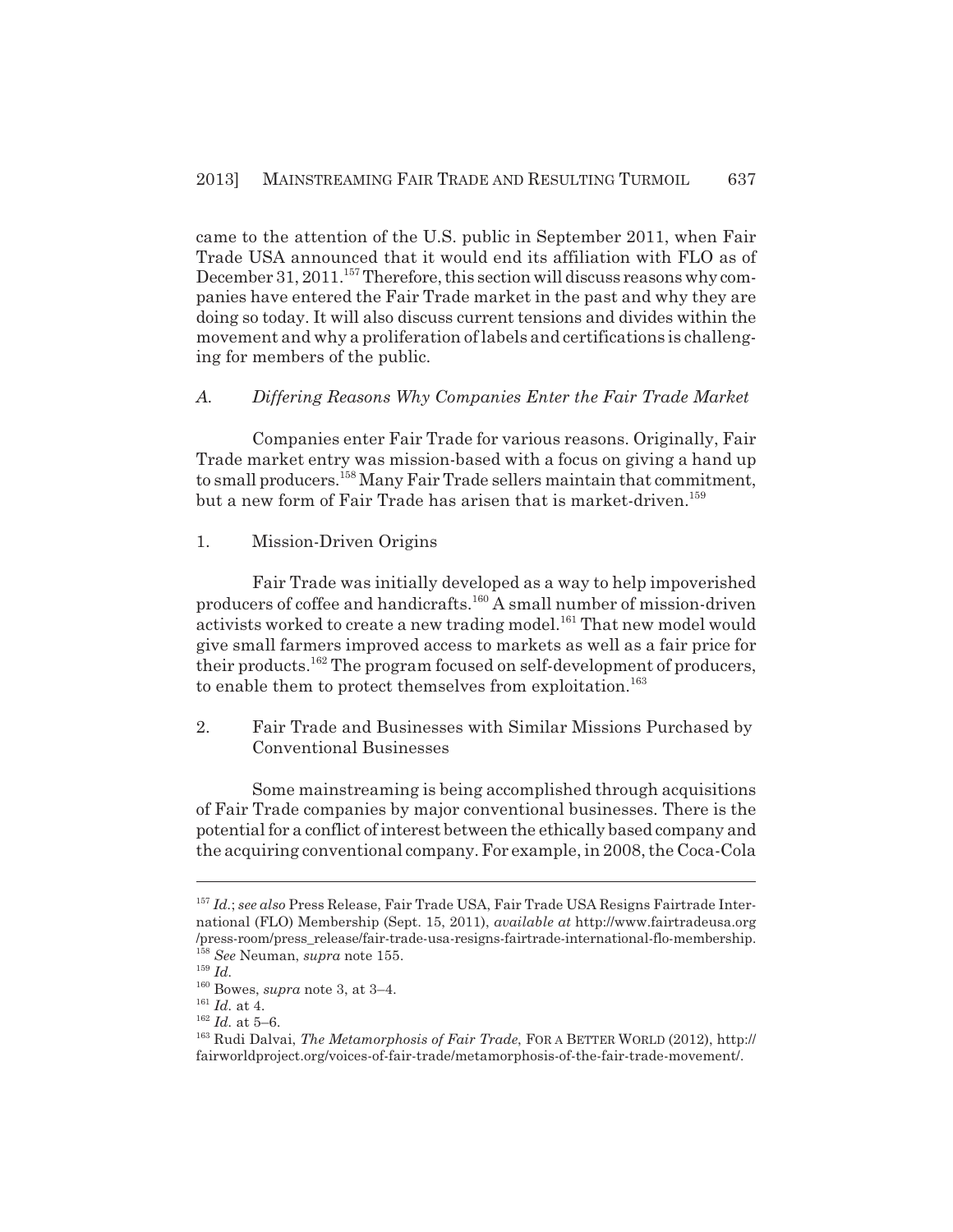Company ("Coke") purchased a forty percent share in the Honest Tea Company, which sells only organic ingredients.164 Coke acquired the remaining shares in the company in 2011, although it is reported that the founder, Seth Goldman, bought back a significant part of that interest.<sup>165</sup> Coke reports that it has kept Honest Tea's high ethical standards.<sup>166</sup> Nevertheless, these companies' philosophies result in drastically different public stances on important issues.<sup>167</sup> For example in 2012, California voters considered Proposition 37, which would have required retailers and food companies to label all products made with genetically modified ingredients.<sup>168</sup> The proposition was defeated.169 Major food companies including Monsanto, The Hershey Company, and Coke contributed millions in an effort to defeat Proposition 37.<sup>170</sup> Thus, Coke was opposing legislation that would require transparency with regard to GMOs. Many of Honest Tea's customers were upset with Coke for this opposition to a proposition that would have merely given the public information about the content of their product.<sup>171</sup> This conflict of values illustrates the hazards involved when a conventional business acquires a company committed to values of Fair Trade, organics, or both.

# 3. Major Corporations Add Fair Trade to Their Product Lines

In recent years, major corporations are moving Fair Trade into the mainstream by adding one or more Fair Trade products to their existing offerings.172 Products include major commodities such as cocoa, chocolate, and coffee.<sup>173</sup> This mainstream is driven by the "ethical demands" of consumers and has been accompanied by increased emphasis on certification programs.174 The certification programs focus on guarantees to

<sup>164</sup> *How Honest Tea Has Kept its Corporate Soul*, CNN MONEY (Sept. 17, 2012), http:// management.fortune.cnn.com/2012/09/17/honest-tea-coke-seth-goldman/.  $^{165}\,$   $ld.$ 

<sup>&</sup>lt;sup>166</sup> *Id.* (asserting that Honest Tea's philosophy rubbed off on Coke, and the company recently converted several bottling plants to meet organic certification).

<sup>167</sup> *Id.*

<sup>168</sup> *Id.*

<sup>169</sup> Anna Almendrala, *Prop 37 Defeated: California Voters Reject Mandatory GMO-Labeling*, THE HUFFINGTON POST (Nov. 11, 2012), http://www.huffingtonpost.com/2012/11/07/prop-37 -defeated-californ\_n\_2088402.html.

<sup>170</sup> *Id.*

<sup>171</sup> *How Honest Tea Has Kept its Corporate Soul*, *supra* note 164.

<sup>172</sup> *See* Bowes, *supra* note 3, at 8–12.

 $173$  *Id.* at 10.

 $174$  *Id.* at 8–12.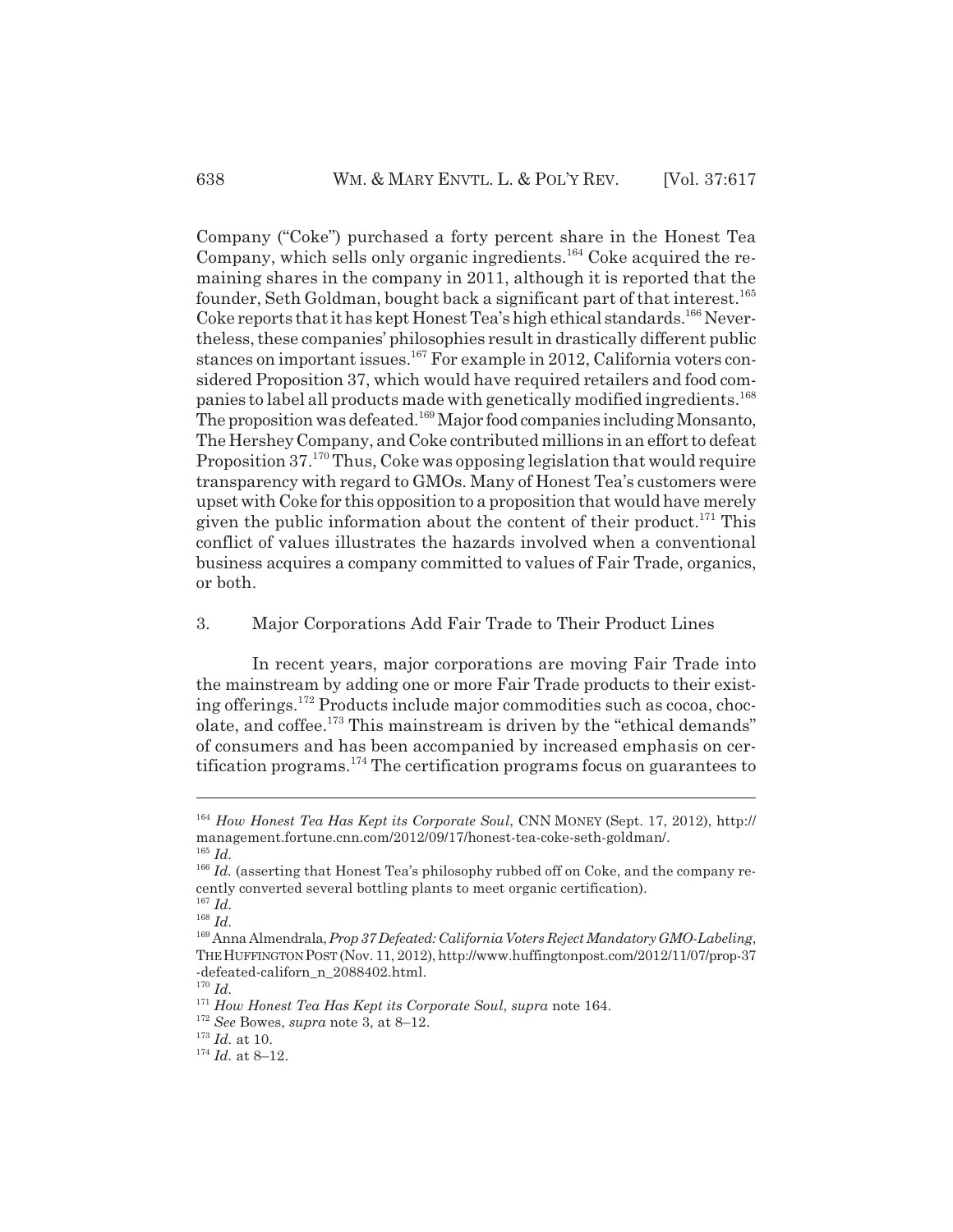consumers that workers are not exploited during cultivation or production processes.175 This is a shift away from the mission-based Fair Traders who continue to partner with and work to help marginalize small producers.<sup>176</sup>

# a. Chocolate and Cocoa

The cocoa and chocolate markets are particularly important to Fair Trade advocates because of the long history of abuse of child labor and slave-like conditions in African countries, especially in the Ivory Coast, the world's largest supplier of cocoa.<sup>177</sup> Fair Trade pricing in cocoa markets is also highly significant because the cocoa market is historically known for its volatility in pricing. $178$ 

Cadbury, a company known for its commitment to corporate social responsibility ("CSR"), announced in 2009 that it was going to move to Fair Trade sourcing for Dairy Milk, the most popular chocolate bar in Britain.<sup>179</sup> In the Fair Trade movement, Cadbury's decision was viewed as bringing something to the movement rather than taking a "free-ride" for the sake of its own image.180 This was a major step in light of the fact that Fair Trade chocolate was viewed as being fixed on small, premium brands such as Green & Black's.<sup>181</sup> Cadbury is a leader in mainstreaming because it has dealt with complex concerns about meeting consumers' tastes, providing value, and dealing with the need for volume.<sup>182</sup> To meet its concerns, especially those related to supply chain sustainability, Cadbury entered the Cadbury Cocoa Partnership.183 The partnership focuses on cocoa farmers,

 $^{\scriptscriptstyle 175}$   $\cal{I}d.$  at 8.

<sup>176</sup> *Id.*

<sup>&</sup>lt;sup>177</sup> Interestingly, 2012 pricing for cocoa was more stable than the norm. In 2012, prices did not increase more than eight percent, nor did they decrease more than four percent in any one month of 2012. This compares to prices over the past ten years during which it was common for prices to increase as much as thirty percent in one month and then fall twenty percent soon thereafter. Emiko Terazono, *Cocoa Prices Break Mould of Volatility*, FIN.TIMES (Nov. 26, 2012), http://www.ft.com/intl/cms/s/0/823d215c-37c5-11e2-a97e-00144feabdc0.html #axzz2DN0muato.

<sup>178</sup> *Id.*

<sup>179</sup> David Croft & Alex Cole,*A Glass and a Half Full—How Cadbury Embraced Fairtrade*, *in* THE FAIR TRADE REVOLUTION 107, 108 (John Bowes ed., 2011).

<sup>180</sup> *Id.*

<sup>181</sup> *Id.*

<sup>182</sup> *Id.* at 108–09; Oliver Nieburg, *Hershey Stuns Critics with Commitment to Source 100% Certified Cocoa by 2020*, CONFECTIONARY NEWS (Oct. 4, 2012), http://www.confectionerynews .com/Markets/Hershey-stuns-critics-with-commitment-to-source-100-certified-cocoa-by-2020. 183 Croft & Cole, *supra* note 179, at 109.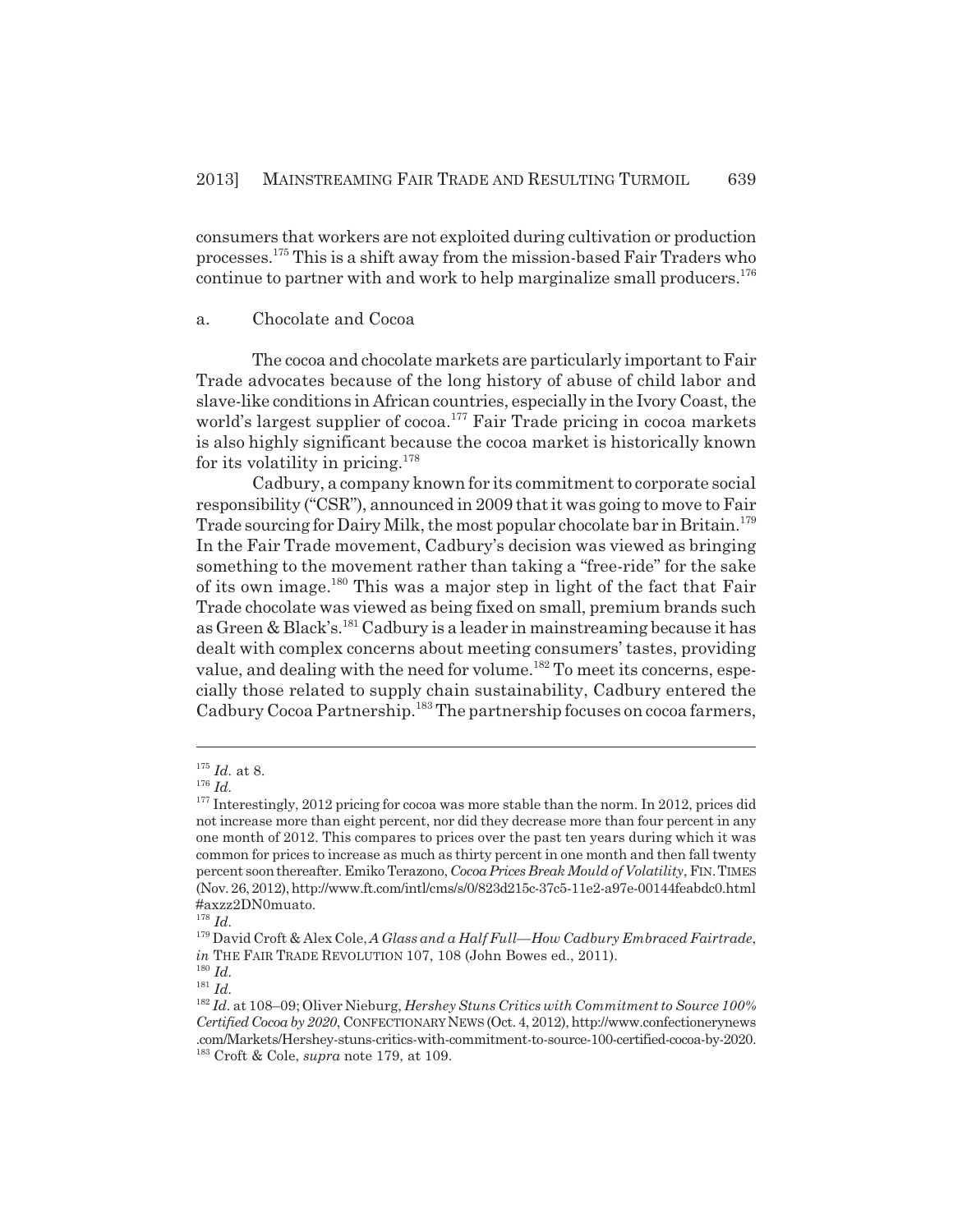working to reduce poverty rates, reduce social inequity, and give farmers improved market access.184 This project carried Fair Trade further into mainstream business when the even larger multinational company, Kraft, acquired Cadbury in 2010.<sup>185</sup> David Croft, director of Conformance and Sustainability for Cadbury, and Alex Cole, former Corporate Responsibility Director for Cadbury, describe this takeover as swift and successful. Part of this integration included Kraft's decision to integrate its existing work with the Rainforest Alliance with Cadbury.<sup>186</sup>

On the other hand, this integration should be watched carefully. At least one report reveals problems.<sup>187</sup> About twenty executives from functions including supply chain, sales, legal, and finance have resigned since the integration began, including their CEO, CFO, and Chairman.<sup>188</sup> Observers note that business decisions are taking up to a month instead of two or three days, creating inefficient operations.<sup>189</sup>

Other chocolate companies have joined the movement. In the UK and Ireland, Nestlé began using Fair Trade cocoa in four-finger KitKats as of January 2010.<sup>190</sup> Whatever Nestlé's motivation might be, this has the potential to improve the lives of at least some small cocoa farmers.<sup>191</sup> Nestlé purchases about ten percent of the world's cocoa, one-third of which it gets from the Ivory Coast.<sup>192</sup> The Fair Labor Association studied Nestlé's practices and concluded that it needs to make greater efforts to avoid use of child labor in the Ivory Coast, because about eighty percent of the cocoa it gets from that country comes from a standard supply chain which lacks transparency.<sup>193</sup>

<sup>191</sup> *Id.*

<sup>184</sup> For further discussion of the Cadbury Cocoa Project, see Croft & Cole, *supra* note 179, at 107–24.

<sup>185</sup> *Id.* at 122.

<sup>186</sup> *Id.*

<sup>187</sup> Kala Vijayraghavan, *Cadbury-Kraft Not as Sweet as Chocolate*, ECONOMICTIMES (Nov. 23, 2011), http://articles.economictimes.indiatimes.com/2011-11-23/news/30433453 \_1\_irene-rosenfeld-markets-and-global-categories-anand-kripalu. It is interesting to note that Cadbury was not for sale; the takeover was actively resisted. Scott Moeller, *Case Study: Kraft's Takeover of Cadbury* (Jan. 9, 2012), http://www.ft.com/intl/cms/s/0/1cb06d30 -332f-11e1-a51e-00144feabdc0.html.

<sup>188</sup> *Id.*

<sup>189</sup> *Id.*; Moeller, *supra* note 187.

<sup>190</sup> Dermot Doherty, *Nestle U.K. to Produce More KitKat Bars Under Fairtrade Label*, BLOOMBERG BUS. WK. (Oct. 25, 2012), http://www.businessweek.com/news/2012-10-25 /nestle-u-dot-k-dot-to-produce-more-kitkat-bars-under-fairtrade-label.

<sup>192</sup> *Id.*

<sup>193</sup> *Id.*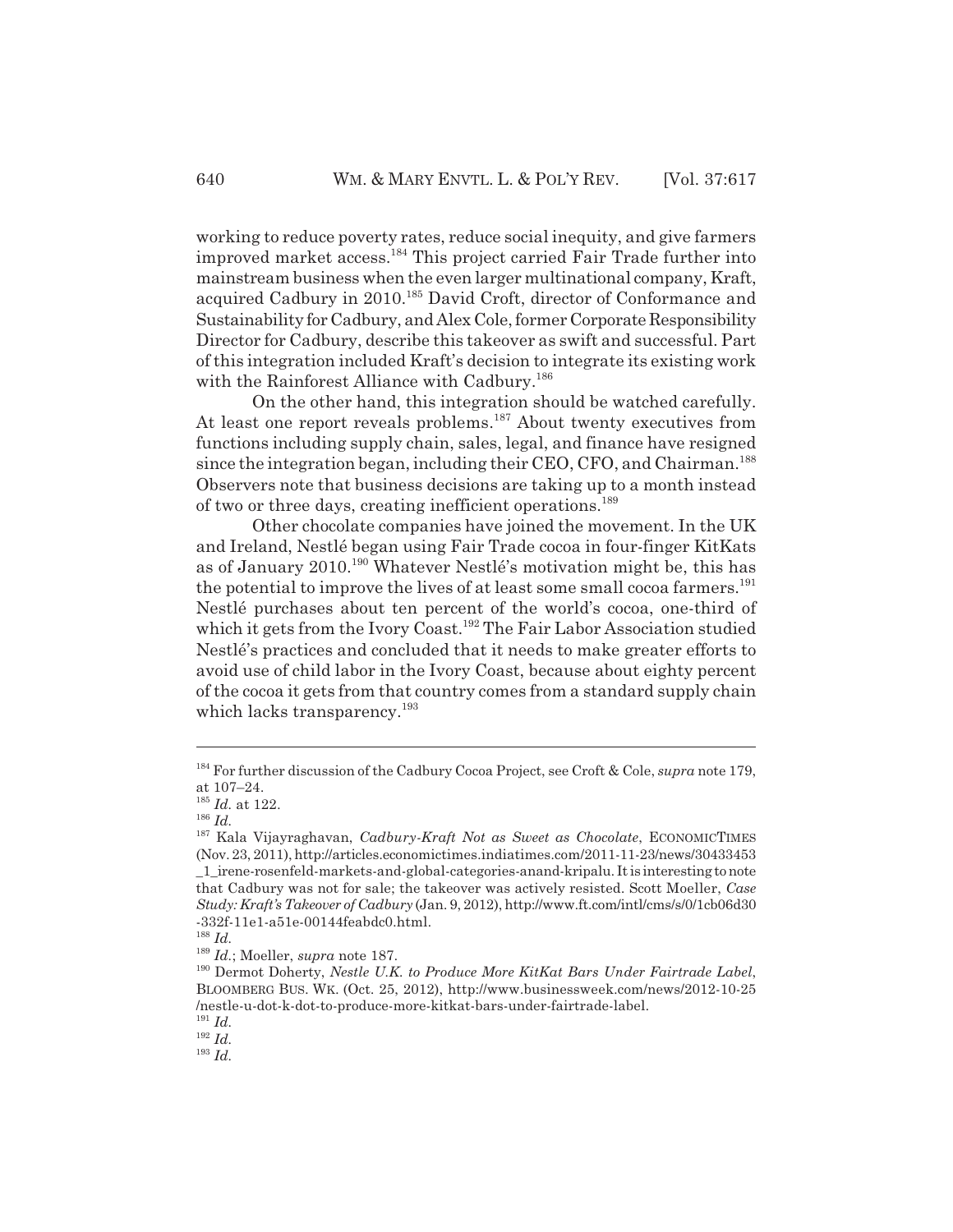Hershey, a U.S.-based chocolate company, responded to pressure from non-governmental organizations such as Stop the Traffik.<sup>194</sup> The company surprised observers in October of 2012 with its announcement that it will use only Fair Trade–certified cocoa by  $2020.^{195}$  This will be a significant accomplishment in light of the fact that, as of 2012, only 0.5% of Hershey's chocolate was Fair Trade–certified.<sup>196</sup> Interestingly, Hershey's announcement came one day after Whole Foods stopped selling Scharffen Berger chocolate, a Hershey's brand, because of Hershey's reluctance to work toward ending its use of child labor.<sup>197</sup> Just as Cadbury faced supply challenges, so will Hershey. Antonie Fountain, director of Stop the Traffik, observed, "I hadn't expected them to do this. Until this year, Hershey seemed to be impervious to public pressure. It's a good first step. The question is; how are they going to do it?"<sup>198</sup>

#### b. Coffee

Several mainstream retailers have added Fair Trade coffee line.<sup>199</sup> Walmart now offers two certified Fair Trade coffee lines.<sup>200</sup> Green Mountain Coffee, which is sold in supermarkets throughout the country, offers 100% Fair Trade Coffee.<sup>201</sup> Dunkin' Donuts is a leader among coffee shops.<sup>202</sup>

<sup>194</sup> Sharon Robinson, *Hershey's to Switch to Certified Cocoa by 2020*, FOODWORLDNEWS (Oct. 05, 2012, 7:56 AM), http://www.foodworldnews.com/articles/2635/20121005/hershey -cocoa-un-fao-food-price.htm.

<sup>195</sup> *See id.*

<sup>196</sup> Oliver Nieburg, *Hershey Outlines Details of Cocoa Child Labor Pledge*, CONFECTIONERY NEWS (Oct. 5, 2012), http://www.confectionerynews.com/Commodities/Hershey-outlines -details-of-cocoa-child-labor-pledge.

<sup>197</sup> Leon Kaye, *Scharffen Berger Booted Out of Whole Foods Over Child Labor Concerns*, TRIPLE PUNDIT (Oct. 05, 2012), http://www.triplepundit.com/2012/10/scharffen-berger -whole-foods-child-labor/.

<sup>198</sup> *Hershey Stuns Critics with Commitment to Source 100% Certified Cocoa by 2020*, *supra* note 182.

<sup>199</sup> Press Release, Fair Trade USA, Mainstream Consumer Drive Fair Trade Certified Sales Up 24 Percent (Mar. 7, 2011), http://www.fairtradeusa.org/press-room/press\_release /mainstream-consumers-drive-fair-trade-certified-sales-24-percent-0.

<sup>200</sup> Paul Rice, *How Walmart's Support of Fair Trade is Helping Farmers Live Better*, WALMART GREENROOM (Oct. 5, 2012), http://www.walmartgreenroom.com/2012/10/how -walmarts-support-of-fair-trade-is-helping-farmers-live-better/.

<sup>201</sup> Andrew A. Newman, *This Wake-Up Cup Is Fair-Trade Certified*, N.Y.TIMES (Sept. 27, 2012), http://www.nytimes.com/2012/09/28/business/media/green-mountain-coffee-begins -fair-trade-campaign-advertising.html?\_r=0.

<sup>202</sup> Mary Ann DiMascio, *Dunkin' Donuts Runs on Fair Trade Certified Espresso*, FAIR TRADE USA (Oct. 25, 2011), http://www.fairtradeusa.org/blog/dunkin-donuts-runs-fair -trade-certified-espresso.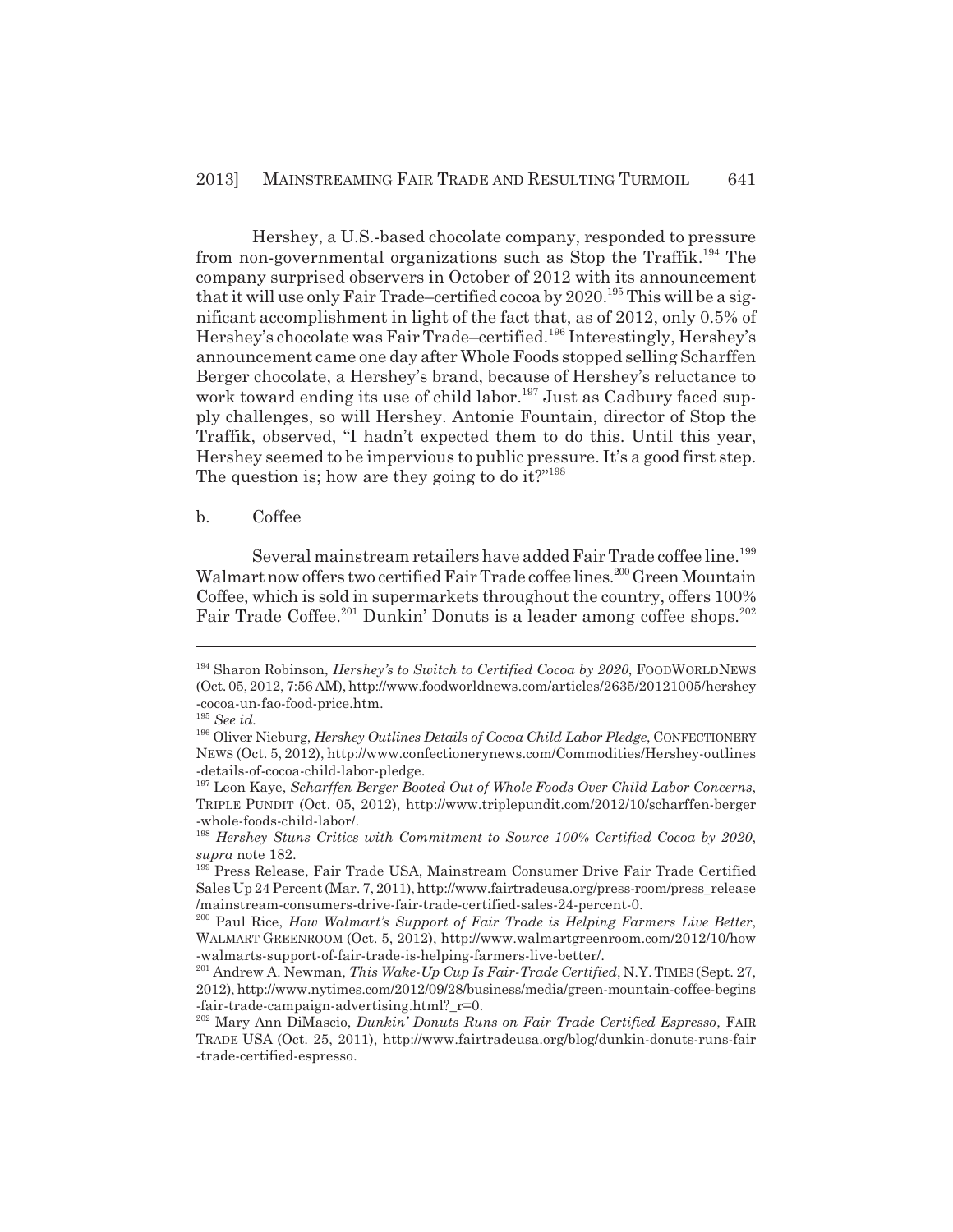Since 2004, it has used 100% Fair Trade-USA certified coffee in its espresso-based beverages.<sup>203</sup>

Starbucks has entered the Fair Trade market, too.<sup>204</sup> Its participation seems to be directly related to public demand. Starbucks started to serve all Fair Trade coffee in its espresso-based beverages in England and Ireland, and in March 2010, the company switched to Fair Trade coffee for those same beverages in Europe.<sup>205</sup> In the United States, eightyfour organizations joined forces and wrote an open letter to Starbucks to encourage it to sell Fair Trade–certified coffee.<sup>206</sup> They also helped organize twenty-nine demonstrations across the country.<sup>207</sup> In October of that year, Starbucks introduced whole-bean Fair Trade coffee in over 2300 stores.208 Grassroots organizers are still working to convince Starbucks to offer brewed coffee and espresso throughout the United States.<sup>209</sup> Starbucks purchased 428 million pounds of coffee in 2011; of that amount, 367 million pounds (86%) followed Starbucks Coffee and Farm Equity  $(C.A.F.E.)$  Standards.<sup>210</sup>

# *B. Fair Trade USA Splits from FLO as Mainstreaming Gains Momentum*

1. Conceptual Differences: Reformers or Transformers

One perspective is that of the "transformers," also referred to as the "traditional" Fair Trade advocates.<sup>211</sup> They focus on protecting farmers

<sup>203</sup> *Id.*

<sup>204</sup> Press Release, Fairtrade Int'l (FLO), 100% of Starbucks Espresso in Europe to Be Starbucks<sup>™</sup> Shared Planet<sup>™</sup> and Fairtrade Certified (Sept. 10, 2009), http://www .fairtrade.net/single\_view1.html?&cHash=310933d202&tx\_ttnews[backPid]=361&tx \_ttnews[tt\_news]=111.

<sup>205</sup> *Id.*

<sup>206</sup> Starbucks Campaign, GLOBAL EXCHANGE, http://www.globalexchange.org/fairtrade /coffee/starbucks (last visited Apr. 9, 2013).

<sup>207</sup> *Id.*

<sup>208</sup> *Id.*

<sup>209</sup>*Starbucks: Offer Brewed Fair Trade Coffee Daily in U.S. Stores*, http://www.change.org /petitions/ceo-howard-shultz-offer-brewed-fair-trade-coffee-daily-in-us-stores (last visited Apr. 9, 2013) (petitioning Starbucks to increase its Fair Trade options).

<sup>210</sup> *Responsibly Grown Coffee*, STARBUCKS.COM, http://www.starbucks.com/responsibility /sourcing/coffee (last visited Apr. 9, 2013) (explaining that C.A.F.E. applies the following standards: product quality; economic accountability, including providing information about how much money goes to local farmers; social responsibility, including assurances of safe, fair, and humane working conditions; and environmental leadership).

<sup>211</sup> Dalvai, *supra* note 163, at 7, 8.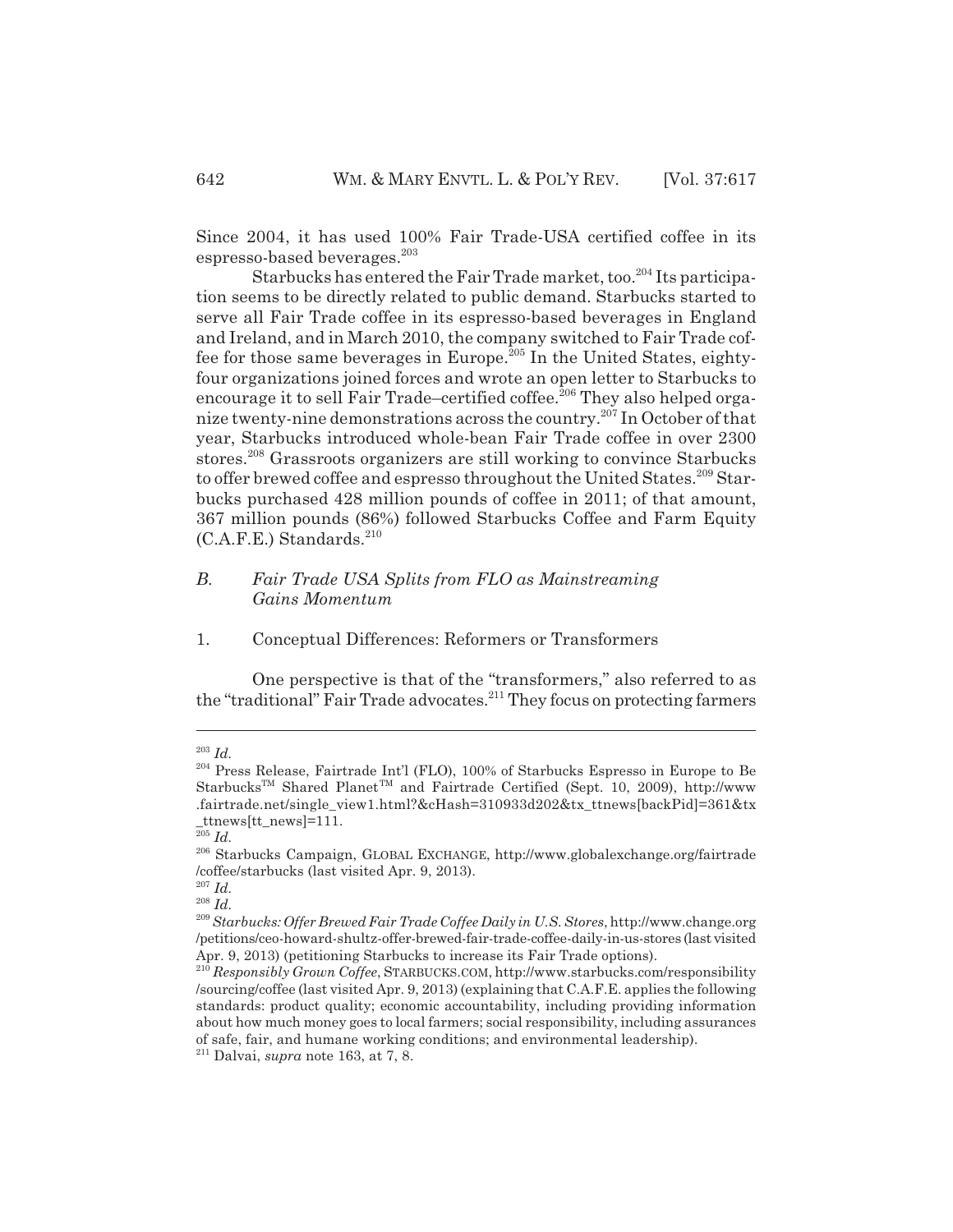and craftspeople, who were the intended beneficiaries during the early days of Fair Trade.<sup>212</sup> The transformers want to link farmers to eaters and craftspeople to purchasers through noncorporate partnerships. They fear that if corporations sell a small portion of their product line as Fair Trade, they will take advantage of the good name of Fair Trade to cast all of their products in a favorable light.<sup>213</sup> Some commentators assert that the benefits of Fair Trade decrease as they "trickle down" from conventional companies to producers.<sup>214</sup>

Another view is that of the reformers, who want to work within existing business structures.215 This is called a "market-oriented" approach to Fair Trade.<sup>216</sup> Reformers argue that corporations should be brought into the Fair Trade system, even if with just one product, and that later they can be convinced to increase Fair Trade's share of their product line.<sup>217</sup> They focus on building volume so that Fair Trade can help as many producers as possible.<sup>218</sup> The reformers are associated with Fair Trade labeling through certification systems.<sup>219</sup> One commentator adds,

Fair Trade's sharpest challenge comes from the rise of "market-driven" corporate buyers who may meet audited certification requirements, but otherwise advance mainstream business practices fostering competition and intensive buyer control, causing a shift in network relations from partnership to traceability.<sup>220</sup>

In some cases, Fair Trade advocates view mainstreaming through the market-oriented approach as highly positive in spite of its shift from the emphasis on partnership with small producers.<sup>221</sup> They believe that

<sup>212</sup> *See* Rosenthal, *supra* note 135, at 159. Alternative Trade Organizations ("ATOs") were created in the aftermath of World War II to help refugees and low income people. Most ATOs were faith-based initiatives designed to help eliminate poverty. *Id.* <sup>213</sup> *Id.* at 157–58.

<sup>214</sup> *See* Eileen Davenport & Will Low, *The Labour Behind the (Fair Trade) Label*, 8 CRITICAL

PERSP. ON INT'L BUS. 329, 334 (2012).

<sup>215</sup> *See* Jeff Goldman, *Some Insights into the State of Fair Trade*, FAIR TRADE RESOURCE NETWORK (Apr. 27, 2011), http://www.fairtraderesource.org/2011/04/27/some-insights-into -the-state-of-fair-trade.

<sup>216</sup> Dalvai, *supra* note 163, at 7, 8.

<sup>217</sup> *Id.*

<sup>218</sup> *Id.*

<sup>219</sup> *Id.*

<sup>220</sup> Laura T. Raynolds, *Mainstreaming Fair Trade Coffee: From Partnership to Traceability*,

<sup>37</sup> WORLD DEV. 1083, 1083 (June 2009).

<sup>221</sup> *See, e.g.*, Bowes, *supra* note 3, at 4.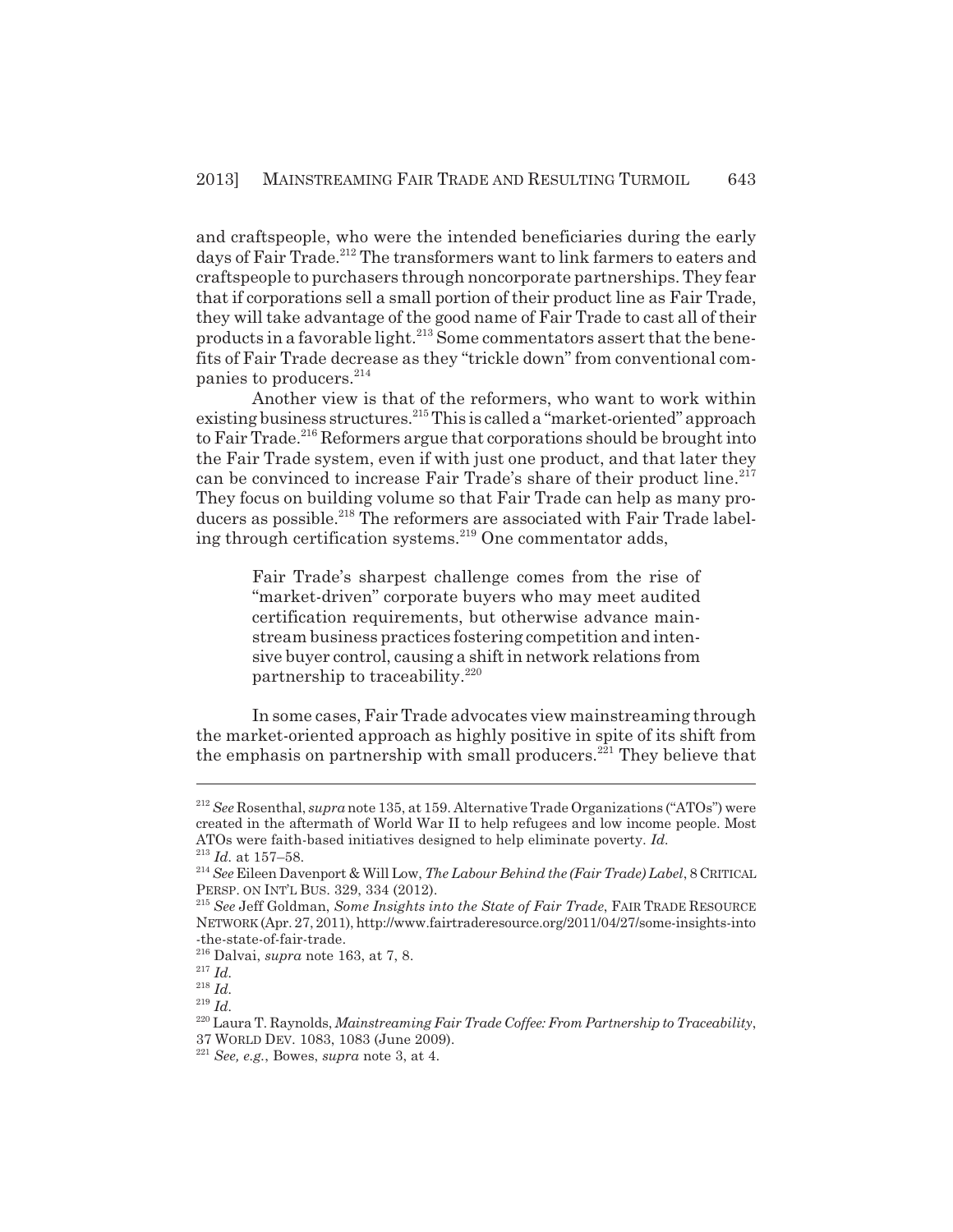the entry of major companies into Fair Trade will assist millions of impoverished people around the world.<sup>222</sup> One Fair Trade leader comments,

As fair trade has moved into the mainstream it has inevitably involved businesses in the distributive industries that have been drawn in by its commercial potential rather than by any commitment to its social and trading goals. On the positive side this has enabled fair trade to grow rapidly. On the negative side, it is obvious that many of these businesses would just as rapidly switch out from fair trade in a downturn as they have switched into it during its growth cycle. They are simply partners of convenience. $^{223}$ 

Others, however, viewed this as "sleeping with the enemy."224 One Fair Trade advocate notes that mainstreaming is beneficial in some ways, but comes with downsides.

Where once alternative trade was ethical from initial production through distribution to final purchase, it was now mixed with commercial trade. Fair trade products were clearly certified, but whether .1% or 100% of a company's sales were fair trade, the company could still promote themselves as a fair trade company. Thus, a whole product line could benefit from the halo effect of having one or two fair trade products, and consumers had no way to tell how dedicated a company was to fair trade.<sup>225</sup>

Critics of this shift toward meeting market demands list major concerns. For example, multi-ingredient foods and personal care products often carry a Fair Trade certification seal but have a low overall content of certified Fair Trade ingredients.<sup>226</sup> Critics also object to mainstreaming of Fair Trade that ignores handicraft producers, who were among the original beneficiaries of Fair Trade.<sup>227</sup> Additionally, certification of plantations is

<sup>222</sup> *Id.*

<sup>223</sup> *Id.* at 11–12.

<sup>224</sup> *Id.* at 10.

<sup>225</sup> Jonathan Rosenthal, *Fair Trade: The Long Journey That Informs the Current Reality*, FOR A BETTER WORLD, http://www.fairworldproject.org/voices-of-fair-trade/fair-trade-the -long-journey-that-informs-the-current-reality (last visited Apr. 9, 2013).

<sup>226</sup> Dalvai, *supra* note 163.

<sup>227</sup> *Id.*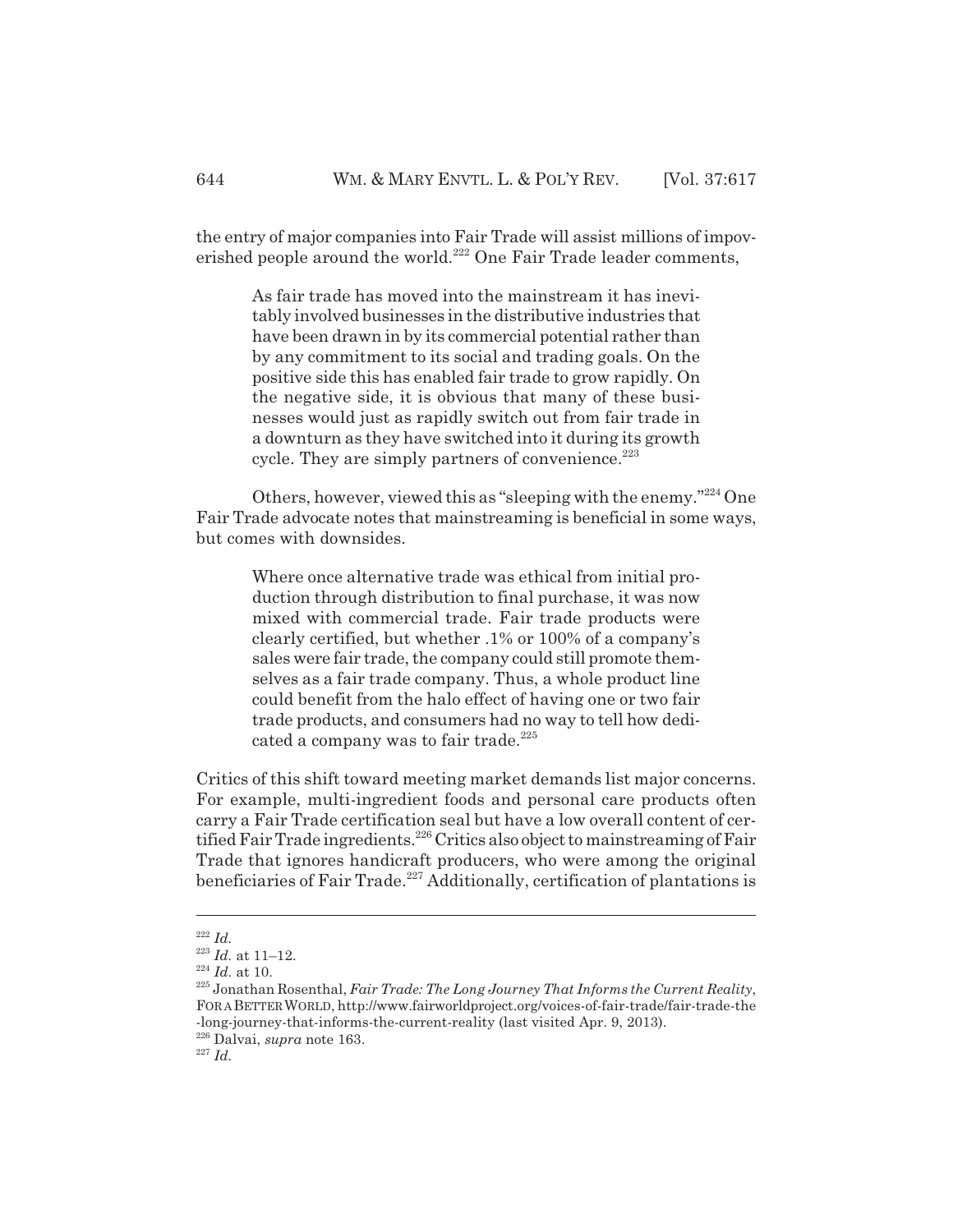likely to marginalize small agricultural producers who were also originally intended to be the primary beneficiaries of Fair Trade.<sup>228</sup>

2. The Break-up: Fair Trade USA Leaves FLO

As of December 31, 2011, Fair Trade USA resigned its membership in FLO.229 This decision was attributed, in part, to its "Fair Trade for All" program which it asserts will double the impact of Fair Trade by 2015.<sup>230</sup> At the heart of this program is Fair Trade USA's plan to allow certification of plantations, first for coffee and later for cocoa.<sup>231</sup>

Fair Trade USA's decision has split the Fair Trade movement, and increasing numbers of Fair Trade companies are switching from Fair Trade USA certification to certification by FLO or others.<sup>232</sup> On its website, FLO lists over twenty-five well-recognized U.S. companies in the that are certified by FLO, some of which are long-standing Fair Trade companies while others are relatively new to the movement.<sup>233</sup>

Opposition to Fair Trade USA's Fair for Life focuses on concerns about small producers and the Global South.<sup>234</sup> Many Fair Trade advocates are deeply concerned that Fair Trade is being co-opted by conventional businesses that have entered Fair Trade for profit-based reasons, not based on the mission of Fair Trade.<sup>235</sup> It has been observed that

Fair trade's record as it relates to hired labor or plantation operations, like tea and bananas has been anything but successful. In fact, the literature suggests that fair trade's benefits miss the mark on plantations, undermining the

 $\real^{228}$   $Id.$  at 7.

<sup>229</sup> Press Release, Fair Trade USA, Fair Trade USA Resigns Fairtrade International (FLO) Membership (Sept. 15, 2011), http://www.fairtradeusa.org/press-room/press\_release/fair -trade-usa-resigns-fairtrade-international-flo-membership (announcing the joint resolution for Fair Trade USA to resign).

<sup>&</sup>lt;sup>230</sup> Fair Trade for All, FAIR TRADE USA, http://www.fairtradeusa.org/fair\_trade\_for\_all (last visited Apr. 9, 2013).

<sup>231</sup> William Neuman, *A Question of Fairness*, N.Y. TIMES (Nov. 23, 2011), http://www .nytimes.com/2011/11/24/business/as-fair-trade-movement-grows-a-dispute-over-its -direction.html?pagewanted=all&\_r=0.

<sup>232</sup> *Id.*

<sup>233</sup> *Where to Find Fairtrade Products*, FAIR TRADE INTERNATIONAL (2012), http://fairtrade international.us/fairtrade/find-the-mark (last visited Apr. 9, 2013). <sup>234</sup> *See id.*

<sup>235</sup> *See, e.g.*, Ryan Zinn, *FWP's Statement on Fair Trade USA's Resignation from Fairtrade International (FLO)*, FOR A BETTER WORLD (Oct. 3, 2011), http://fairworldproject.org/in-the -news/fwps-statement-on-fair-trade-usa-s-resignation-from-fairtrade-international-flo/.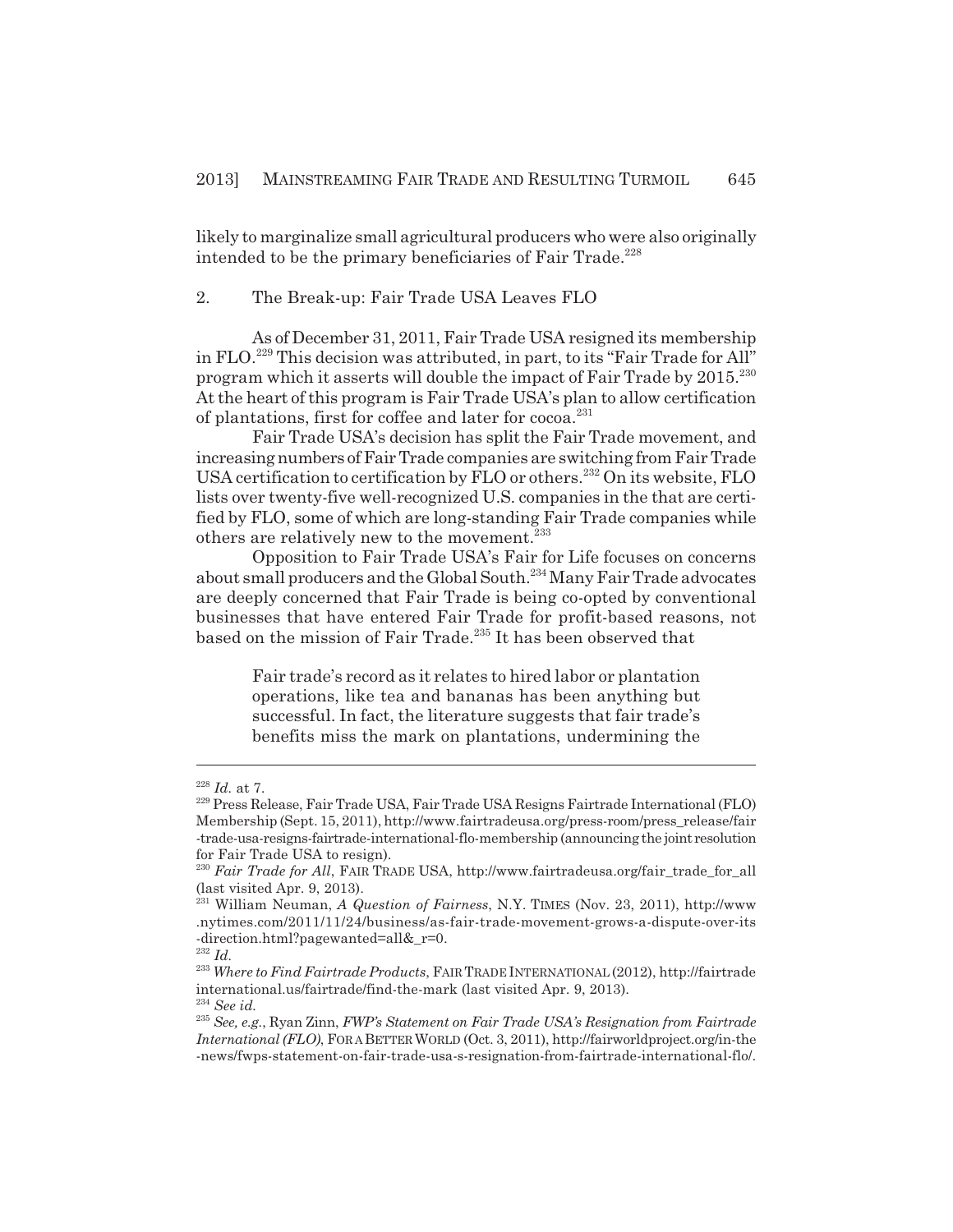presence of farmworker unions and ceding decision-making power to plantation owners and managers when allocating the fair trade premium. $^{236}$ 

This ceding of power to plantations is the antithesis of the origins of Fair Trade certification programs, which were developed to support and empower small-scale, marginalized farmers, most of who were organized through democratically governed cooperatives. $237$ 

Opponents also assert that Fair Trade USA's programs for multiple ingredient products allow "fairwashing."238 In a draft policy, Fair Trade USA said it would lower Fair Trade content requirements to a minimum of twenty-five percent for a "whole product" seal and ten percent for an "ingredients" seal.<sup>239</sup> In response to objections from over 2000 Fair Trade advocates, Fair Trade USA changed its draft to require ninety-five percent for the "whole product" seal. $^{240}$  This is similar to organics products, which also allow for five percent for other ingredients.<sup>241</sup> The revised draft also raised the standard to a minimum of twenty percent for the "ingredients" seal.<sup>242</sup> The Fair World Project has called on Fair Trade USA to take several actions:

- Set aside plans to certify coffee and cocoa plantations;
- Engage citizens in development of new standards and set up mechanisms for stakeholder review;
- Allow producer networks to participate on Fair Trade USA's Board of Directors;
- Create a labeling scheme that does not allow a certifying seal on the front of the package unless the majority of the product is Fair Trade, that clearly identifies Fair Trade ingredients on the package front, and states whether the product includes plantation-grown coffee or cocoa; and
- Cooperate with FLO, the IMO, and other certifiers to set a "high bar" for Fair Trade certification. $243$

<sup>236</sup> *Id.*

<sup>237</sup> *Id.*

<sup>238</sup> *Id.*

<sup>239</sup> *Id.*

<sup>240</sup> *Id.*

<sup>241</sup> Zinn, *supra* note 235.

<sup>242</sup> *Id.*

<sup>243</sup> *Id.*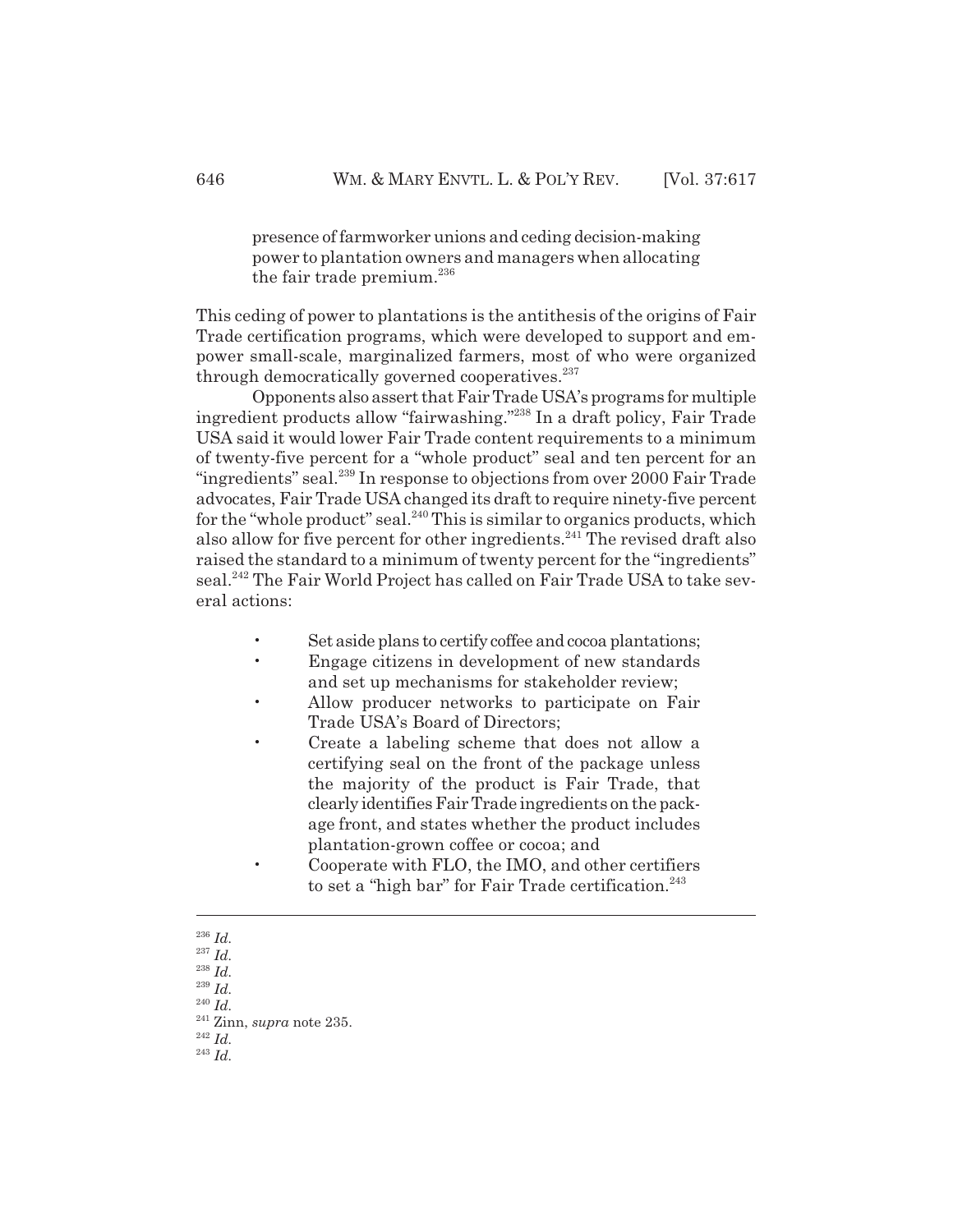# 3. Fairtrade Canada to Assist in U.S. Market

Fair Trade USA's decision to discontinue its affiliation with FLO has left a void with respect to certification of products in the United States.<sup>244</sup> Therefore, as of March 2012, FLO started to develop a program that will enable companies to use the FAIRTRADE Mark in the U.S. market. Fairtrade Canada is integral to the transition.<sup>245</sup> During 2012–2013, Fairtrade Canada will assist U.S. companies that want to stay within the international FLO system.<sup>246</sup>

# *C. New Certifiers Enter the Fair Trade Movement*

As a result of Fair Trade USA's decisions, a number of leading mission-driven Fair Trade companies in the U.S. have changed to FLO certification.<sup>247</sup> One leader is Ben & Jerry's, which is in the process of moving to all Fair Trade ingredients in its ice creams.<sup>248</sup> Harriet Lamb, CEO of Fair Trade International, says,

Hats off to Ben & Jerry's deepening commitment to the international Fairtrade system and how fantastic that US consumers will get to enjoy even more Fairtrade certified ice cream. . . . We believe in the power of the globally-recognized FAIRTRADE Certification Mark and internationally-agreed Fairtrade Standards; and we will work tirelessly with our partners and supporters to achieve our common vision of trade justice for farmers and workers.<sup>249</sup>

Lamb's emphasis on trade justice for farmers and workers highlights the break between FLO and Fair Trade USA, much of which is based on Fair Trade USA's decision to certify coffee plantations.<sup>250</sup> Other Fair Trade

<sup>&</sup>lt;sup>244</sup> Important Steps for Fairtrade in the USA, FAIRTRADE INT'L (FLO) (Mar. 16, 2012), http://www.fairtrade.net/single\_view1+M543415be22c.html.

<sup>245</sup> *Id.*

<sup>246</sup> *Id.*

<sup>&</sup>lt;sup>247</sup> Implications for Certification—Fair Trade USA Is No Longer a Member of Fairtrade International, FLO-CERT (Nov. 7, 2012), http://www.flo-cert.net/flo-cert/24+M5cd04135 bc5.html.

<sup>248</sup> Press Release, Fairtrade International USA, Ben & Jerry's Fortifies Fairtrade Effort: Ice Cream Maker Solidifies its Commitment with Fair Trade International's Headquarters (Jan. 15, 2013), http://www.businesswire.com/news/benjerry/20130115006530/en. <sup>249</sup> *Id.*

<sup>250</sup> *See* Zinn, *supra* note 235.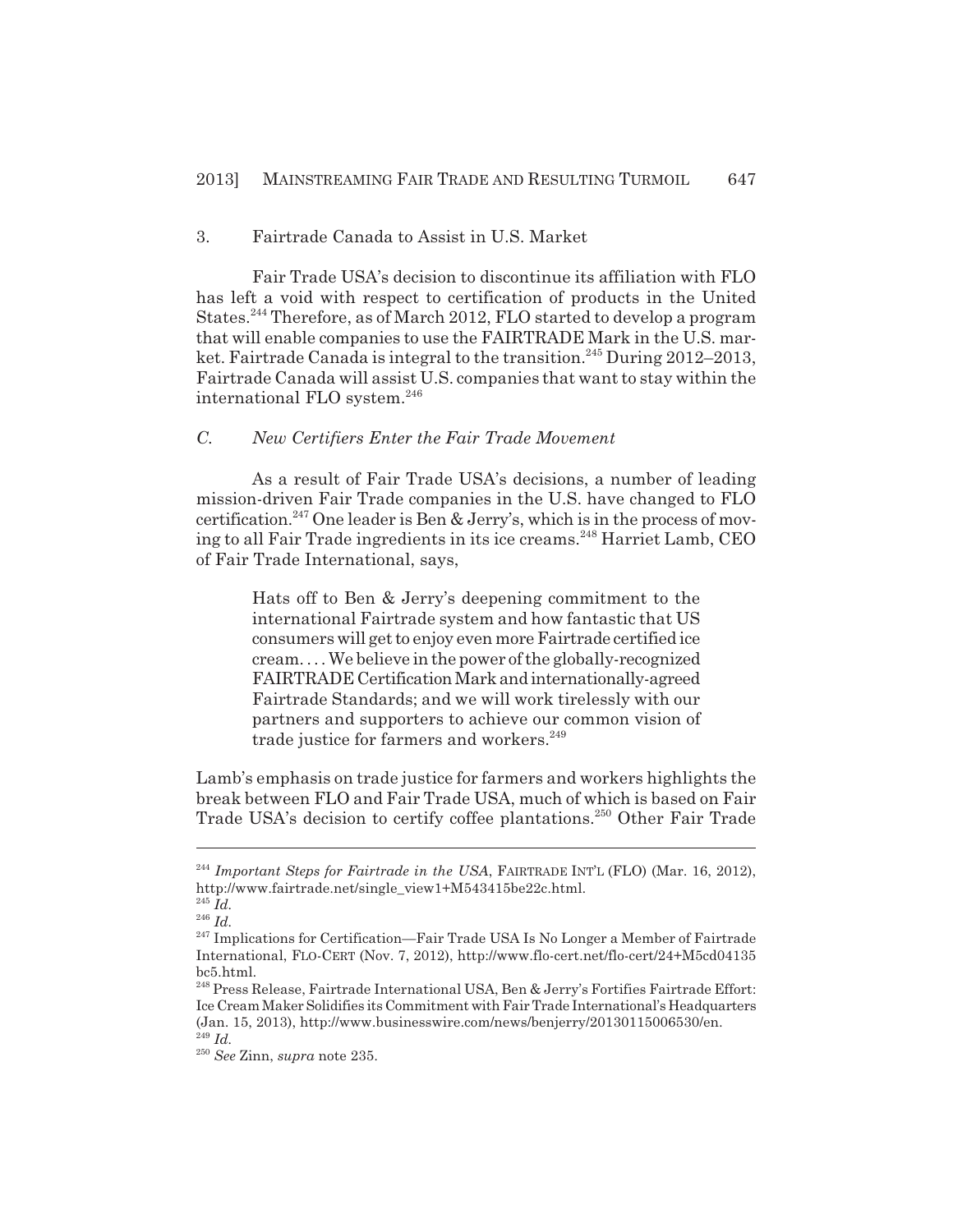sellers have left Fair Trade USA because of its position on plantations.<sup>251</sup> Among them, Dr. Bronner's<sup>252</sup> and Equal Exchange<sup>253</sup> have switched to certification Institute for Marketecology's ("IMO") Fair for Life certification.

# 1. Fair for Life

Fair for Life was created in 2006 by IMO and the Swiss Bio-Foundation.254 Owned by the Bio-Foundation, Fair for Life was created as a response to the increasing demands of individuals in all niches of business organization.255 The Fair for Life Social & Fair Trade Certification Programme builds on the IMO's experience since 1989 with organics certification.<sup>256</sup> The organization set out to cover products, production situations, and trade relationships in ways that were not covered by third-party Fair Trade certifiers.<sup>257</sup> To accomplish this goal, Fair for Life offers several social and Fair Trade certifications.<sup>258</sup> The Social Responsibility Certification focuses on working conditions and internal structures for producer groups.259 The Social and Fair Trade Certification includes social standards and encompasses values of Fair Trade such as transparency, cooperation among trade partners, and social development of producers' communities.<sup>260</sup> The IMO also offers audits called Individual Performance Ratings to companies that want verification of their compliance with criteria set by privately run CSR programs.261 Thus, its certification covers more of the Triple Bottom Line than FLO or Fair Trade USA certifications.

<sup>251</sup> *Id.*

<sup>252</sup> *Fair Trade Announcement*, DR. BRONNER'S MAGIC "ALL-ONE" SOAPS, http://www .drbronner.com/fair\_trade.php (last visited Apr. 9, 2013).

<sup>253</sup> *Who are Equal Exchange's Certifiers?*, EQUAL EXCHANGE, http://equalexchange.coop /about/equal-exchange/faqs/who-are-equal-exchanges-certifiers (last visited Apr. 9, 2013). <sup>254</sup> *See History*, FAIR FOR LIFE, http://www.fairforlife.net/logicio/pmws/indexDOM.php ?client\_id=fairforlife&page\_id=history&lang\_iso639=en (last visited Apr. 9, 2013).

<sup>&</sup>lt;sup>255</sup> *Id.* Industry is familiar with the kinds of voluntary standards programs on which Fair for Life is based. The Fair for Life program standards are based on the widely accepted standards already used by the International Labour organization, SA 8000, Flow, and IFOAM Social Chapter. *Id.*

<sup>256</sup> *Who We Are*, INSTITUTE FOR MARKETECOLOGY,http://www.imo.ch/logicio/pmws/indexDOM .php?client\_id=imo&page\_id=about&lang\_iso639=en (last visited Apr. 9, 2013).

<sup>257</sup> *History*, FAIR FOR LIFE, *supra* note 254.

<sup>258</sup> *See About the Fair for Life Social & Fair Trade Certification Programme*, FAIR FOR LIFE, http://www.fairforlife.net/logicio/pmws/indexDOM.php?client\_id=fairforlife&page \_id=about&lang\_iso639=en (last visited Apr. 9, 2013).

<sup>259</sup> *Id.* <sup>260</sup> *Id.*

<sup>261</sup> *About*, FAIR FOR LIFE, *supra* note 258.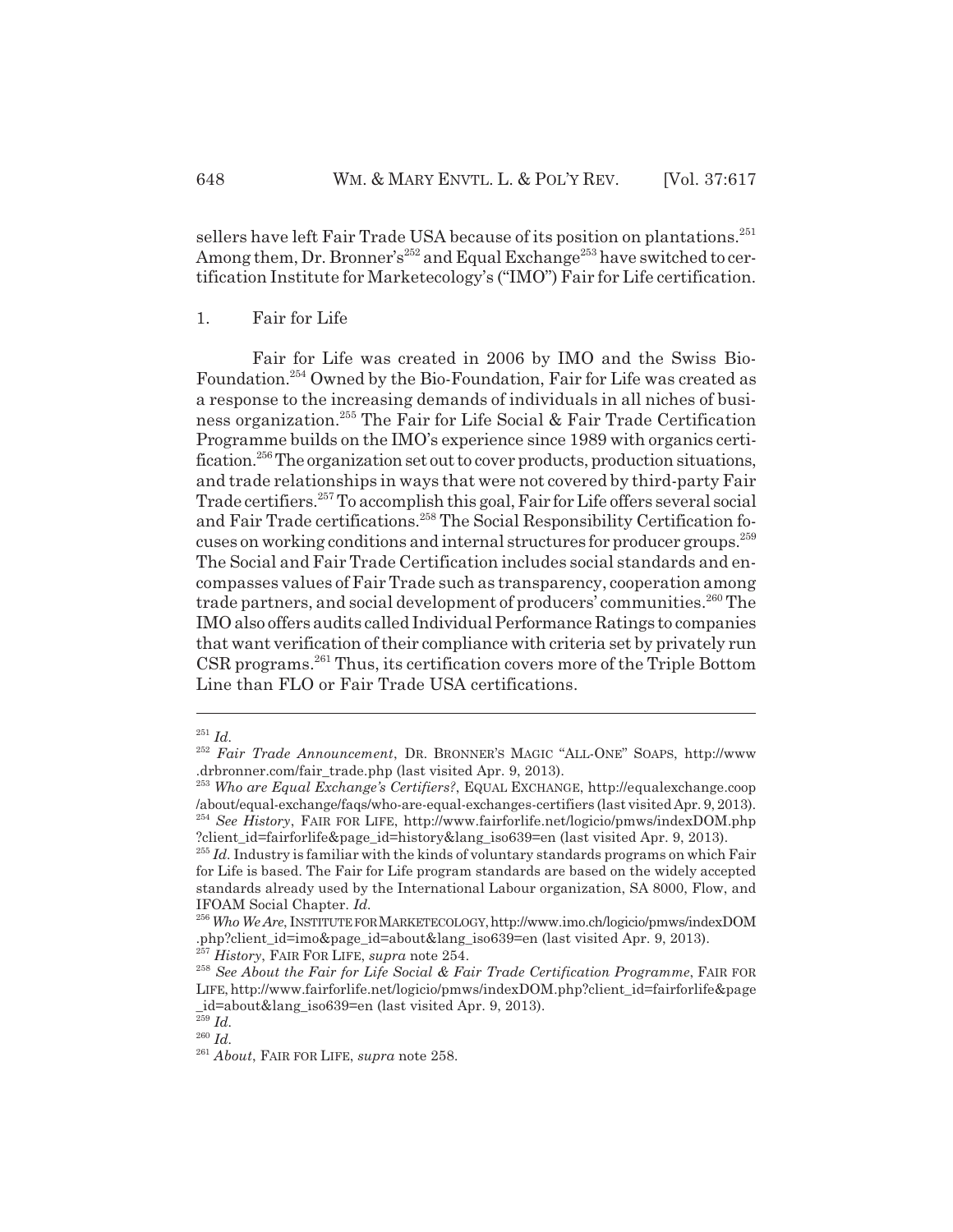## 2. The Small Producers' Organization

Small producers' organizations ("SPOs") are especially upset with the way mainstreaming of Fair Trade is shifting attention away from small producers, who were the founders of coffee certification in the 1980s.<sup>262</sup> In 2004, small producers banded together to promote common interests through  $CLAC<sup>263</sup>$  Today the organization includes over 300 cooperatives that produce coffee as well as honey, bananas, sugar, oil, and other foods in twenty-one Latin American countries.<sup>264</sup>

In 2006, CLAC announced plans for a Small Producers' Seal ("SPS") at a global Fair Trade conference, $265$  and in 2009 it established the *Fundación de Pequeños Productores Organizados, Asociación Civil* (Foundation of Organized Small Producers, a Civil Society, known in English as FUNDEPPO or the Small Producers' Organization).<sup>266</sup> The SPS was finally launched in  $2010$ <sup>267</sup> The organization is devoted to increasing the visibility of small producers in the Fair Trade marketplace.<sup>268</sup> SPOs will face a continuing struggle against high volume, big business. This can be attributed to a variety of factors including product pricing, lack of long-term purchase agreements, and inability to comply with existing Fair Trade certification standards.

# 3. Whole Foods—"Whole Trade"

The Whole Trade Guarantee is specific to Whole Foods.<sup>269</sup> and that company's entry to the Fair Trade market is another example of the proliferation of Fair Trade certification programs. It is not a major player because its program is solely for its own use. It is a participant in the Fair World Project ("FWP").<sup>270</sup> The FWP publishes *For a Better World*, a

<sup>262</sup> Jeronimo Pruijn, *Small Producers Organizations at the Forefront of Fair Trade*, FAIR WORLD PROJECT, http://fairworldproject.org/voices-of-fair-trade/small-producers -organizations-at-the-forefront-of-fair-trade/ (last visited Apr. 9, 2013).

<sup>263</sup> *Id.*

<sup>264</sup> *Id.*

<sup>265</sup> *Id.*

<sup>266</sup> *Id.* <sup>267</sup> *Id.*

<sup>268</sup> Pruijn, *supra* note 262.

<sup>269</sup> *Mission & Values*,WHOLE FOODS MARKET, http://www.wholefoodsmarket.com/mission -values/whole-trade-program (last visited Apr. 9, 2013).

<sup>270</sup> *See* Nasser Abufarha et al., *How Do You Know it's Really Fair Trade?*, FAIR WORLD PROJECT, http://www.fairworldproject.org/overview/validation-programs/ (last visited Apr. 9, 2013).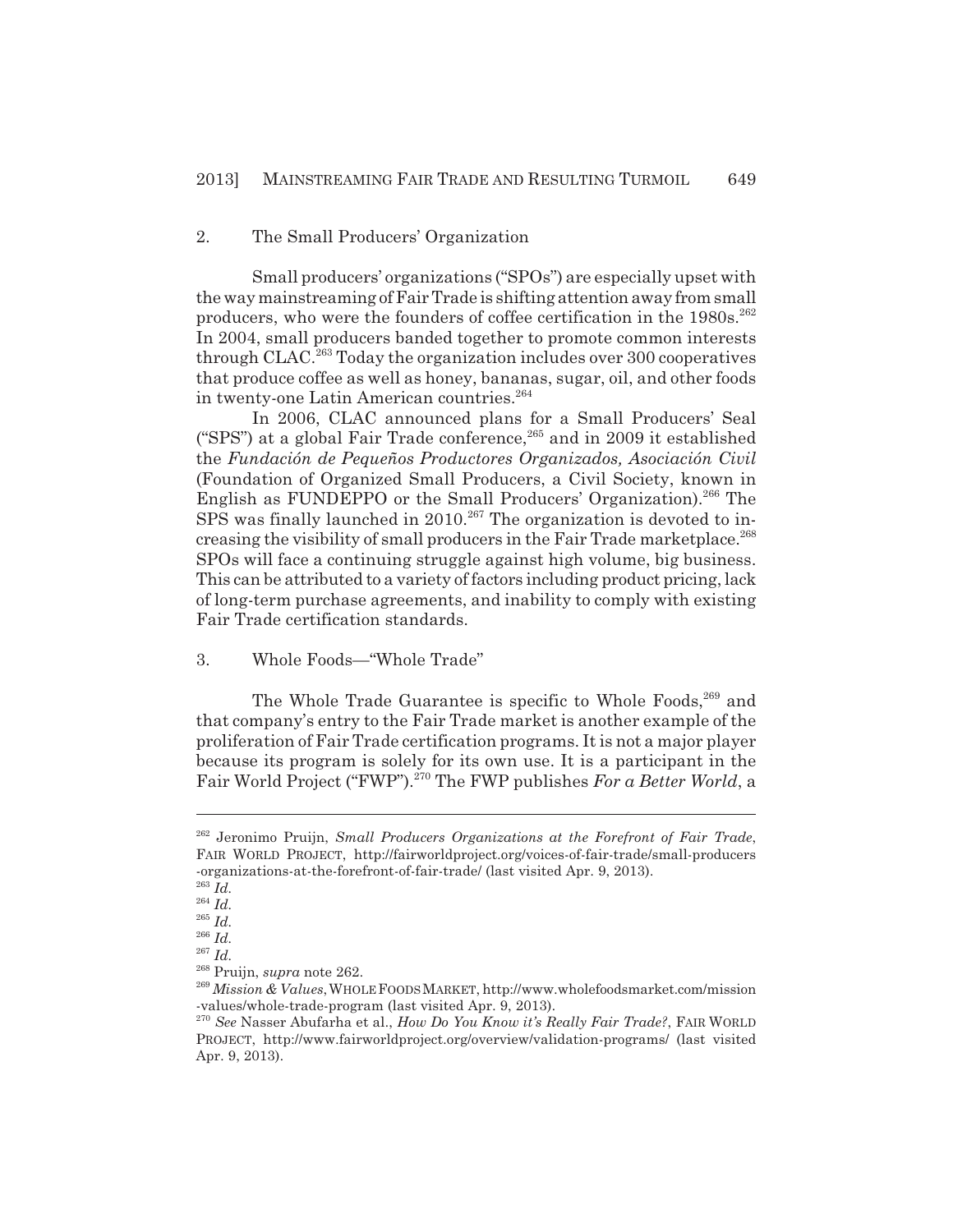semi-annual magazine with articles that express the perspectives of various participants in Fair Trade, in an effort to help consumers decipher Fair Trade certification programs.<sup>271</sup>

# *D. Fair Trade "Plus"*

Some mission-based Fair Trade companies go far beyond the requirements of their certifiers. Higher Grounds, based in Traverse City, Michigan, runs the Coffees for Change ("CFC") program through which it partners with organizations in developing countries.<sup>272</sup> Projects include Schools for Chiapas (in Mexico), the Chiapas Water Project (also in Mexico), Safe Passage (assisting children living in the Guatemalan garbage dump), as well as two projects in Michigan.<sup>273</sup> Dean's Beans invests in environmental initiatives as well as recycling.<sup>274</sup> It addresses the social equity leg of the Triple Bottom Line through projects with its farming communities including a revolving loan fund to help farmers build wells in Ethiopia.<sup>275</sup> It also partnered with a center in Nicaragua to create a coffee café and roaster that is owned and operated by a prosthetics clinic that provides free limbs to land mine victims.276 In Peru, Dean's Beans partners with coffee growers to reforest sacred lands of the indigenous people. $277$ 

# *E. Fair Trade's Cousins: Direct Trade and Similar Options*

## 1. Direct Trade

The term Direct Trade is used by an increasing number of organizations that share similar goals with Fair Trade and many Fair Trade practices.<sup>278</sup> One objective of Direct Trade is to get as many of the

<sup>271</sup> *See, e.g.*, *For a Better World Publication*, FAIR WORLD PROJECT, http://www.fairworld project.org/fairtradenews/for-a-better-world-publication/ (last visited Apr. 9, 2013).

<sup>272</sup> *Our Mission*, HIGHER GROUNDS TRADING CO., http://www.highergroundstrading.com /16/our-mission (last visited Apr. 9, 2013).

<sup>273</sup> *Coffees for Change*, HIGHER GROUNDS TRADING CO., http://www.highergroundstrading .com/3/coffees-for-change (last visited Apr. 9, 2013).

<sup>&</sup>lt;sup>274</sup> About Us, DEAN'S BEANS, http://www.deansbeans.com/coffee/aboutus.html (last visited Apr. 9, 2013).

<sup>275</sup>*See What is People-Centered Development?*, DEAN'S BEANS, http://www.deansbeans.com /coffee/people\_centered.html (last visited Apr. 9, 2013).

<sup>276</sup> *See id.*

<sup>277</sup> *See id.*

<sup>278</sup>*Direct Trade*, ETHICALCOFFEE.NET, http://www.ethicalcoffee.net/direct.html (last visited Apr. 9, 2013).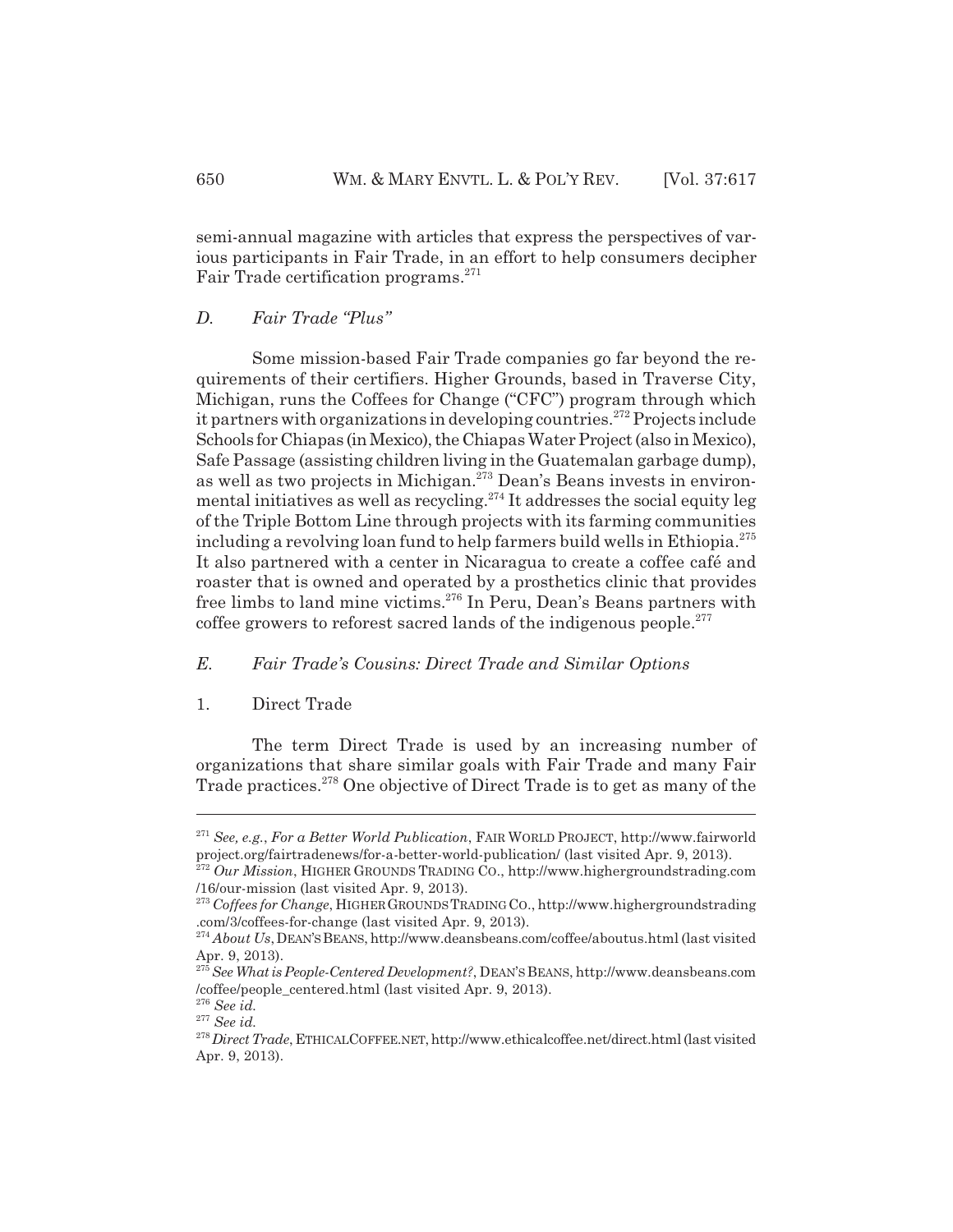proceeds of a sale directly to the producer instead of an intermediate distributor.<sup>279</sup> Direct Trade advocates are concerned about insufficient Fair Trade premiums for coffee farmers, marginal differences in prices comparing Fair Trade–certified coffee to conventional coffee, that Fair Trade certification creates a middle person, and that certification is expensive for small producers.<sup>280</sup>

Direct Trade organizations differ in their approaches.<sup>281</sup> As Green as it Gets ("AGAIG"), a non-profit organization operating in Guatemala, eschews certification altogether, relying on personal relationships and transparency to build connections between producers and buyers.<sup>282</sup> Through AGAIG's Direct Trade approach, the farmer receives every penny.283 Their coffee sells for \$12.25 per pound in the U.S. because of costs to ship to a distribution point in the U.S., and the farmer still receives approximately \$8 per pound.284 The \$8 is not pure profit, though, because there are many expenses involved in cultivating coffee. Nevertheless, it is a much more profitable business model for coffee farmers as compared to either conventional pricing or even Fair Trade pricing.

In contrast, Intelligentsia Coffee<sup>285</sup> and Counter Culture Direct Trade<sup>286</sup> each offer a certification program. Intelligentsia handles certification by sending an inspector at least once each year to each coffee cooperative.287 It pays the farmers twenty-five percent more than the Fair Trade price set by FLO, but it does not address environmental issues.<sup>288</sup>

<sup>279</sup> *Id.* This is a goal of Fair Trade. *See, e.g.*, *10 Principles of Fair Trade*, WORLD FAIR TRADE ORG. (Oct. 6, 2011), http://www.wfto.com/index.php?option=com\_content&task= view&id=2&Itemid=14.

<sup>&</sup>lt;sup>280</sup> For a discussion of the various approaches taken by organizations that call their programs "Direct Trade," see *id.*

<sup>&</sup>lt;sup>281</sup> For an article discussing several Direct Trade companies, including Counter Culture Direct Trade and Intelligentsia Coffee, see Peter Meehan, *To Burundi and Beyond for Coffee's Holy Grail*, N.Y.TIMES (Sept. 12, 2007), http://www.nytimes.com/2007/09/12/dining /12coff.html?\_r=0.

<sup>282</sup> For information about AGAIG, see AS GREEN AS IT GETS, http://www.asgreenasitgets .org/ (last visited Apr. 9, 2013).

<sup>283</sup>*See Coffee*,AS GREEN AS IT GETS, http://www.asgreenasitgets.org/shop/coffee.html (last visited Apr. 9, 2013).

<sup>284</sup> *See id.*

<sup>285</sup> *See* INTELLIGENTSIA COFFEE, http://www.intelligentsiacoffee.com/ (last visited Apr. 9, 2013).

<sup>286</sup> *See Counter Culture Direct Trade*, COUNTER CULTURE COFFEE, http://counterculture coffee.com/direct-trade (last visited Apr. 9, 2013).

<sup>287</sup> *Direct Trade: How We Buy Coffee*, INTELLIGENTSIA COFFEE, http://www.intelligentsia coffee.com/content/direct-trade (last visited Apr. 9, 2013).

<sup>288</sup> *Id.*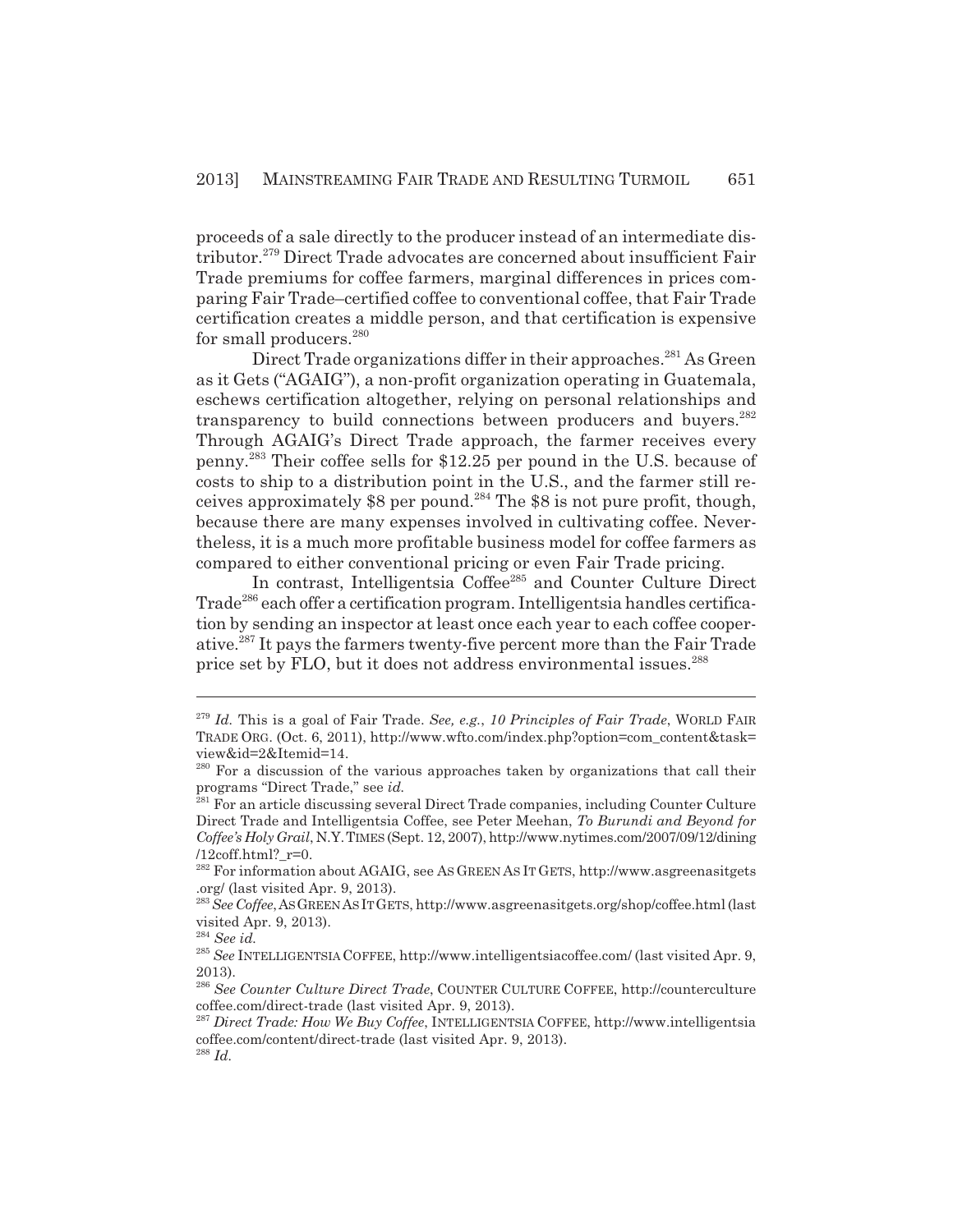For comparison, Counter Culture Coffee offers "Counter Culture Direct Trade Certification."289 Counter Culture hires Quality Certification Services ("QCS") to do inspections.<sup>290</sup> QCS is an organization authorized by the United States Department of Agriculture ("USDA") for inspections for certification of organics.<sup>291</sup> Counter Culture sets a minimum price; it is currently \$1.60 U.S. per pound.<sup>292</sup> Going beyond the practices of Fair Trade, it also establishes quality standards. Unlike Intelligentsia Direct Trade, Counter Culture does not talk about environmental standards nor does it address labor standards. Unlike the traditional Fair Trade model (the one predating Fair Trade USA programs to certify plantations), Counter Culture does not require growers belong to a cooperative.<sup>293</sup>

#### 2. Other Labels

Consumers face an increasing number of choices in addition to the Direct Trade label. For example, Level Ground Trading, a company that sells coffee and other products such as dried fruits, calls itself a Direct Fair Trade company.294 Additionally, there are many small companies that are coining their own labels. "Partnership Coffee" is sold by Uncommon Grounds Coffee Roasters of Saugatuck, Michigan, which sells coffee from countries around the world.295 Simpatico Coffee, a roaster also based in Michigan which obtains all of its coffee from small farms in Mexico, calls its product "Nice Coffee."296 As the labels proliferate, consumers may become increasingly confused if they do not have a reliable connection with the seller. To make fully informed decisions, consumers need credible information about the seller's practices.

#### *F. Certifications That Compete with Fair Trade and its Cousins*

Across the world, consumers are faced with multiple competing ethically based labels and certification programs. Many of them address

<sup>289</sup> *Counter Culture Direct Trade*, *supra* note 286.

<sup>290</sup> *Id.*

<sup>291</sup> *Id.*

<sup>292</sup> *Id.*

<sup>293</sup> *See Direct Trade*, *supra* note 287.

<sup>294</sup> *See Direct Fair Trade*, LEVEL GROUND TRADING, http://www.levelground.com/about /direct/ (last visited Apr. 9, 2013). Among the practices that distinguish its products from those with certification from Fair Trade USA is that it emphasizes work with small farmers, defining small farms as those with twelve acres (five hectares) of land or less. *Id.* 295 UNCOMMON GROUNDS CAFÉ, http://uncommongroundscafe.com/ (last visited Apr. 9, 2013). 296 DRINK NICE COFFEE, http://www.drinknicecoffee.com/home (last visited Apr. 9, 2013).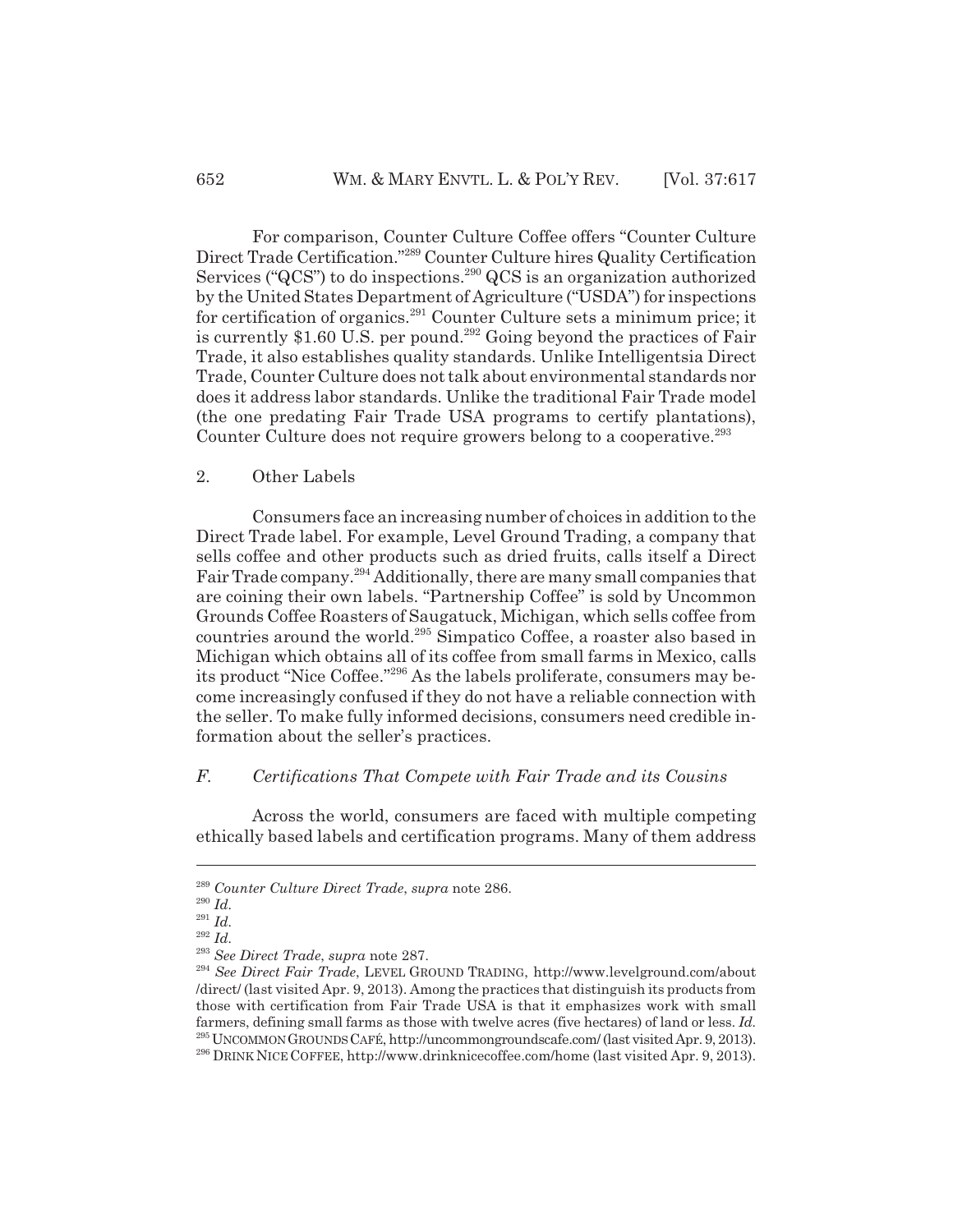one aspect of the Triple Bottom Line, but not all three legs as is true of Fair Trade. The Rainforest Alliance is one example; its work is valuable and important, but, with its focus on the environmental leg of the Triple Bottom Line, its reach is far more narrow than that of Fair Trade organizations.<sup>297</sup>

The Rainforest Alliance was formed in 1986 in response to massive loss of rainforest across the world.<sup>298</sup> Daniel Katz, who later served as chairperson of the group, and a group of volunteers held a conference which later became known as the first meeting of the Rainforest Alliance.<sup>299</sup> The group launched its sustainable forestry program in 1989 and quickly added a focus on sustainable farming.<sup>300</sup> During the early 1990s, some rainforests in Indonesia, Honduras, Mexico, and Belize were certified as sustainable according to the standards laid out by the Rainforest Alliance.<sup>301</sup> Next, the group began to certify banana farms in Costa Rica and Hawaii.<sup>302</sup> By 2000, fifteen percent of the world's bananas came from farms certified by the Rainforest Alliance.<sup>303</sup> Since its inception, the group has expanded its certifications to include coffee, tea, bananas, paper, pencils, cattle, biofuel, and tourism.<sup>304</sup> The certification should be familiar to many consumers because as of 2010, American Airlines began to serve only Rainforest Alliance–certified coffee. Additionally, highly visible companies including McDonald's, Holiday Inn, and Whole Foods Market offer at least some Rainforest Alliance–certified coffees. The major coffee chain, Caribou Coffee, recently converted to 100% Rainforest Alliance-certified coffee.<sup>305</sup>

Rainforest Alliance is one among many eco-labels food. The Organic Monitor says that over 200 seals and labels with some kind of ethical, ecological, or sustainability programs or certifications are offered in the global food industry alone.<sup>306</sup> The complication, however, is that a majority

<sup>299</sup> *Id.*

<sup>301</sup> *Id.*

<sup>297</sup> *See Certification, Verification, and Validation Services*, RAINFOREST ALLIANCE, http:// www.rainforest-alliance.org/certification-verification (last visited Apr. 9, 2013).

<sup>298</sup> *See 25 Years of Conservation*,RAINFOREST ALLIANCE, http://www.rainforest-alliance.org /history (last visited Apr. 9, 2013).

<sup>300</sup> *Id.*

<sup>302</sup> *Id.*

<sup>303</sup> *Id.*

<sup>304</sup> *25 Years of Conservation*, *supra* note 298. It is fun to note that the final book in the Harry Potter series, *Harry Potter and the Deathly Hallows*, was printed with sixty-five percent of its paper certified by the Rainforest Alliance. *Id.*

<sup>305</sup> *Caribou Coffee*, RAINFOREST ALLIANCE, http://www.rainforest-alliance.org/newsroom /news/caribou-100percent-release (last visited Apr. 9, 2013).

<sup>306</sup> *Proliferation of Food Eco-Labels to Continue*, ORGANIC MONITOR, http://www.organic monitor.com/r0801.htm (last visited Apr. 9, 2013).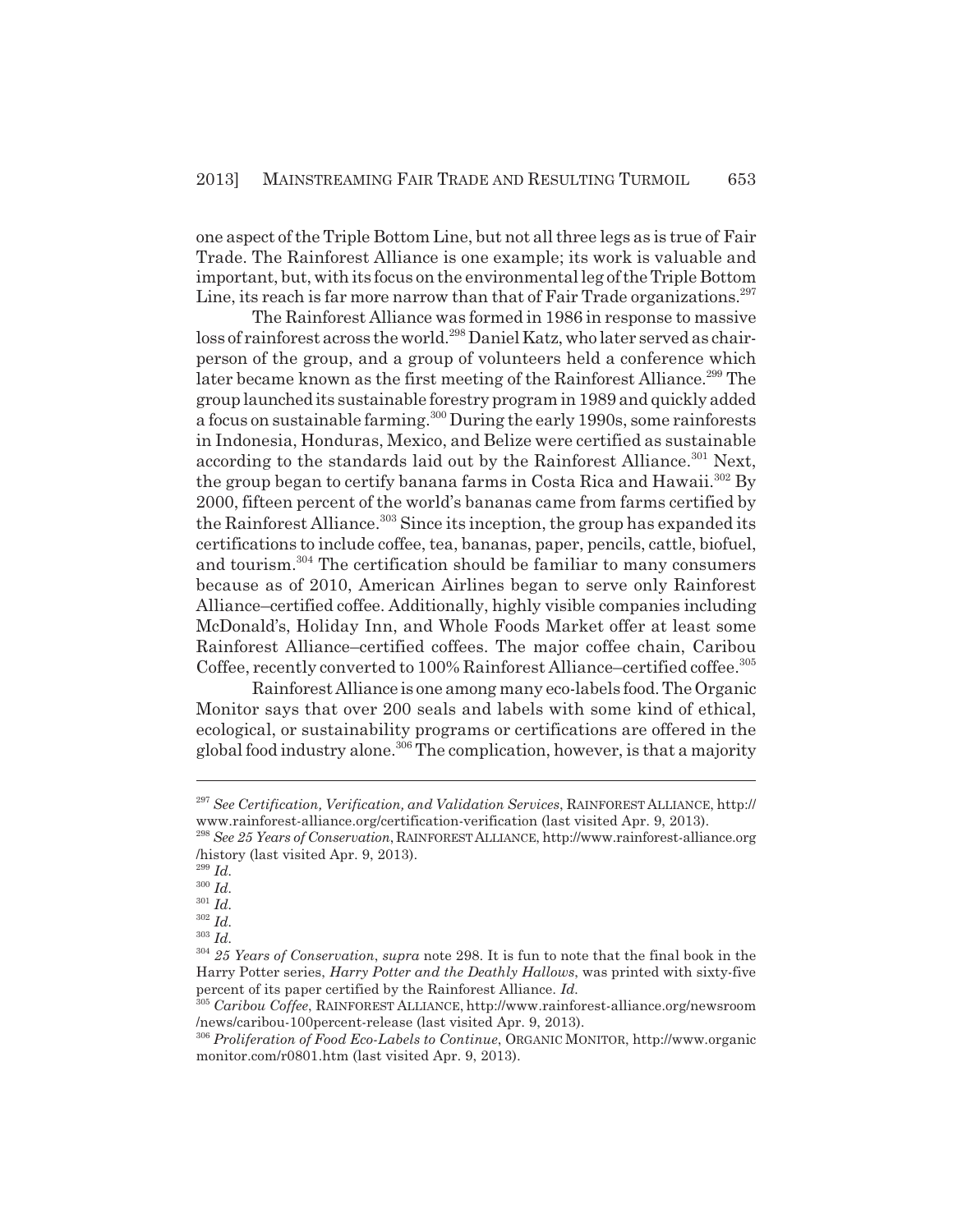of the general public does not realize that Rainforest Alliance and many other certifications cover a far less broad base in terms of the Triple Bottom Line as compared to Fair Trade certification. Therefore, Rainforest Alliance and others that are more narrow in their focus should work with Fair Trade certifiers expand their standards and harmonize them with those of Fair Trade.

#### *G. Sellers that Opt Out of Labeling Programs*

In the face of competing labels and changes in Fair Trade certification by Fair Trade USA and other certifying organizations, some committed Fair Trade companies are simply turning away from the use of third party labels. Dean Cycon, founder of the Fair Trade coffee roasting company Dean's Beans, posted the following on his website:

These days, words like Fair Trade, Sustainably Sourced, or Farmer Friendly can be found on almost every bag of coffee out there. Could it really be true that all coffee is now sourced with respect to farmers and the environment? Have we come this far in creating trade justice?

As you might guess, unfortunately the answer is no. What's happened is that large corporations and small companies alike have discovered that there is money to be made by claiming sustainability, Fair Trade etc., and that there aren't any hard and fast regulations to make them actually practice what they advertise. Some companies may be well intentioned, but instead of doing actual research or getting to know their farmers, they jump onto the Fair Trade bandwagon and hang on tight, assuming that that is 'good enough'. Other companies, especially the big boys, aren't committed to fairness at all, just profits, and jump on the bandwagon because their market researchers tell them it's time. $307$ 

Although Dean's Beans participated in several Fair Trade labeling initiatives in the past, it now performs its own stringent Fair Trade audit and

<sup>&</sup>lt;sup>307</sup> Fair Trade Roadmap, DEAN's BEANS, http://www.deansbeans.com/coffee/fair\_trade roadmap.html#how can i be sure (last visited Apr. 9, 2013).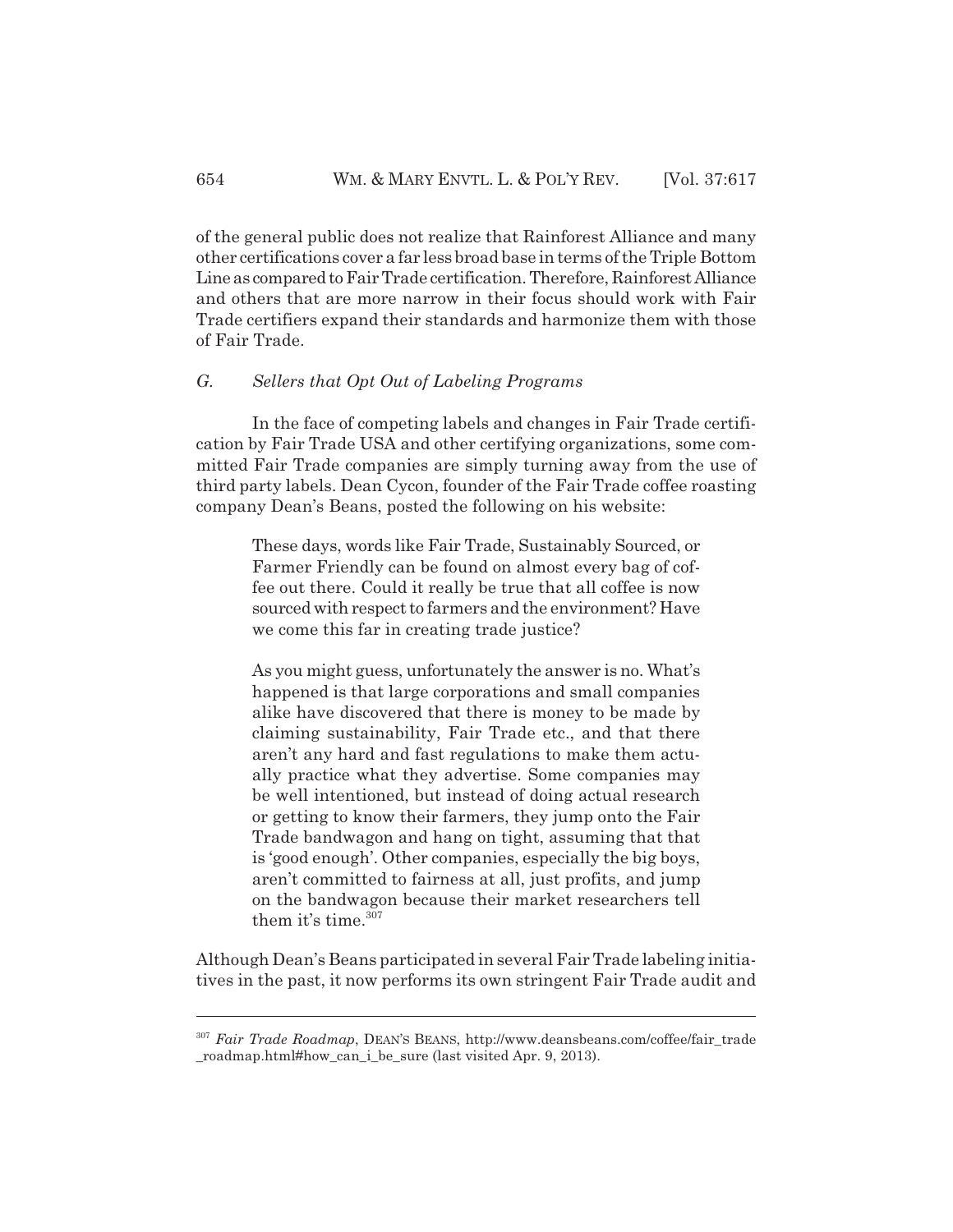practices transparency by posting extensive information on its website.<sup>308</sup> For example, it purchases all of its coffee from certified organic FLO cooperatives, and payment is always at or above the international Fair Trade coffee price.309 It gives an additional six cents per pound social premium for farmers to use as they choose, and it pays for an independent public audit by Quality Assurance International.<sup>310</sup> That audit is posted on the Dean's Beans website.<sup>311</sup>

# *H. Problems Related to Changes in Existing Certification Programs and Creation of New Programs*

Changes in certification systems are likely to increase costs for producers and Fair Trade companies. Moreover, as consumers are faced with increasing numbers of labels and programs, they are likely to be confused and even become skeptical.<sup>312</sup> In light of the many decades of hard work among mission-oriented Fair Trade advocates, it is important to avoid erosion of consumer confidence.<sup>313</sup>

Some mainstays in the Fair Trade movement are upset by Fair Trade USA's decision to certify plantations. One of them is Equal Exchange, the largest 100% Fair Trade firm in the United States.<sup>314</sup> Equal Exchange quit buying Fair Trade USA–certified coffee and began to try to convince other companies to do the same.<sup>315</sup> Rodney North of Equal Exchange explains his company's strong stance stating that "small farmer cooperatives were the co-creators of fair trade; to now take it and change it in a way that threatens their viability is unacceptable."316 The company has also campaigned actively to convince other large coffee distributors to move from Fair Trade USA.317 Equal Exchange met with executives of Green Mountain Coffee in an attempt to convince them to do so.<sup>318</sup> When those talks failed, Equal Exchange took out a full page ad in Vermont's largest

<sup>308</sup> *Dean's Beans Fair Trade Audit*, DEAN'S BEANS, http://www.deansbeans.com/coffee/fair \_trade\_roadmap/audit.html (last visited Apr. 9, 2013).

<sup>309</sup> *Fair Trade Roadmap*, *supra* note 307.

<sup>310</sup> *Id.*

<sup>311</sup> *Id.*

<sup>312</sup> Phillip H. Howard & Daniel Jaffee, *Tensions Between Firm Size and Sustainability Goals: Fair Trade Coffee in the United States*, 2013 SUSTAINABILITY 72 (2013).

<sup>313</sup> *Id.* <sup>314</sup> *Id.*

<sup>315</sup> *Id.*

<sup>316</sup> *Id.*

<sup>317</sup> *Id.*

<sup>318</sup> Howard & Jaffee, *supra* note 312, at 83.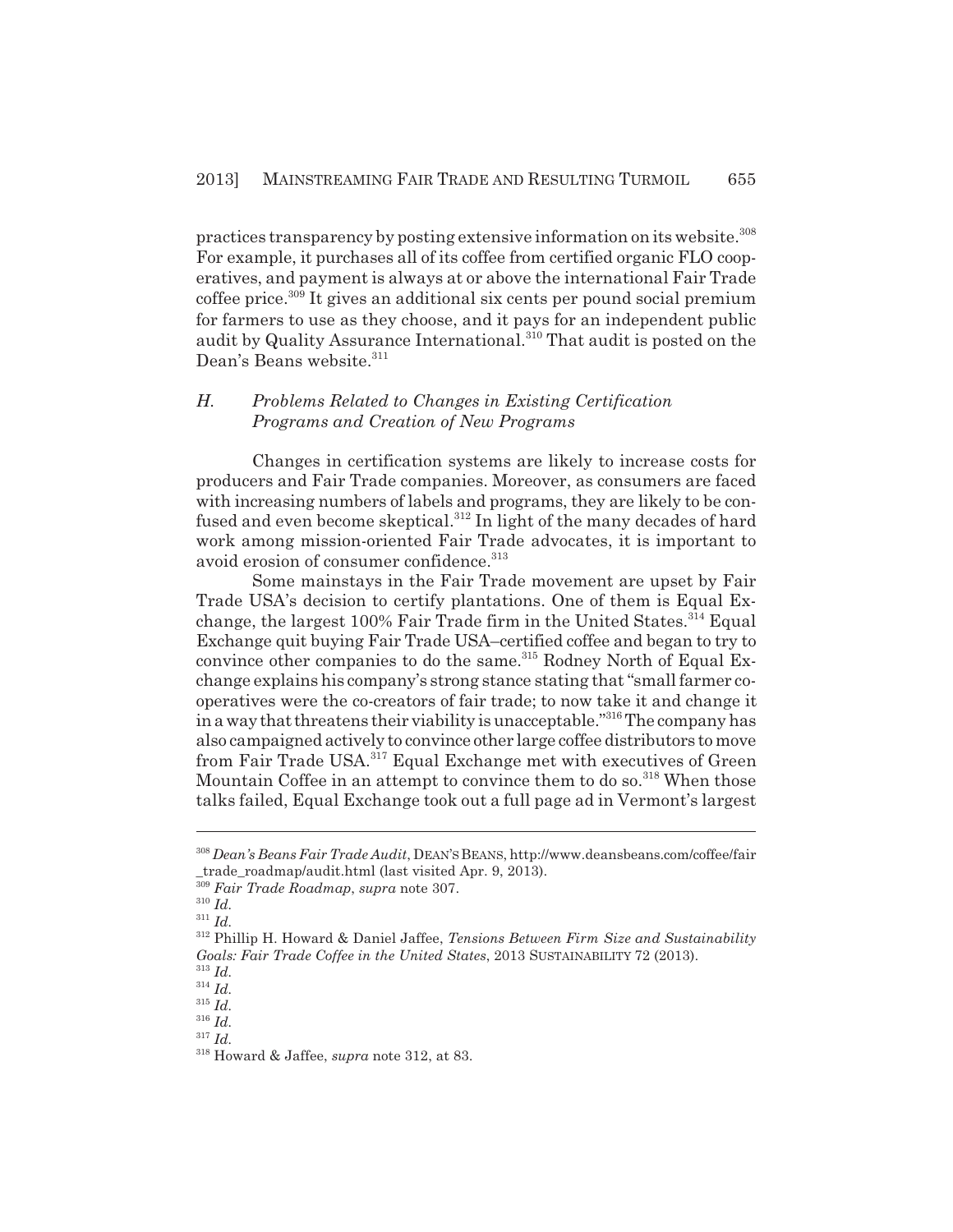newspaper to publicly continue its efforts to convince Green Mountain to leave Fair Trade USA.<sup>319</sup> Meanwhile, Equal Exchange currently purchases Fair Trade coffees certified by FLO, Fair for Life, and FUNDEPPO.<sup>320</sup>

# III. WHAT FAIR TRADE ADVOCATES SHOULD DO

This section outlines ways in which Fair Trade advocates should proceed to help the Fair Trade movement progress and solidify. These recommendations relate to the need to focus on producers, clarify motives of those who sell Fair Trade products, and strengthen Fair Trade's public image.

# *A. Renewed Focus on Needs of Producers*

Equal Exchange is adamant in its support of small producers.<sup>321</sup> New directions for Fair Trade are eroding the rights of marginalized small producers for whom Fair Trade was originally created.

We can all go and read different definitions of Fair Trade. Fair Trade is for small farmers and small producers who are democratically organized. If you take the democracy out you have traditional aid or [W]orld [B]ank development or what the TransFair USA and the European certifiers are now trying to call fair trade. And fair trade is about access for those small producers. By slowly developing over time at significant risk small farmers and producers can build solidarity networks and enter commercial supply chains. When they succeed at this there are benefits or positive development for their communities. That's what fair trade is all about. If you want the fastest supply chain that produces the most tea or coffee or bananas at commercial terms you have entered into some socially responsible product world of which there are many examples. It just ain't fair trade, and it won't have the same positive benefits.<sup>322</sup>

<sup>319</sup> *Id.*

<sup>320</sup> *Id.*

<sup>321</sup> *See, e.g.*, *Fair Trade*, EQUAL EXCHANGE, http://www.equalexchange.coop/fair-trade (last visited Apr. 9, 2013).

<sup>322</sup> Phyllis Robinson, *An Analysis of Fair Trade: Reflections From a Founder (Part III)*, SMALL FARMERS BIG CHANGE (Oct. 25, 2011), http://www.smallfarmersbigchange.coop /2011/10/25/an-analysis-of-fair-trade-reflections-from-a-founder-part-iii/.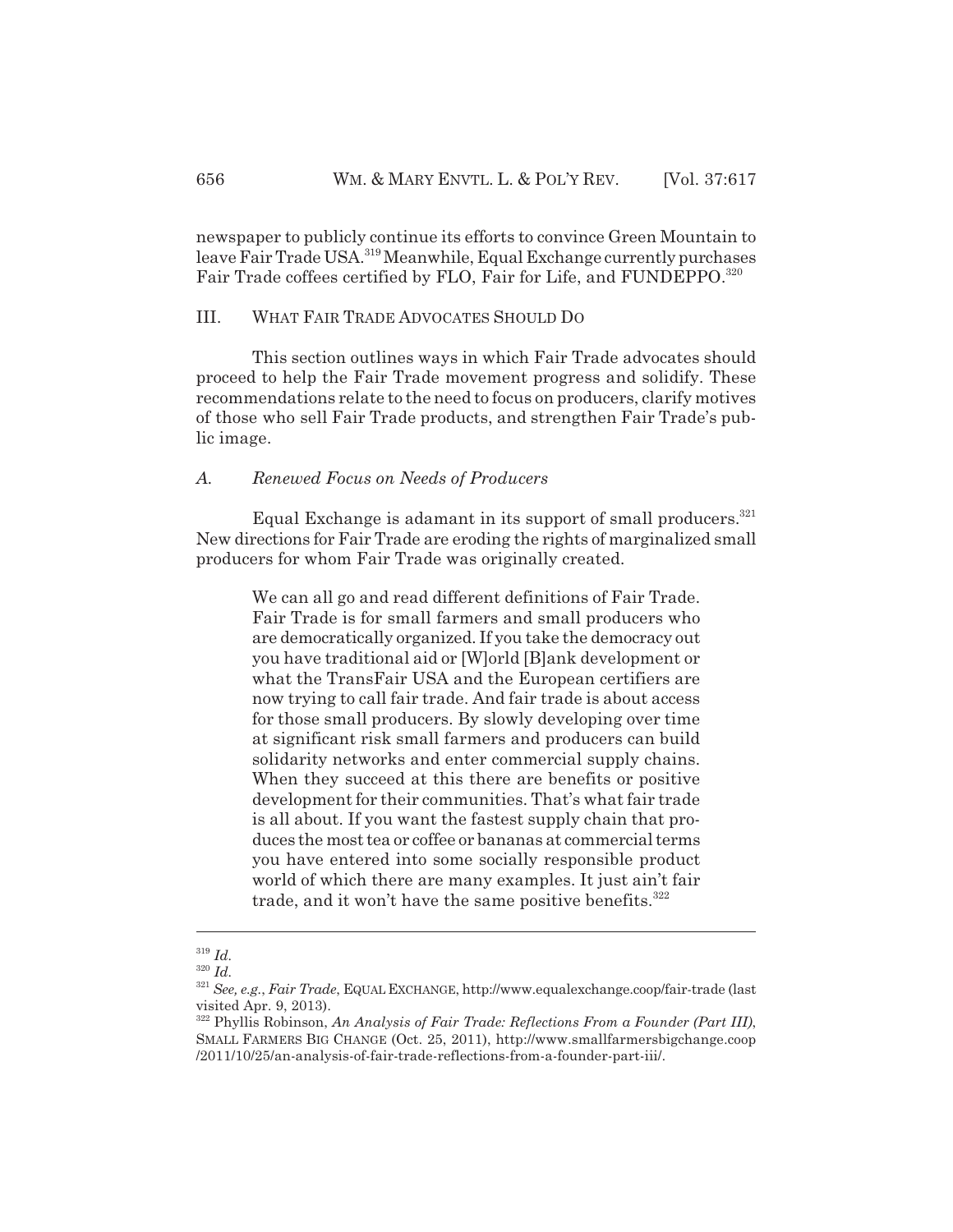# *B. Clarify Motives of Companies that Offer Fair Trade Products*

To better understand why there is dissent within the Fair Trade movement, it is important to identify values and goals of the companies that offer Fair Trade products.

Some companies continue to enter the Fair Trade movement as a mission, just as was true in the early days of Fair Trade. For example, Alta Gracia is a company that demonstrates grassroots efforts by a missiondriven company and its customers, many of whom are college students.<sup>323</sup> Alta Gracia was founded by Knights Apparel of South Carolina in 2010.<sup>324</sup> It is a mission-driven company that manufactures sweatshirts and shirts licensed by universities.<sup>325</sup> The company promotes economic stability and social equity for its workers by paying three times the minimum wage in the Dominican Republic.<sup>326</sup> The company depends on university students around the United States who convince their schools to offer Alta Gracia products.327 Currently, Duke University is one of its largest customers, and others include North Carolina, Washington University, Wisconsin, New York University, and Notre Dame.<sup>328</sup>

On the other hand, companies like Walmart and Starbucks have entered the market in limited ways that reflect a response to market demands, not a core mission.<sup>329</sup>

# *C. Clarify the Image Presented to the Public: Quality and Type of Goods*

Unfortunately some people assume that Fair Trade goods do not meet the quality standards of conventional goods. In fact, some may view them as cheap products targeted to young people or even "hippies" who are not among mainstream consumers. The Urban Dictionary, a web-based dictionary of slang words and phrases in popular culture, even mentions

<sup>323</sup> Steven Greenhouse, *Factory Defies Sweatshop Label, but Can it Thrive?*, N.Y. TIMES (July 17, 2010), http://www.nytimes.com/2010/07/18/business/global/18shirt.html?page wanted=all&\_r=0; Peter Dreier, *Is the Perfect Factory Possible?*, THE NATION, http://www .thenation.com/article/164072/perfect-factory-possible#.

<sup>324</sup> Alex Vera, *Alta Gracia: An Alternative Solution to Sweat Shops*, THE MINARET, Sept. 1, 2010, http://www.theminaretonline.com/2010/09/01/article12074.

<sup>325</sup> *Id.*

<sup>326</sup> *See id.*

<sup>327</sup> *Id.*

<sup>328</sup> *Id.*

<sup>&</sup>lt;sup>329</sup> *See* Part II.A.3.b for discussion of how these companies participate in Fair Trade.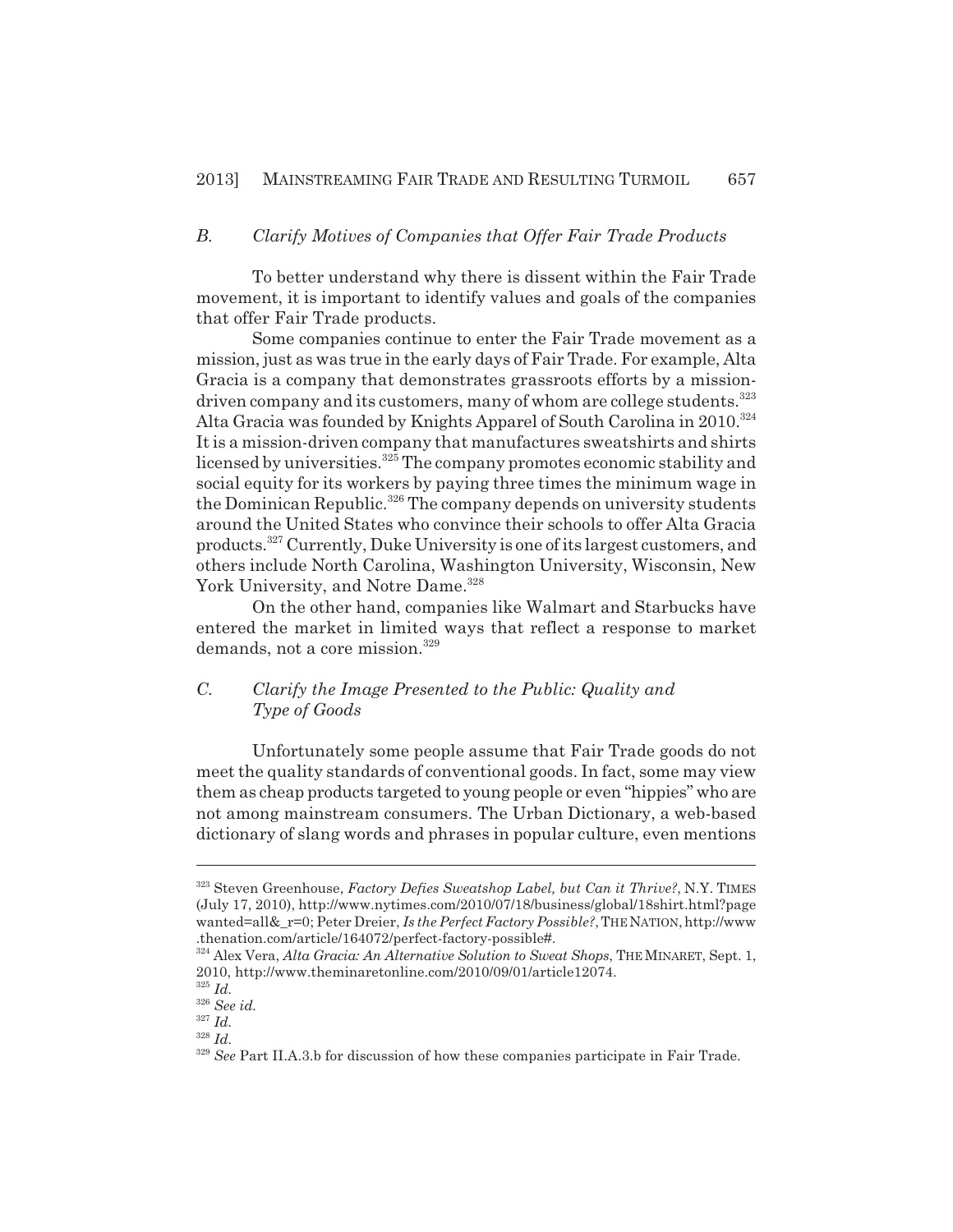Fair Trade in its definition of "hippie."330 It says, "'hippie,' can be used as a shrug off to someone, or as a label of being 'free spirited,' or having 'alternative views.'"<sup>331</sup> It goes on to say that hippies prefer Fair Trade and family businesses over mainstream companies.<sup>332</sup>

Fair Trade companies are aware of this unwarranted stigma. In fact, Fair Trade products are often of higher quality than conventional goods.333 The Fair Trade Resource Network, devoted to education and discussion of Fair Trade, lists "Top 10 Reasons to Support Fair Trade"334 including that Fair Trade goods are high quality and that Fair Trade foods are fresh, safe, and cultivated in sustainable ways.335

#### IV. RECOMMENDATIONS

"The truth is that fair trade is still very much in its infancy."336 Participants' motivations and goals vary and, as a result, there are many competing practices within Fair Trade. $337$  The Fair Trade movement must move forward in new directions. Therefore, Fair Trade participants should be allowed time to explore options through discussion and by experience in the marketplace. This section examines the role of government, and the need for different kinds of Fair Trade labels, consumer education, and transparency.

# *A. Should Government Certify Fair Trade?*

One possible route for Fair Trade would be to turn over certification to government.<sup>338</sup> In the 1980s, the U.S. organic movement worked with the U.S. government to create a public-private partnership for certification of organics.339 A comparison of Fair Trade to organics is highly relevant because the two movements have much in common, and a great

<sup>330</sup> *See Hippie*, URBAN DICTIONARY, http://www.urbandictionary.com/define.php?term= hippie%20trade (last visited Apr. 9, 2013).

<sup>331</sup> *Id.* <sup>332</sup> *Id.*

<sup>333</sup> *Top 10 Reasons to Support Fair Trade*, FAIR TRADE RESOURCE NETWORK, http://www .fairtraderesource.org/downloads/top\_10\_reasons\_to\_support\_ft.pdf (last visited Apr. 9, 2013). <sup>334</sup> *See id.*

<sup>335</sup> *Id.*

<sup>336</sup> Bowes, *supra* note 3, at 3.

<sup>337</sup> *Id.*

<sup>338</sup> Michael Sligh, *Fair Trade at the Crossroads—Lessons from the Organic Movement*, 2012FOR A BETTER WORLD 17, *available at* http://fairworldproject.org/voices-of-fair-trade /fair-trade-at-the-crossroads-lessons-from-the-organic-movement/. <sup>339</sup> *Id.*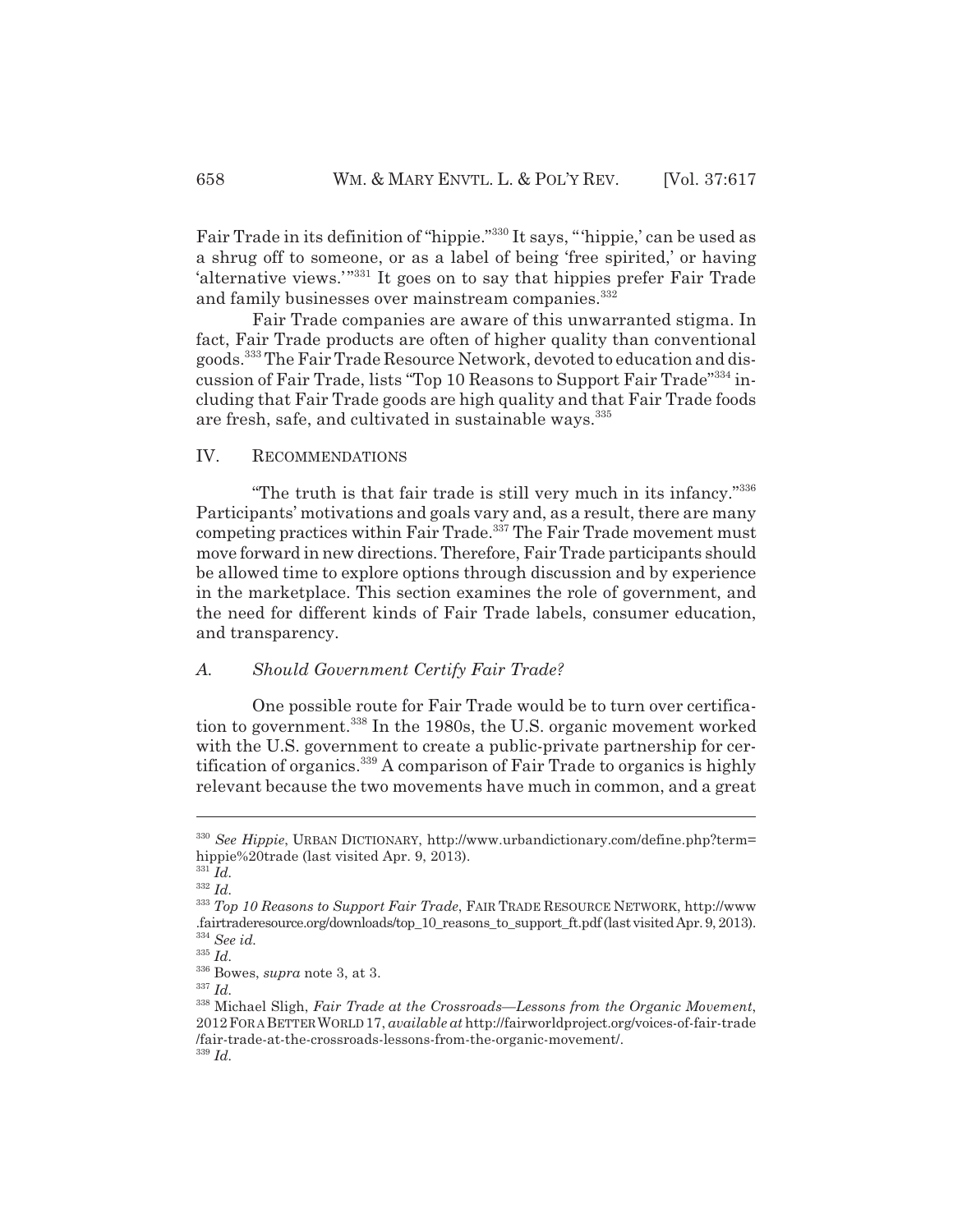deal of Fair Trade–certified coffee is also organic certified.<sup>340</sup> Government certification has some advantages, but has proven to be an unsatisfactory path for organics certification.

#### 1. Advantages

There are potential advantages to U.S. government certification of Fair Trade in the face of competing certification schemes, and the organics movement serves as a model for the potential consequences of such action. The USDA took over certification of organics in the midst of competition among many organics certifiers.<sup>341</sup> Their goals were to harmonize standards and third party verification systems and gain consumer confidence in the organics label. $342$  The main advantage for organics was a harmonization of standards.<sup>343</sup> The USDA program could serve as a model for Fair Trade certification, thus side-stepping current turmoil in the Fair Trade movement.<sup>344</sup> This model is a logical one because Fair Trade and organic certification programs promote similar goals: to protect the land and workers.345 Harmonization could save time and money for producers because a single program would eliminate the need to do research and choose among competing programs.346 Nevertheless, it is not a desirable model, for reasons discussed below.

# 2. Disadvantages

Organics certification by the USDA has been highly controversial.<sup>347</sup> Some support it with reservations and others are deeply upset by the way it reduces organics certification to a low common denominator.<sup>348</sup>

Michael Sligh, founding director of the USDA/National Organics Standards Board, takes the position that on the whole, USDA certification has been a positive move.<sup>349</sup> He states that

> [t]he governmental definition was narrower than the community definition and specifically left out the fairness to

<sup>340</sup> *Id.*

<sup>341</sup> *Id.*

<sup>342</sup> *See* Todd Mumford, Note, *Voluntary International Standards: Incorporating "Fair Trade" Within Multilateral Trade Agreements*, 14 Sw. J.L. & TRADE AM. 171 (2007). <sup>343</sup> *See* Sligh, *supra* note 338.

<sup>344</sup> *See* Mumford, *supra* note 342.

<sup>345</sup> *Id.*

<sup>346</sup> *Id.*

<sup>347</sup> *Id.*

<sup>348</sup> *See* Sligh, *supra* note 338.

<sup>349</sup> *Id.*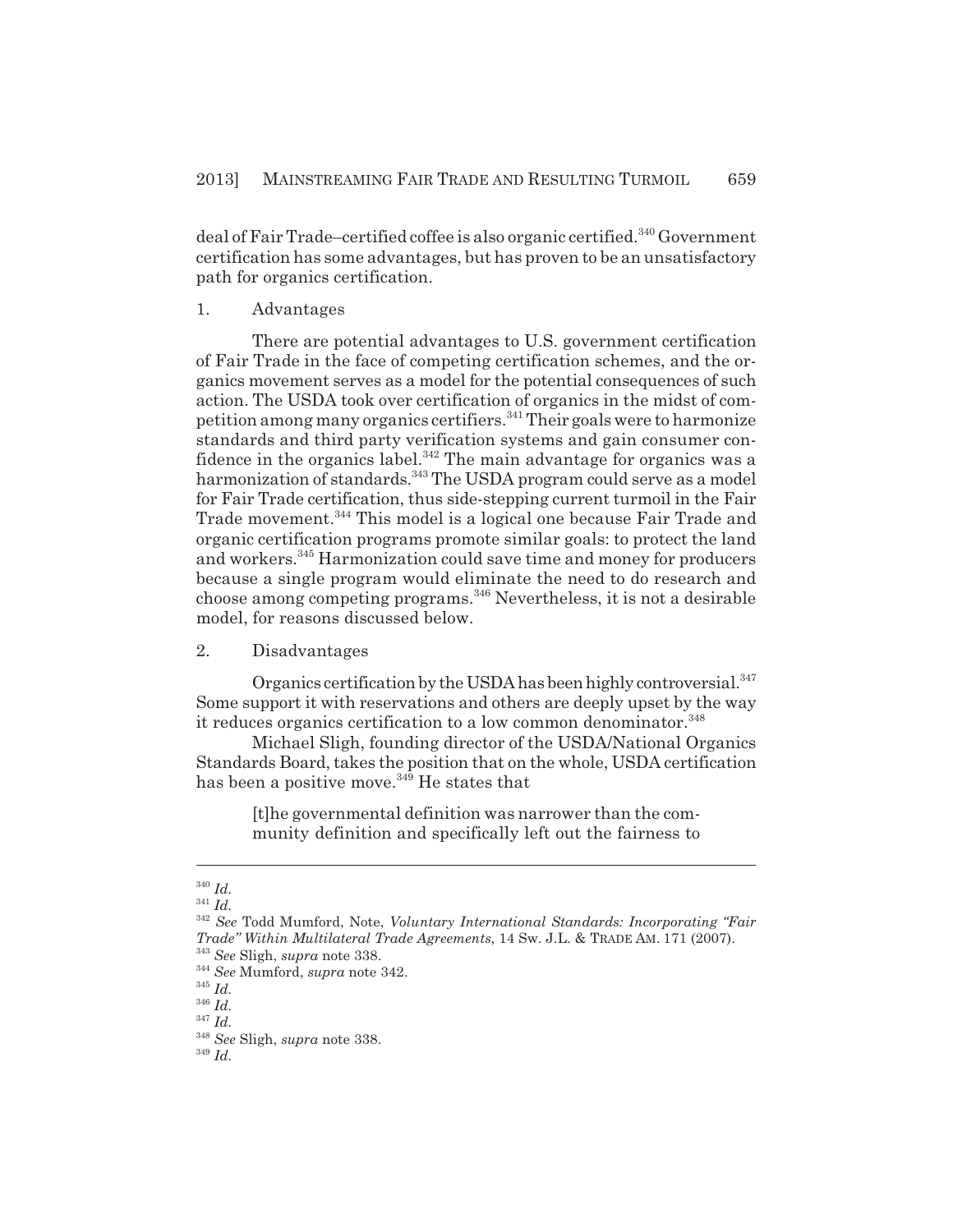farmers and workers, research, promotion and energyefficiency. What we had hoped to be the "floor" under standards also became for practical purposes the "ceiling" and driving up standards is very slow and difficult and is not pro-active in signaling market directions.350

Sligh acknowledges that the Fair Trade movement is at a crossroads as Fairtrade USA separates from FLO.<sup>351</sup> He notes that the Fair Trade and organic movements can help each other, in that Fair Trade includes the notions of fairness that were set aside when the government stepped into organics certification.352 Therefore, he suggests that fairness be brought into organics "through the marketplace and outside of the federal process" in light of the "enduring value" of Fair Trade.<sup>353</sup>

Other commentators take a dimmer view of the effectiveness of the USDA program. Daniel Jaffee and Phillip Howard have conducted extensive research on coffee and Fair Trade standards.<sup>354</sup> They point to two events that were highly significant in the world of organics regulation.<sup>355</sup> In October of 2005, the Fairtrade Foundation in the United Kingdom granted the use of its FAIRTRADE mark to Nestlé for one line of coffee to be sold in British grocery stores.<sup>356</sup> In November of that year, the U.S. Congress approved the "Organic Trade Association Rider" in response to heavy lobbying by agribusiness firms.357 The rider overturned a federal court ruling and significantly weakened USDA Organic Standards.<sup>358</sup> In response, consumers and activists protested that organics standards had been sold out to corporations that want to render the standards toothless.<sup>359</sup>

A writer for Organics Consumers interviewed various organic farmers who contend that USDA certification allows agribusiness to capitalize on the growing popularity of organics and take market share away from small farmers.<sup>360</sup> Organic blueberry farmer Arthur Harvey sued the USDA

<sup>359</sup> *Id.*

<sup>350</sup> *Id.*

<sup>351</sup> *Id.*

<sup>352</sup> *Id.*

<sup>353</sup> *Id.*

<sup>354</sup> Daniel Jaffee & Philip H. Howard, *Corporate Cooptation of Organic and Fair Trade Standards*, 27 AGRIC. & HUM. VALUES 387, 387–88 (2010).

<sup>355</sup> *Id.*

<sup>356</sup> *Id.*

<sup>357</sup> *Id.* <sup>358</sup> *Id.*

<sup>360</sup> Michaela Cavallaro, *Lawsuit Launched Against USDA Over Organic Standards*, ORGANIC CONSUMERS ASS'N, http://www.organicconsumers.org/Organic/mofga.cfm (last visited Apr. 9, 2013).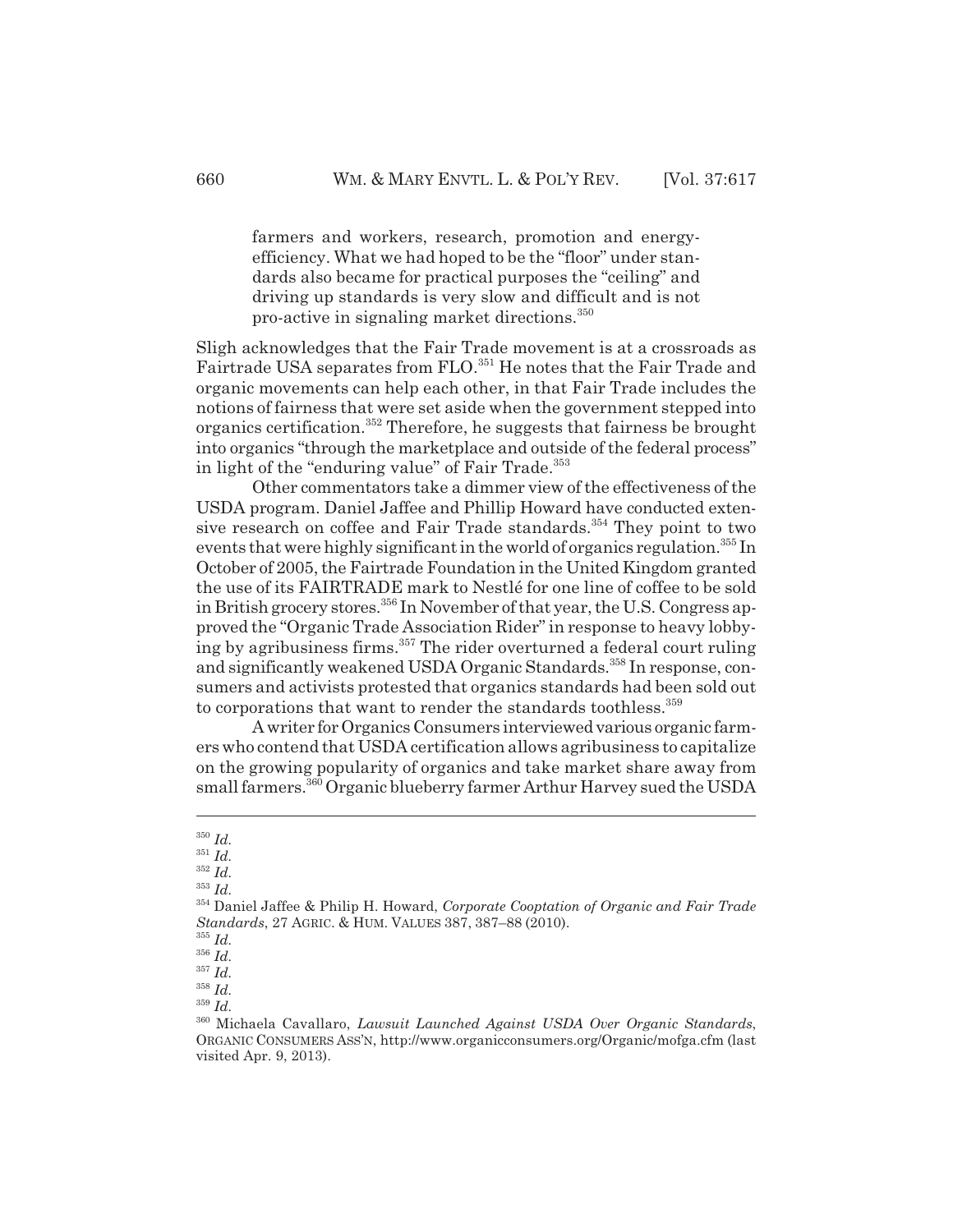over what he believes to be loophole-filled organics guidelines that benefit factory farmers.361 He expresses objections raised by many small organics farmers.362 John Fromer, a MOFGA-certified grower who runs Appleton Ridge Flower & Vegetable Farm in Appleton asks "What's the other 5%, heavy metals? It's either 100% organic or it's not, if you ask me."<sup>363</sup> He adds, "I think the word 'organic' has been abused to the point where it has no meaning anymore."364 Another objection is that there are four different labels with the word organic on them.<sup>365</sup> Observers point out that organics certification is biased toward large scale production and leaves out small farmers.<sup>366</sup> This should serve as a caution to Fair Trade advocates who are concerned about protecting small producers.

#### 3. The U.S. Should Follow Europe's Example

Governmental bodies in the European Union, where Fair Trade has a more solid base than in the U.S., have taken a limited approach, to intervention in Fair Trade, emphasizing support for, but not intervening in, certification programs.367 In its May 5, 2009 Communication on Fair Trade, the European Commission acknowledged that the existence of many different types of private programs can contribute to sustainability, but it pointed out that the multiplicity creates the risk of consumer confusion.<sup>368</sup> The Commission observed that consumers would benefit from these private schemes working in concert, especially with regards to "arriving at a common understanding of what basic process requirements, such as independent monitoring, are reasonable to expect."369 However, the Commission found that there was not reason enough to intervene with the private labeling schemes.<sup>370</sup> The European Union should continue that approach, and the U.S. should follow that lead by refraining from taking over Fair Trade certification.

<sup>361</sup> *Id.*

<sup>362</sup> *Id.*

<sup>363</sup> *Id.*

<sup>364</sup> *Id.* <sup>365</sup> *Id.*

<sup>366</sup> Cavallaro, *supra* note 360.

<sup>&</sup>lt;sup>367</sup> For further discussion of that proposal and precedent for such a policy, see Stenzel, *supra* note 100, at 627–28.

<sup>368</sup> *Id.* at 617.

<sup>369</sup> *Communication from the Commission to the Council, the European Parliament and the European Economic and Social Community*, *in* PRIVATE FOOD LAW 404, 413 (Bernd van der Meulen ed., 2011).

<sup>370</sup> *Id.*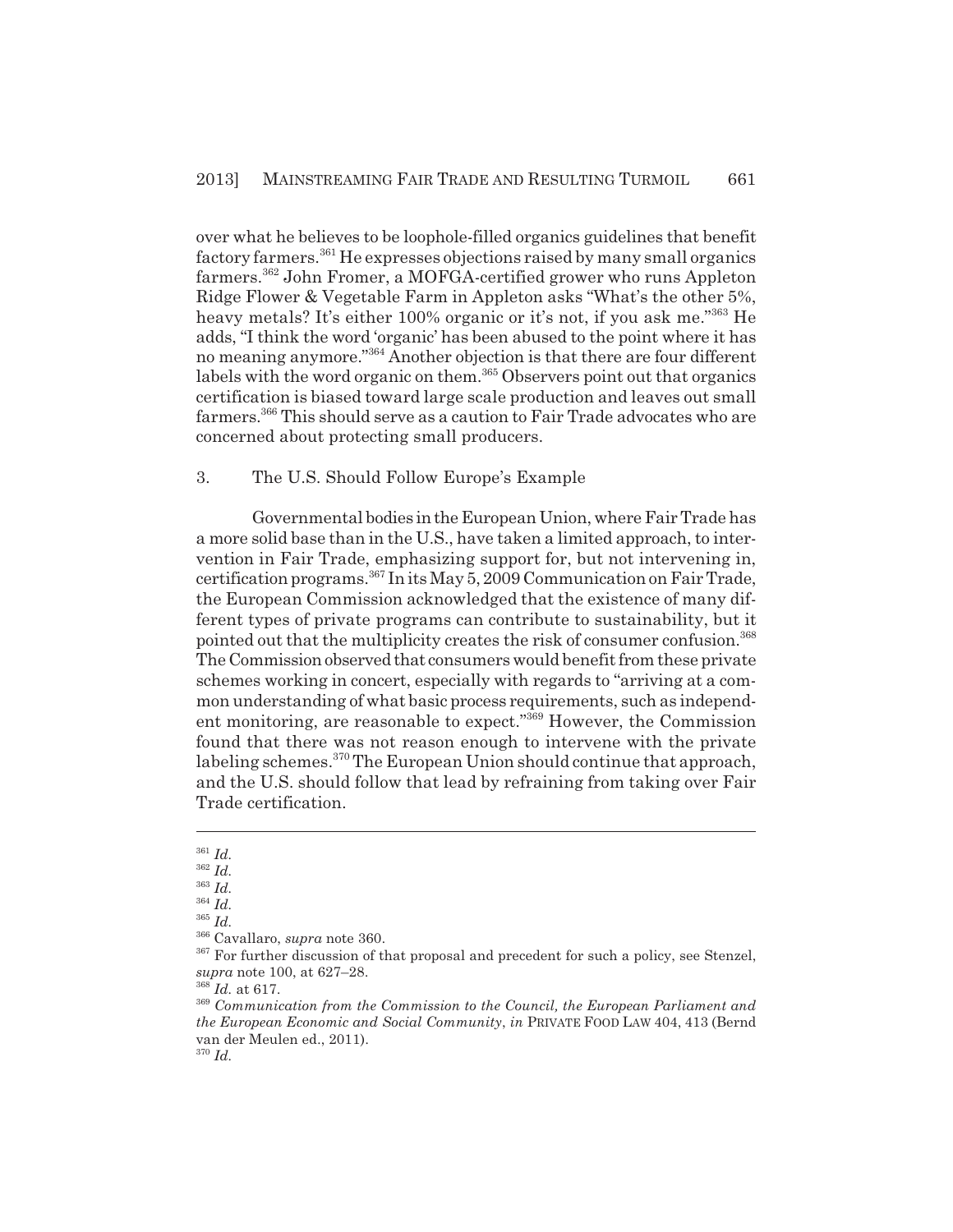#### *B. Limited Role for Government*

The U.S. Federal Trade Representative ("USTR") should establish a website documenting Fair Trade sales between the United States and countries with which it has free trade agreements.<sup>371</sup> The USTR should maintain two lists of Fair Trade organizations.<sup>372</sup> One list would identify companies selling goods certified by FLO or one of its affiliates.<sup>373</sup> Fair for Life and the Small Producers' Organization certifications should be added to that list. The second list would list Monitored Fair Trade Organizations as identified by the WTFO or its affiliates.<sup>374</sup>

The U.S. federal government should also give preference to bids from Fair Trade suppliers in its procurement contracts, so long as the goods meet government specifications.375 Fair Trade goods should be defined as those certified by FLO, Fair Trade USA, the IMO, or the Small Producer's Association.376

# *C. Create Differing Fair Trade Certification Labels and Educate the Public*

It is time to acknowledge the fact that Fair Trade has been split into two categories: mission-based Fair Trade and Fair Trade that is mixed with conventional Fair Trade.<sup>377</sup> The two views cannot be reconciled under one kind of certification.378 Rudi Dalvai, a co-founder of the European Fair Trade association, observes:

Fair Trade certification and labeling initiatives are proceeding in a "zig zag" way, trying to keep together both the traditional Fair Trade movement (the base they don't want to lose) and large commercial licensees, who are repeatedly trying to control and water down Fair Trade principles.<sup>379</sup>

<sup>371</sup> Stenzel, *supra* note 100.

<sup>372</sup> *Id.*

<sup>373</sup> *Id.*

<sup>374</sup> *Id.* <sup>375</sup> *Id.* at 676.

<sup>376</sup> *Id.*

<sup>377</sup> *See* Dalvai, *supra* note 163, at 7,8; *see, e.g.*, *Fair Trade*, FRANKLIN COMMUNITY CO-OP,

http://www.gfm.coop/index.cfm?p=p.5&title=Fair+Trade (last visited Apr. 9, 2013).

<sup>378</sup> Dalvai, *supra* note 163, at 7, 8.

<sup>379</sup> *Id.*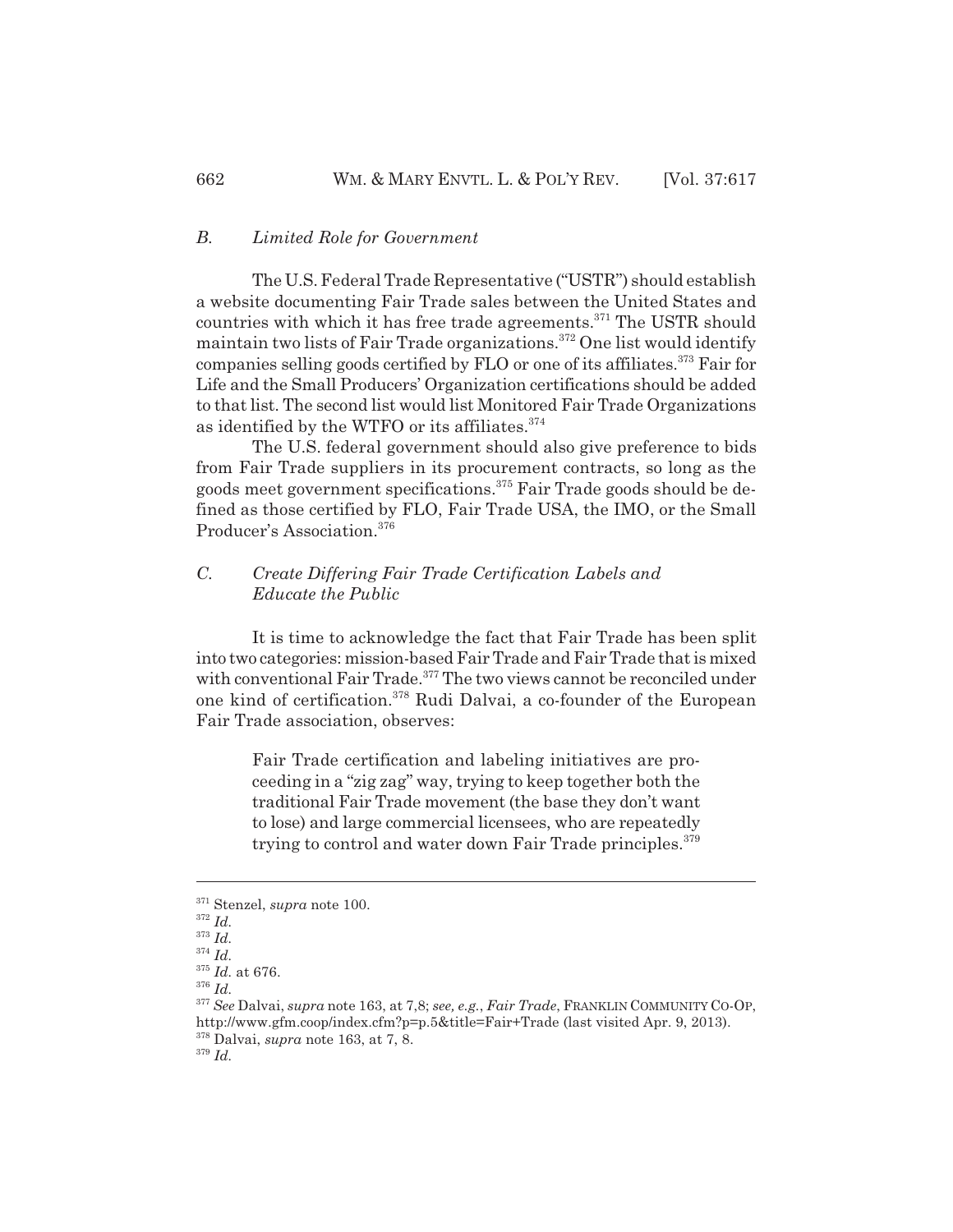Currently, consumers may misinterpret Fair Trade labels.<sup>380</sup> A Fair Trade label may indicate that the product includes only one Fair Trade ingredient.<sup>381</sup> Further, most consumers are unaware of the differences between and among Fair Trade certifications such as those of Fair Trade USA, FLO, and the IMO.<sup>382</sup>

Therefore, labeling and education should be improved to convey differences to consumers quickly and easily. The Fair World Project correctly calls on Fair Trade USA, to create a labeling program that

does not allow a fair trade seal to appear on the front of packaging unless a majority of the product is fair trade; and clearly identifies fair trade ingredients on the front of packaging and whether the product contains coffee or cocoa from plantations.383

The recommendations below apply to all Fair Trade certifiers.<sup>384</sup>

First, it is important to create seals that clearly label a product as 100% Fair Trade as compared to products that only include some Fair Trade ingredients. Even by a five percent rule that allows other "minor" ingredients is troubling. The Fair World Project calls on Fair Trade USA to prohibit a Fair Trade seal on the front of a product unless a "majority" of the product is Fair Trade.<sup>385</sup> A better rule would require any product that is not 100% Fair Trade to indicate Fair Trade ingredients on a product ingredient list on the back or side of a package. Further, the exact percentage of total Fair Trade ingredients by volume or weight should be stated on that ingredients list. All Fair Trade programs should implement labels to distinguish and reward the efforts of committed companies. Differing labels will also help consumers distinguish products that include only one Fair Trade ingredient from those that include all or a majority of Fair Trade components. Distinct seals are needed, not just words of explanation, to give consumers a way to choose between such products efficiently.

<sup>380</sup> Murray Carpenter, *Fair Trade Labeling May Confuse Coffee Drinkers*, NPR (Nov. 30, 2011), http://www.npr.org/2011/11/30/142929292/fair-trade-labeling-dispute.

<sup>381</sup> *Multiple Ingredients Product Policy*, FAIR TRADE USA, http://www.fairtradeusa.org /certification/producers/ingredients (last visited Apr. 9, 2012).

<sup>382</sup> *See generally Fairtrade Intl. vs. Fair Trade USA: Battle for Consumers Heats up*, ORGANIC &WELLNESS NEWS (Aug. 25, 2012), http://organicwellnessnews.com/en/?p=4849. 383 Zinn, *supra* note 235.

<sup>384</sup> *See infra* Part IV.D.

<sup>385</sup> Zinn, *supra* note 235, at 11.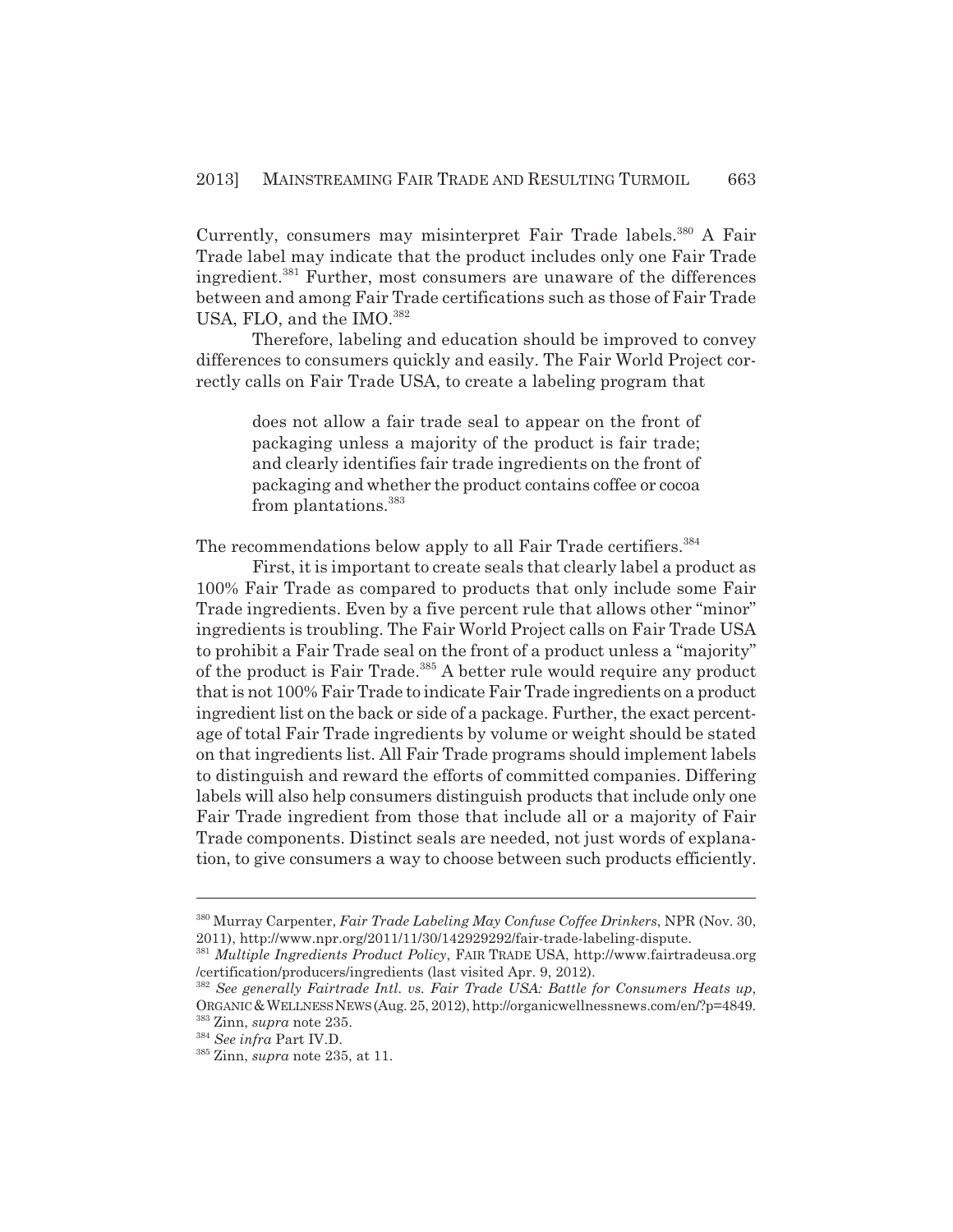Second, Fair Trade USA now allows coffee plantations to be certified.<sup>386</sup> In principle, Equal Exchange and the Fair World Project are correct that plantations should not be certified.<sup>387</sup> Facing reality, however, they are not going to win their campaigns in the face of far more wealthy conventional businesses that want a Fair Trade label for their plantationsourced coffee.<sup>388</sup> Therefore, it is essential that Fair Trade USA and any other organizations certify plantation-grown products, clearly indicate that fact on their label. This is simple transparency that will give consumers the opportunity to make an informed choice.

Third, Fair Trade certifiers should create a designation for a company such as Indigenous that has adopted Fair Trade throughout its supply chain. In this case, two labels are not needed. A second lable might convey a negative message about Fair Trade if consumers see messages highlighting the fact that a product is not part of a Fair Trade supply chain. Yet companies that bring Fair Trade into all of their operations should be recognized by an additional designation on the fair trade label. A supply chain that is completely Fair Trade should be the ultimate goal in the world of Fair Trade, but the movement is not ready for that as of 2013.

# *D. Consumer Education and Transparency*

Research, consumer education, and transparency are essential tools. The following are recommendations for achieving these ends.

#### 1. Research on Fair Trade Participants

More information is needed about the perspectives of producers and plantation workers and whether their needs are being met in the midst of mainstreaming.

This can be accomplished through various means. Funds should be made available to non-profit institutions that gather and disseminate information and research on Fair Trade.<sup>389</sup> The U.S. government should

<sup>386</sup> *Id.*

<sup>387</sup> *Id.*

<sup>388</sup> *Fair Trade Certification Doesn't Do for Plantations What it Does for Co-ops*, GOOD (Oct. 16, 2012), http://www.good.is/posts/fair-trade-certification-doesn-t-do-for-plantations -what-it-does-for-co-ops. *But see First Fair Trade Certified Coffee Estate Already Improving Lives*, FAIR TRADE USA (Aug. 1, 2012), http://www.triplepundit.com/2012/08/first-fair -trade-certified-coffee-estate-already-improving-lives/.

<sup>389</sup> *See About*, FAIR TRADE RESOURCE NETWORK, http://www.fairtraderesource.org/about-2/ (last visited Apr. 9, 2013).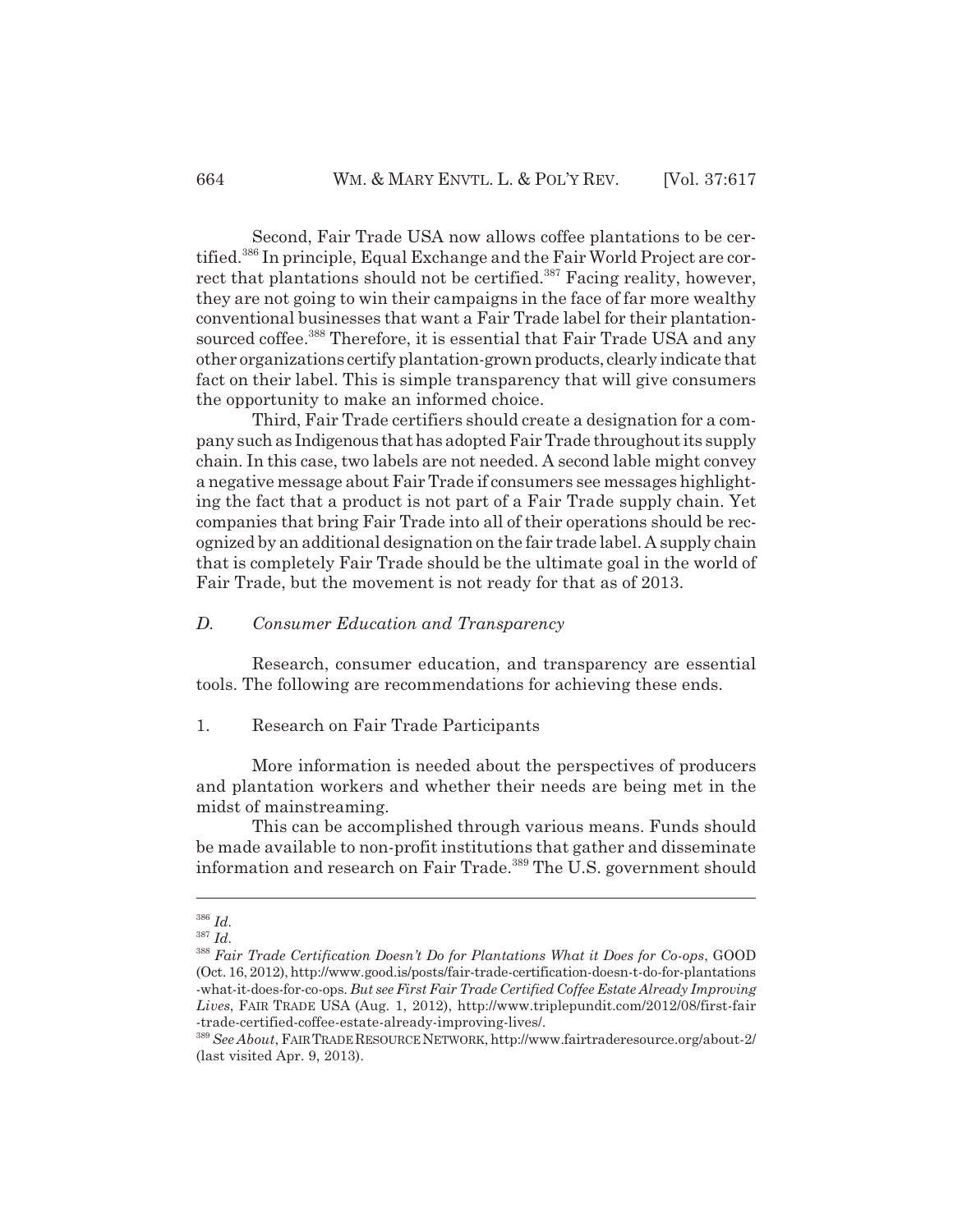allocate funds for such research to the FTRN because it is already a repository for Fair Trade research. The FTRN is an apt choice because its focus is purely educational. A second set of funding should be allocated through the U.S. Department of Education, Title VI for International Business Education. This is compatible with its funding for research oriented toward increasing international trade for the United States.<sup>390</sup> Such funds are administered through Centers for International Business Education and Research ("CIBER").<sup>391</sup>

There are several advantages to this. First, CIBERs are preestablished and a new office would not be needed.<sup>392</sup> Second, this research would place Fair Trade among other international business initiatives, giving it visibility that may increase motivation for professors from various disciplines to generate information and understanding in the area.

# 2. Consumer Education

Fair Trade education must continue and expand. Citizens need to understand what Fair Trade is so that they can make informed choices in the marketplace.<sup>393</sup> This section explores some ways to educate citizens.

Fair Trade advocates are working to engage people around the world through local events that are fun, playful, and engaging for people of various ages.<sup>394</sup> They use channels such as websites and Facebook pages.<sup>395</sup>

The Fairtrade Fortnight is an annual event designed to educate the public about Fair Trade's goals and practices, promote its products, and encourage support for the movement. The first Fairtrade Fortnight was held in Scotland in 1995.<sup>396</sup> The 2012 Fair Trade Fortnight was held from February 27 to March 11 in cities across the world.<sup>397</sup> The events include taste testing, fairs, and guest speakers.<sup>398</sup> The theme was "Take a Step

<sup>390</sup> *Title VI Programs: Building a U.S. International Education Infrastructure*, INT'L EDUC. PROGRAMS SERV., U.S.DEP'T OF EDUC., http://www2.ed.gov/about/offices/list/ope/iegps/title -six.html (last modified Jan. 21, 2011); 20 U.S.C.A. § 1121 (2008).

<sup>391</sup> *See id.*

<sup>392</sup> *See About*, CTRS. FOR INT'L BUS. EDUC. & RESEARCH, http://ciberweb.msu.edu/about/ (last visited Apr. 9, 2013).

<sup>393</sup> *See* Carpenter, *supra* note 380.

<sup>394</sup> *See, e.g.*, FAIRTRADE FOUNDATION, http://step.fairtrade.org.uk/ (last visited Apr. 9, 2013). <sup>395</sup> *See, e.g.*, *Fairtrade Foundation*, FACEBOOK, https://www.facebook.com/Fairtrade Foundation (last visited Apr. 9, 2013).

<sup>396</sup> *History*, FAIRTRADE FOUNDATION, http://www.fairtrade.org.uk/what\_is\_fairtrade/history .aspx (last visited Apr. 9, 2013).

<sup>397</sup> *Take a Step for Fairtrade in 2012*, FAIRTRADE FOUNDATION, http://www.fairtrade.org .uk/resources/films/take\_a\_step\_for\_fairtrade\_in\_2012.aspx (last visited Apr. 9, 2013). <sup>398</sup> *Id.*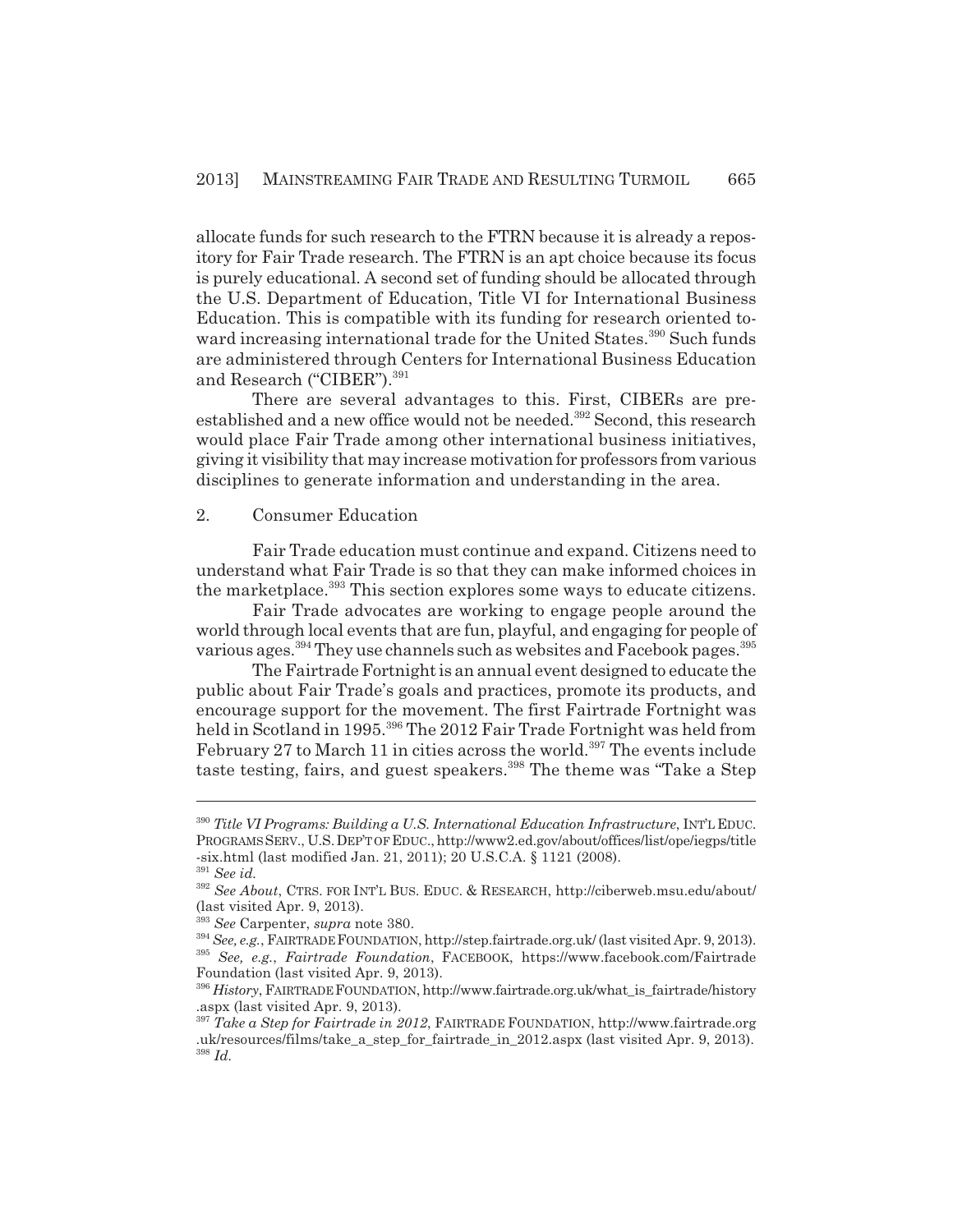for Fairtrade," where a "step" is any action that supports Fair Trade.<sup>399</sup> For example, a consumer might go to a coffee shop and ask for Fair Trade coffee. Organizers set a goal for 1.5 million steps around the world toward Fair Trade.<sup>400</sup>

Chicago, Illinois obtained the Fair Trade City designation in 2011; it is currently the second largest Fair Trade city in the world and hosts an annual Fair Trade Day.<sup>401</sup> The 2012 Chicago Fair Trade day included over twenty Fair Trade vendors, music, and various speakers.<sup>402</sup> Coffee producers from Guatemala spoke about Fair Trade growth, while representatives from Dr. Bronner's Magic Soaps and Mindful Metropolis talked about their respective companies.<sup>403</sup> The day-long annual event in Daley Plaza in downtown Chicago is designed to raise public awareness of Fair Trade goods and increase their availability.<sup>404</sup>

The Go Bananas Challenge is a fun and creative annual two-weeklong event.<sup>405</sup> Held in October, the event promotes Fair Trade through banana-themed events.406 Originating in the UK, it now extends to the United States. Events educate the public about the benefits of Fair Trade while providing them with information about how to bring Fair Trade bananas to their local supermarkets.<sup>407</sup> They sponsor competitions for Fair Trade towns, cities, colleges, and universities.<sup>408</sup> For example, Boston and Penn State Brandywine<sup>409</sup> won the 2012 competition, and organizers

<sup>402</sup> *Id.*

<sup>403</sup> *Id.*

<sup>406</sup> *Id.*

<sup>399</sup> *Id.*

<sup>400</sup> *Id.*

<sup>401</sup> *See* Jerome McDonnell, *Celebrating Chicago's Annual Fair Trade Day*, WBEZ 91.5 CHICAGO, http://www.wbez.org/worldview/2012-05-08/celebrating-chicagos-annual-fair-trade -day-98932 (last visited Apr. 9, 2013); *Chicago Achieves Fair Trade City Status: Global Connections Celebrated in Daley Plaza May 6th*, CHICAGO FAIR TRADE, http://www.chicago fairtrade.org/cftevents/icalrepeat.detail/2011/05/06/369/-/NThiODQwZDAyYzU4MzQx NThiZGUyMGRiODM3NDM3YTA=.html (last visited Apr. 9, 2013).

<sup>404</sup> *Id.*

<sup>405</sup> *Go Bananas Challenge*, FAIR TRADE TOWNS USA, fairtradetownsusa.org/g/gobanana schallenge/ (last visited Apr. 9, 2013).

<sup>407</sup> *The Need for Fair Trade Bananas*, FAIR TRADE TOWNS USA, fairtradetownsusa.org/g /the-need-for-fair-trade/ (last visited Apr. 9, 2013); *Go Bananas Toolkit*, FAIR TRADE TOWNS USA, http://fairtradetownsusa.wpengine.netdna-cdn.com/wp-content/uploads/downloads /2012/08/FT\_Banana\_Toolkit\_FINAL.pdf (last visited Apr. 9, 2013).

<sup>408</sup> *Go Bananas Challenge*, *supra* note 405.

<sup>409</sup> *See Fair Trade Gathering over Ben & Jerry's Ice Cream*, FAIR TRADE AT PENN STATE BRANDYWINE, http://pennstatebrandywinefairtrade.wordpress.com/2013/01/31/fair-trade -gathering-over-ben-jerrys-ice-cream/ (last visited Apr. 9, 2013).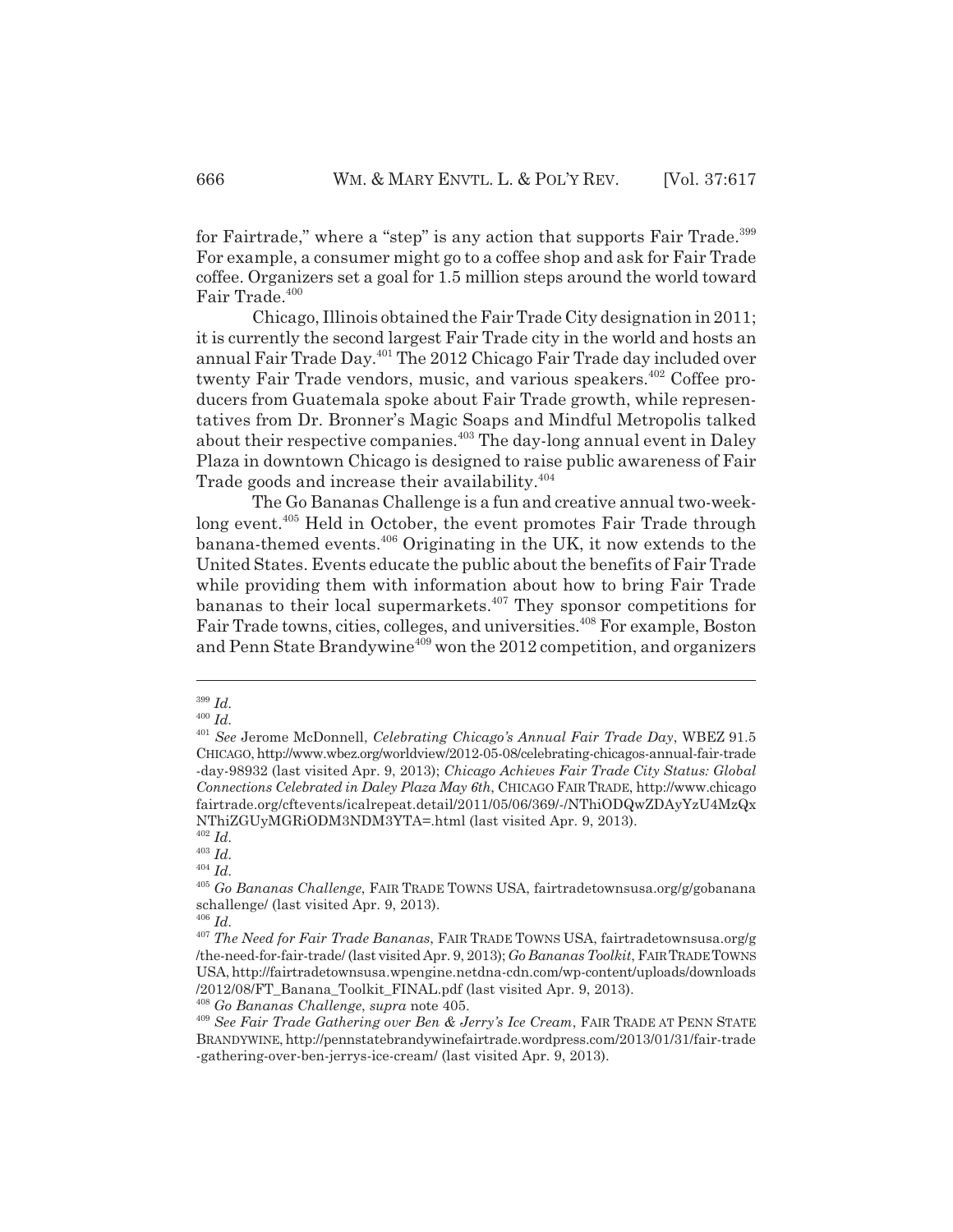received free Ben & Jerry's ice cream.<sup>410</sup> Fair Trade Boston participants ate 1167 bananas.<sup>411</sup> They made presentations to five elementary school classrooms, and they helped Ben & Jerry's shops switch to Fair Trade bananas for their banana splits.<sup>412</sup>

Ben & Jerry's and Fairtrade International USA ("FIU") are working to educate the public about Fair Trade.<sup>413</sup> They will hold a stakeholder summit early in 2013.<sup>414</sup> Ben & Jerry's participates in both international and domestic Fairtrade celebrations throughout the year, <sup>415</sup> and uses social media and its website<sup>416</sup> to educate "fans" about Fair Trade.<sup>417</sup>

#### 3. Transparency

Information posted on the Internet and the use of QR codes to access the Internet are powerful tools that enable consumers to make informed decisions in their purchases.

Ben & Jerry's is among those companies that post extensive information about their producers, products, and sustainability efforts.<sup>418</sup> It has committed to exclusive use of Fair Trade ingredients in its ice creams by 2013.419 Ben & Jerry's practices transparency by listing on its website its various ice cream flavors with information about the ingredients in each that are Fair Trade.<sup>420</sup>

Some smaller companies are even more transparent. For example, Higher Grounds of Traverse City, Michigan is part of Cooperative Coffees, a group of twenty-three Fair Trade coffee roasters in the United States

<sup>410</sup> *America Goes Bananas for Fair Trade!*, FAIR TRADE TOWNS USA, http://fairtradetowns usa.org/news/america-goes-bananas-for-fair-trade/ (last visited Apr. 9, 2013). <sup>411</sup> *Id.*

<sup>412</sup> *Id.*

<sup>413</sup> *Ben & Jerry's Fortifies Farmer Focus with Fairtrade Effort*, BUSINESSWIRE (Jan. 15, 2013), http://www.businesswire.com/news/benjerry/20130115006530/en.

<sup>414</sup> *Id.*

<sup>415</sup> *Id.*

<sup>416</sup> *Id.*

<sup>417</sup> BEN & JERRY'S HOMEMADE ICE CREAM, http://www.benjerry.com/ (last visited Apr. 9, 2013).

<sup>418</sup> *Ben & Jerry's Fortifies Farmer Focus with Fairtrade Effort*, BUSINESSWIRE, *supra* note 413.

<sup>419</sup> Genevieve Roberts, *Ben & Jerry's Builds on Its Social-Values Approach*, N.Y. TIMES (Nov. 16, 2010), http://www.nytimes.com/2010/11/17/business/global/17iht-rbofice.html ?pagewanted=all&\_r=0.

<sup>420</sup> *See Fair Trade Flavors*, BEN & JERRY'S HOMEMADE ICE CREAM, http://www.benjerry .com/activism/inside-the-pint/fair-trade (last visited Apr. 9, 2013) for a list of ice creams and the Fair Trade ingredients of each Ben and Jerry's flavor.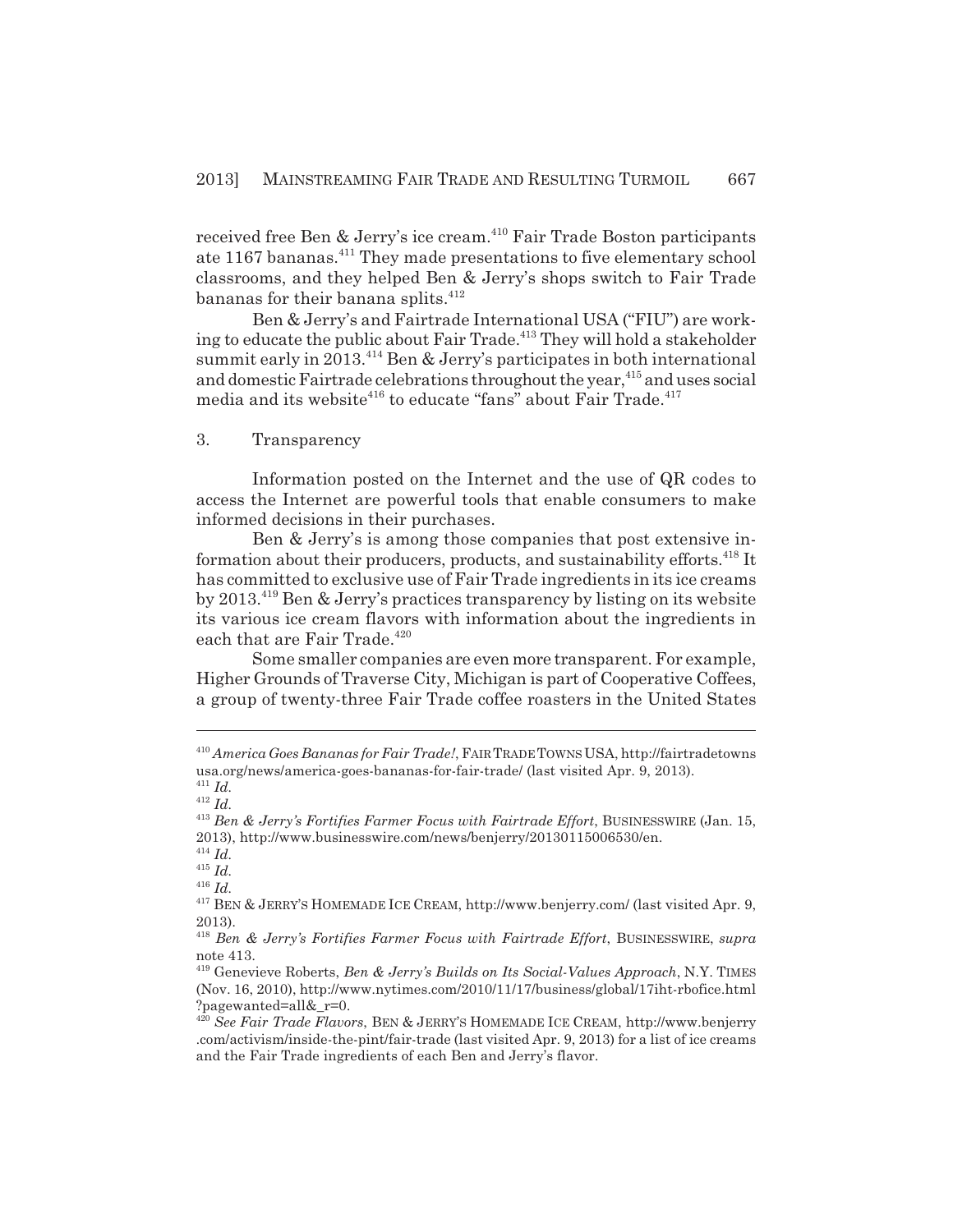and Canada.<sup>421</sup> The members emphasize transparency, and are dedicated to finding innovative ways to be sustainable in their operations.<sup> $422$ </sup> They maintain a website called Fair Trade Proof, through which every shipment of coffee can be traced, giving origins, price, and organic and Fair Trade Certification documents.<sup>423</sup> This complete transparency should be emulated by all Fair Trade producers and should be the goal in all trade. As a start, Fair Trade certifying organizations should strongly encourage all companies that use their services to use the Internet to make such infor-

mation available to the public. Ultimately, Fair Trade certification standards should require the use of the Internet to reveal this information as a requirement for continuing certification.

A QR code is a type of bar-code that is readily scanned by QR scanners or mobile phones. It originated in Japan in the automotive industry but caught on in the United States because of its ability to store virtually all types of data.<sup>424</sup> Today, QR codes are used by a few Fair Trade companies to make it easy for their customers to find information about their supply chain and the people who make their products. Indigenous is a Fair Trade apparel company.425 As of 2010, it obtained a Program-Related Investment ("PRI") Fund loan that it is using to develop a Fair Trace Tool.426 The tool allows shoppers to scan a hang tag with a QR code to learn where the garment originated, who produced it, and how its fibers were cultivated. It also gives details about the social impact of the garment.<sup>427</sup> All Fair Trade producers and sellers should develop and use QR codes. In the near future, Fair Trade certifiers should require QR codes as a condition of certification.

# *E. Vigilance to Protect Name of Fair Trade*

Use of litigation to protect the good name of Fair Trade may become more feasible if certification criteria are harmonized in the future. Litigation brought by Dr. Bronner's Magic Soaps against thirteen cosmetics

<sup>421</sup> *Who We Are*, COOPERATIVE COFFEES, http://www.coopcoffees.com/who (last visited Apr. 9, 2013).

 $422$  COOPERATIVE COFFEES, http://www.coopcoffees.com (last visited Apr. 9, 2013).

<sup>423</sup> FAIR TRADE PROOF, http://www.fairtradeproof.org/ (last visited Apr. 9, 2013).

<sup>424</sup> Stephanie Rosenbloom, *Want More Information? Just Scan Me*, N.Y. TIMES (Sept. 21,

<sup>2011),</sup> http://www.nytimes.com/2011/09/22/fashion/qr-codes-provide-information-when -scanned.html?\_r=0.

<sup>425</sup> *Indigenous Sets Out to Remake the Apparel Industry*, RSF SOCIAL FINANCE, http:// rsfsocialfinance.org/2012/09/indigenous/ (last visited Apr. 9, 2013).

<sup>426</sup> *Id.*

 $427 \frac{100}{10}$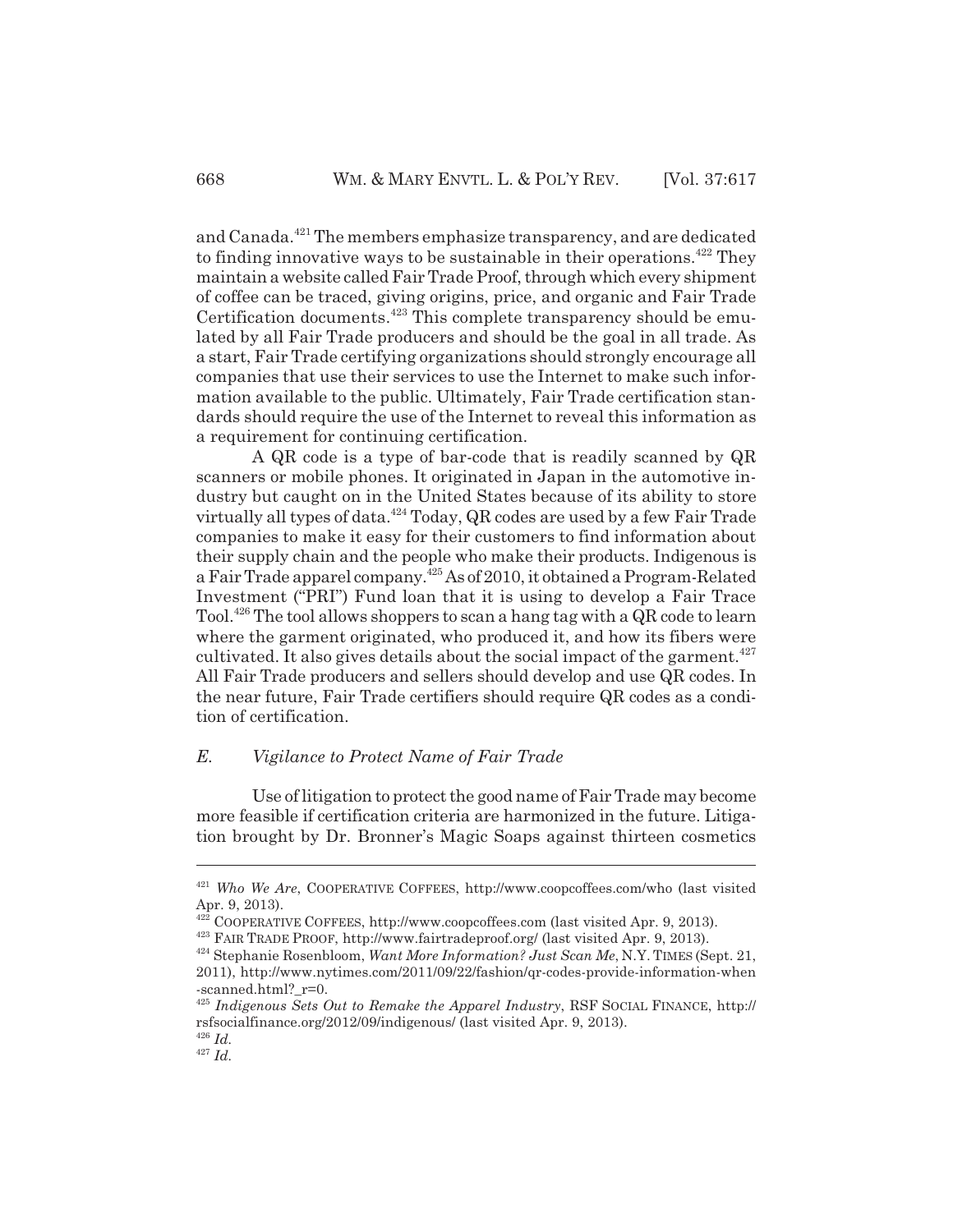companies for their misleading use of the term "organics" on their products provides a model.<sup>428</sup> The lawsuit was filed in 2008 in San Francisco, California against well-known companies including Kiss My Face, Estee Lauder, and the Hain Celestial Group.<sup>429</sup> Dr. Bronner's was able to go to the USDA, which offers organics certification in this country, for support in its claim.430

At the present, it would be difficult for plaintiffs to make a significant impact through such lawsuits for two reasons. First, the USDA offers organics certification but there is no government certification for Fair Trade. Second, Fair Trade certification programs are divergent in their practices at the present. If private certification programs are harmonized in the future, litigation may become a more powerful too.

#### *F. Why the Recommendations Make Sense*

It's all about trust. That is why education and transparency are at the heart of Fair Trade and programs such as Direct Trade that share Fair Trade's values and goals.

Whether in the case of Intelligentsia's Direct Trade label specifically, or other coffee roasters and vendors in general, the consumer must believe in the company. If you trust the company to stick to its own standards, without third-party certification (and if you agree with their standards), then all's well. $431$ 

Regardless of the certification or label on a product or something else, trust is essential.

Government budgets are shrinking. Therefore, it would not be advisable to rely on government regulation to make decisions about Fair Trade for consumers. A benefit is that minimal government intervention encourages consumers to take personal responsibility for their purchasing decisions. Fair Trade organizations and sellers, educational institutions, and government should educate citizens about Fair Trade and related

<sup>428</sup> For discussion of the litigation, see Heather Struck, *Dr. Bronner's Organic Discord*, FORBES (May 1, 2008), http://www.forbes.com/2008/05/01/bronner-organic-soap-faces -markets-cx\_hs\_0501autofacescan01.html.

<sup>429</sup> *Id.*

<sup>430</sup> *Id.*

<sup>431</sup> *Direct Trade*, *supra* note 287.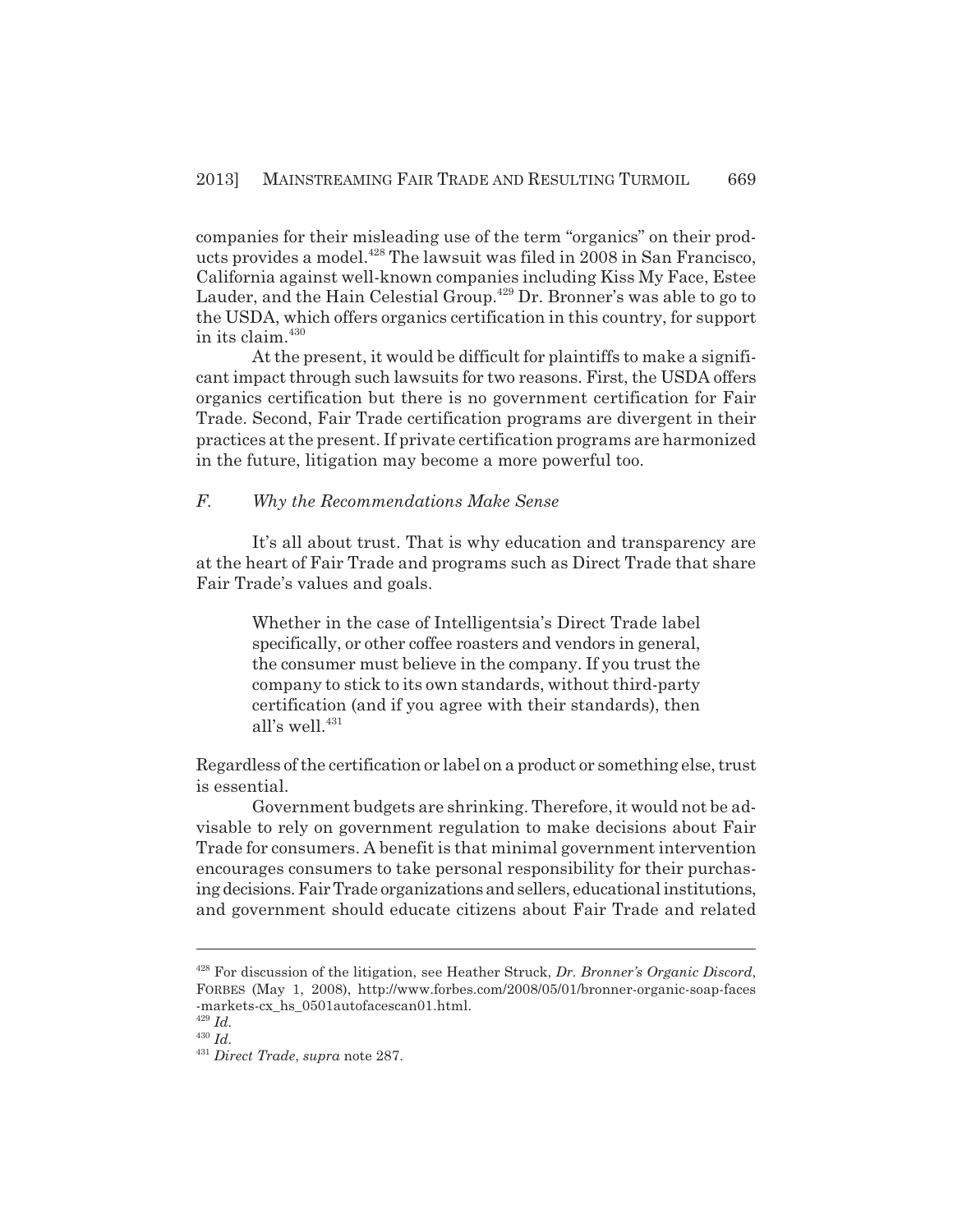ethically oriented labels. Sellers and certifiers should follow the example of those Fair Trade organizations such as Equal Exchange, Indigenous, and Higher Grounds that are highly transparent with respect to the sourcing of their product and payments to participants in the supply chain.

If a consumer finds one coffee company and determines that company is indeed holding itself to Fair Trade's practices and principles, that person can and should continue to purchase that product. In other words, a plethora of offerings does not compel a consumer to learn about every brand of coffee (or any other product) that is available. There is plenty of room in the Fair Trade market for individual decision-making in the absence of standardized Fair Trade certification. Moreover, in some instances, the consumer may identify non-certified products that are produced under even more stringent criteria than those required for Fair Trade certification or membership in the WFTF or FTF.

Much of this is related to community, which can be local as well as global. In our local communities, a citizen can purchase vegetables from a local farmer that are not organic-certified but are produced in conformity of the practices and goals of organic farming. Even without certification, based on personal interaction and proximity to the farm, the consumer can know that he or she is purchasing products that are free from pesticides and that workers have been treated fairly.

In Fair Trade, the producer is often across the country from the consumer, or even in another country. Yet, community can be established across the globe through the Internet, travel, and personal relationships. For example, the small Fair Trade organization *Esperanza en Acción* operates from the East Lansing area in Michigan.432 Many of its volunteers have visited with producers in Nicaragua. They come back with firsthand knowledge of the Fair Trade practices of Esperanza and share that information with family, friends, and local community members. They maintain contact and a sense of community. Thus, a community link between people of East Lansing, Michigan and Managua, Nicaragua is established and nurtured.

# *G. Allow the Fair Trade Movement to Mature*

The Fair Trade movement needs time to mature and gain support from those who share similar goals. Leaders in the organics movement are taking steps to bring Fair Trade into community dialogue. "With

<sup>432</sup> ESPERANZA EN ACCIÓN, http://www.esperanzaenaccion.org/ (last visited Apr. 9, 2013).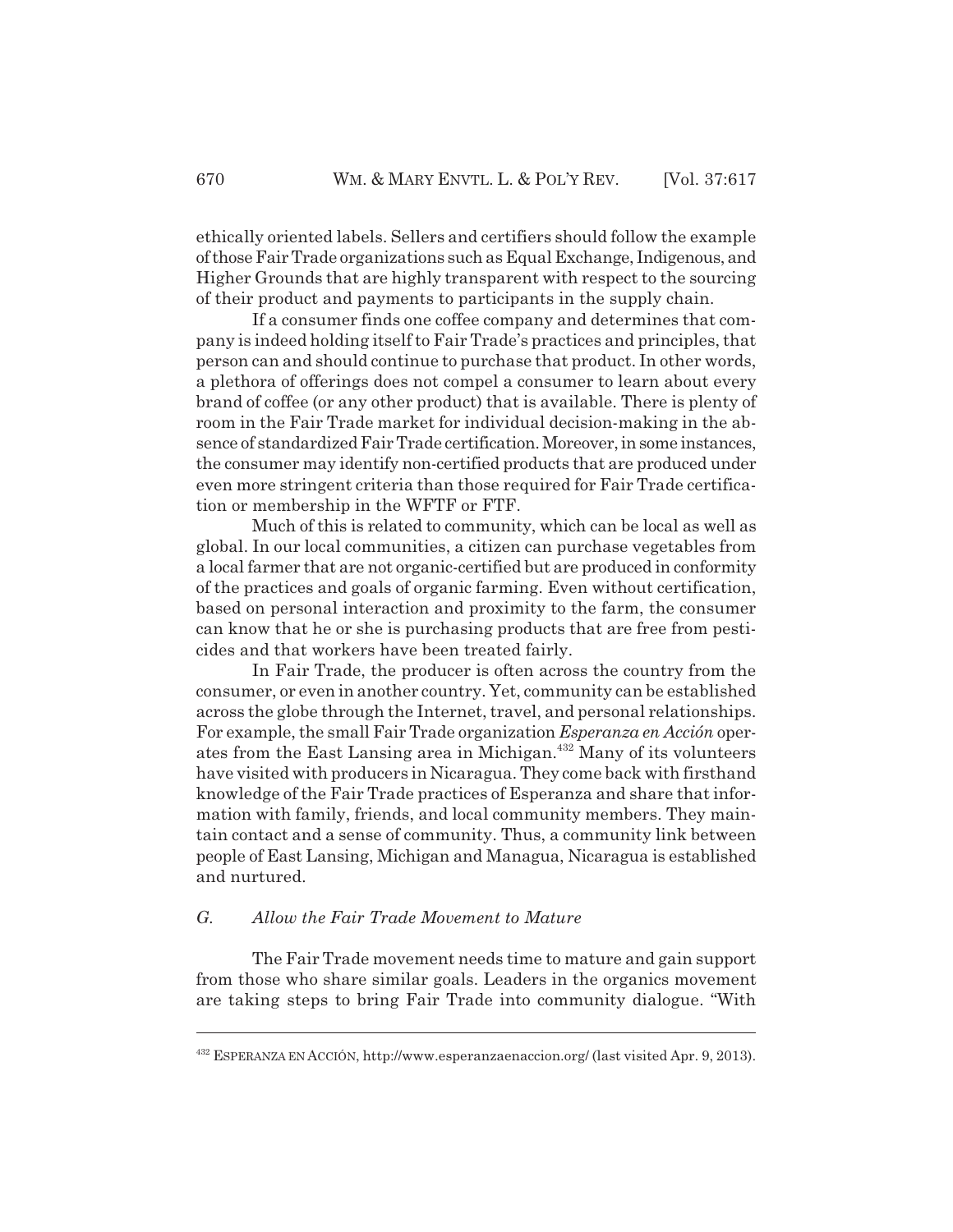most eco-labels representing some ethical or sustainability attributes, a wider question is whether a new umbrella eco-label will eventually emerge and integrate existing ones."433 The Organic Monitor hosted a Sustainable Foods Summit in January of 2013.<sup>434</sup> Leading organizations involved in eco-labeling at the summit included: FLO, Fair Trade USA, Rainforest Alliance, Oregon Tilth, Demeter USA, Certified Humane, Bird Friendly Coffee, Food Alliance, Carbon Free, Non-GMO Project Verified, and others.<sup>435</sup> The summit provided an opportunity for these leading organizations to share data on Fair Trade, organic, and other eco-labels, discuss common objectives, and work toward harmonization of their policies and practices.<sup>436</sup>

Publications such as the Organic Monitor and organizations including The Fair World Project, FLO, the Fair Trade Resource Network can help the Fair Trade movement through its current state of metamorphosis. A solid coalition of groups would have the potential to take a prominent role in the pursuit of Fair Trade and sustainable markets.<sup>437</sup>

#### **CONCLUSION**

Fair Trade is a fast growing, grassroots-based tool that promotes sustainable development through the three legs of the Triple Bottom Line: economy, social equity, and environment. As Fair Trade becomes part of mainstream business, however, it is suffering from growing pains. This Article explores cross currents in Fair Trade, looks at possible directions for the movement, and recommends ways to move forward.

This Article provides a definition of Fair Trade, outlines its history, and explains how the Fair Trade certification system has evolved. It also demonstrates how Fair Trade promotes sustainability in each of the three legs of the Triple Bottom Line. Next, it discusses the motivations of Fair Trade sellers. Sellers range from mission-driven companies that were founded for the purpose of helping marginalized producers in developing regions to conventional companies that are entering Fair Trade in response to market demands and focus primarily on certification programs.

<sup>433</sup> *Research News*, ORGANIC MONITOR, http://www.organicmonitor.com/r0801.htm (last visited Apr. 9, 2013).

<sup>434</sup> SUSTAINABLE FOODS SUMMIT, http://www.sustainablefoodssummit.com/aboutthesummit .htm (last visited Apr. 9, 2013).

<sup>435</sup> *Id.*

 $436$   $\overline{Id}$ .

 $437 \frac{100}{10}$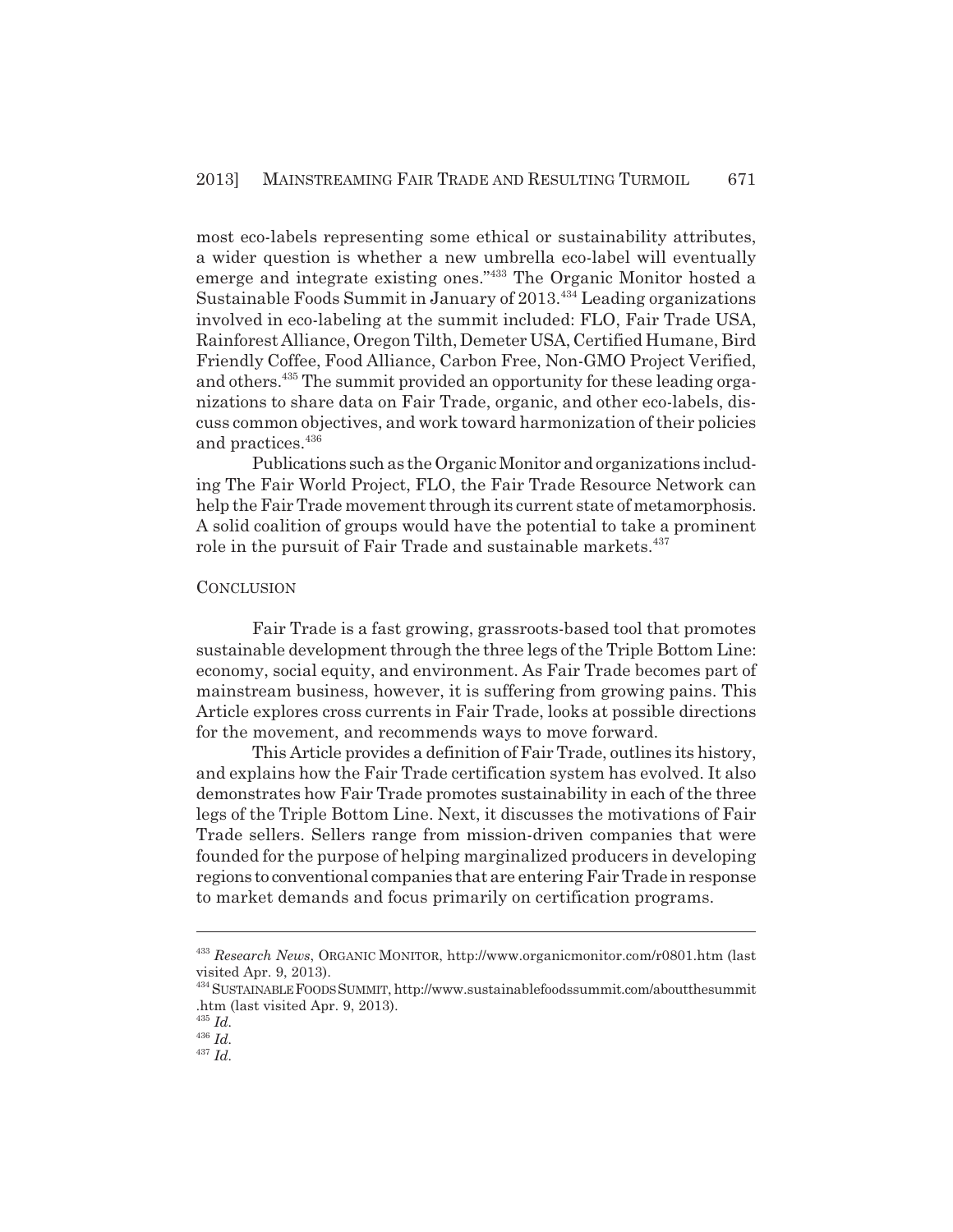This Article also explores current trends in Fair Trade. Fair Trade USA has separated from FLO, thus triggering much dissent among Fair Trade advocates. Many Fair Trade producers and sellers fear that Fair Trade USA's certification of plantations will marginalize the small producers for whom Fair Trade was created. Small producers fear that Fair Trade certification standards will be lowered to allow major, conventional companies to dilute the norms of Fair Trade and minimize its impact on trade in general.

In the midst of this divide, Fair Trade sellers are moving to newer certification programs such as Fair for Life, and the Small Producers' Organization. Moreover, new cousins to Fair Trade are being created, such as Direct Trade. These programs share many, but not all, of Fair Trade's goals and practices. As labels and programs proliferate, it becomes increasingly difficult for even highly motivated consumers to make informed choices.

Fair Trade has begun to help alleviate the economic, environmental and social equity disparities that exist when we compare consumers of developed countries with producers of developing regions. But, the process is still in its infancy. This Article examines possible directions for Fair Trade, explains why some options for Fair Trade should be rejected, and recommends best options to support continued, healthy growth of Fair Trade. Those recommendations focus on participants in the Fair Trade movement. Therefore, small producers should be kept fully in the circle of Fair Trade decision-making, and their partnerships with mission-based Fair Trade companies must be protected and nurtured. Transparency and education are essential to help consumers learn about Fair Trade and choose products based on reliable and harmonized sets of information about products.

Additionally, Fair Trade sellers should be identified in ways that clarify their level of commitment to Fair Trade. Mission-based companies need and deserve support because of their focus on education and partnerships with producers. Their efforts should be recognized through labels that distinguish between various levels of commitment to Fair Trade. Labels should distinguish products based on several criteria. First, is the product 100% Fair Trade or does it include only one or a small percentage of Fair Trade ingredients? Second, does the company offer only Fair Trade products or just a few product lines that are Fair Trade? Third, does the company's entire supply chain follow Fair Trade principles? Companies that offer a single product line or perhaps a product with only a portion of Fair Trade ingredients should be recognized for their early steps and be encouraged to participate more extensively in Fair Trade. Nevertheless, clear